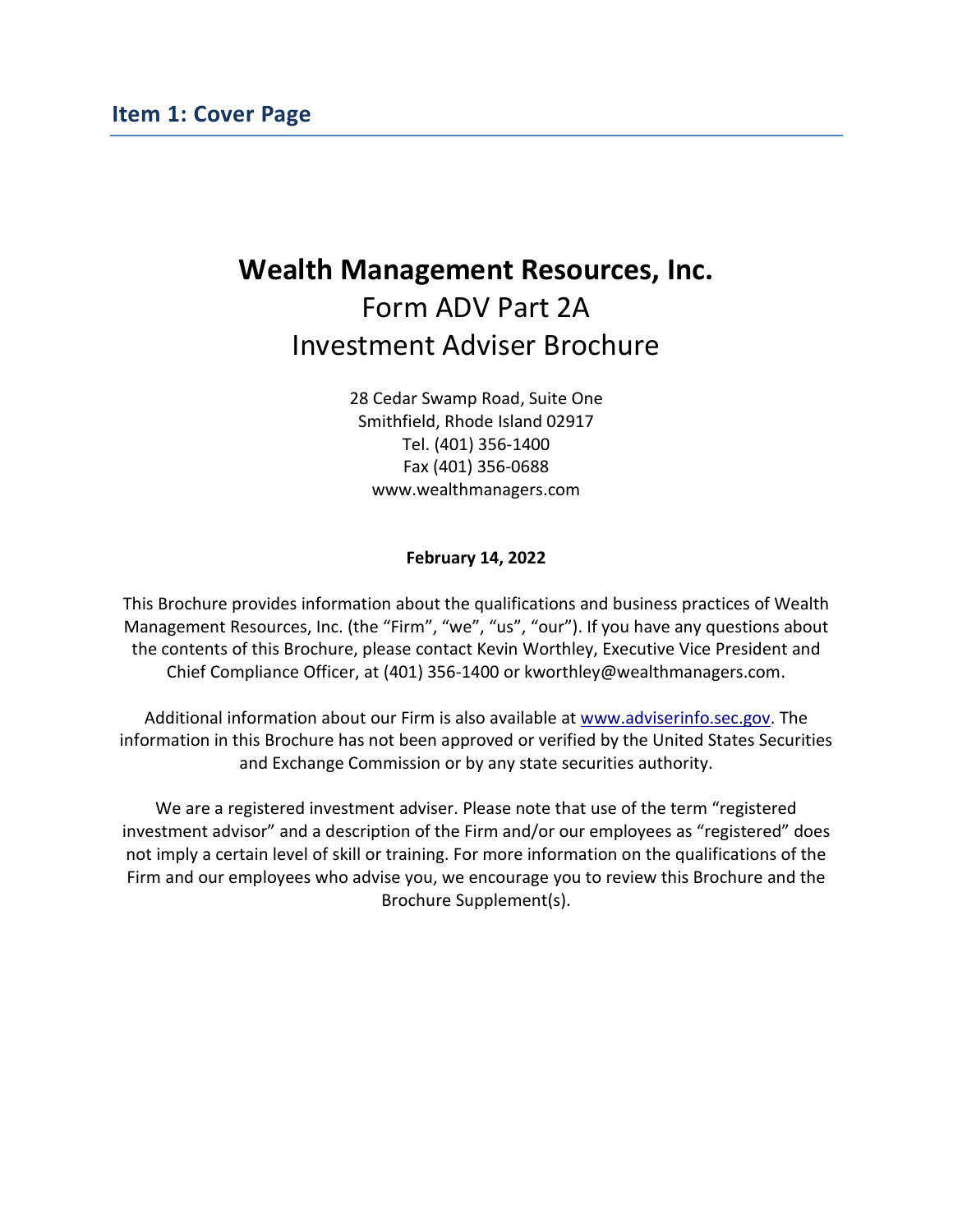# <span id="page-1-0"></span>**Item 2 Summary of Material Changes**

In this Item of Wealth Management Resources, Inc's (WMR or the "Firm", "we", "us", "ours") Form ADV 2, we are required to discuss any material changes that have been made to Form ADV since the last Annual Amendment.

#### **Material Changes since the Last Update**

Since the filing of our Annual Amendment on February 19, 2021, we have the following material changes to report:

- Alexander M. Medici is now a shareholder of the Company
- Our policies on billing on cash were added in Item 5

#### **Annual Update**

You will receive a summary of any material changes to our Form ADV brochure within 120 days of our fiscal year end. We may also provide updated disclosure information about material changes on a more frequent basis. Any summaries of changes will include the date of the last annual update of the ADV.

The Supplement to our Form ADV Brochure (Form ADV Part 2B) provides you with information regarding our employees that provide investment advice.

#### **Full Brochure Available**

Our Form ADV may be requested at any time, without charge by contacting Kevin Worthley, Executive Vice President and Chief Compliance Officer, at (401) 356-1400 or [kworthley@wealthmanagers.com.](mailto:kworthley@wealthmanagers.com) Additional information about the Firm is also available via the SEC's website at [www.adviserinfo.sec.gov.](https://adviserinfo.sec.gov/firm/summary/45452) The SEC's website also provides information about any employees affiliated with the Firm who are registered as investment adviser representatives.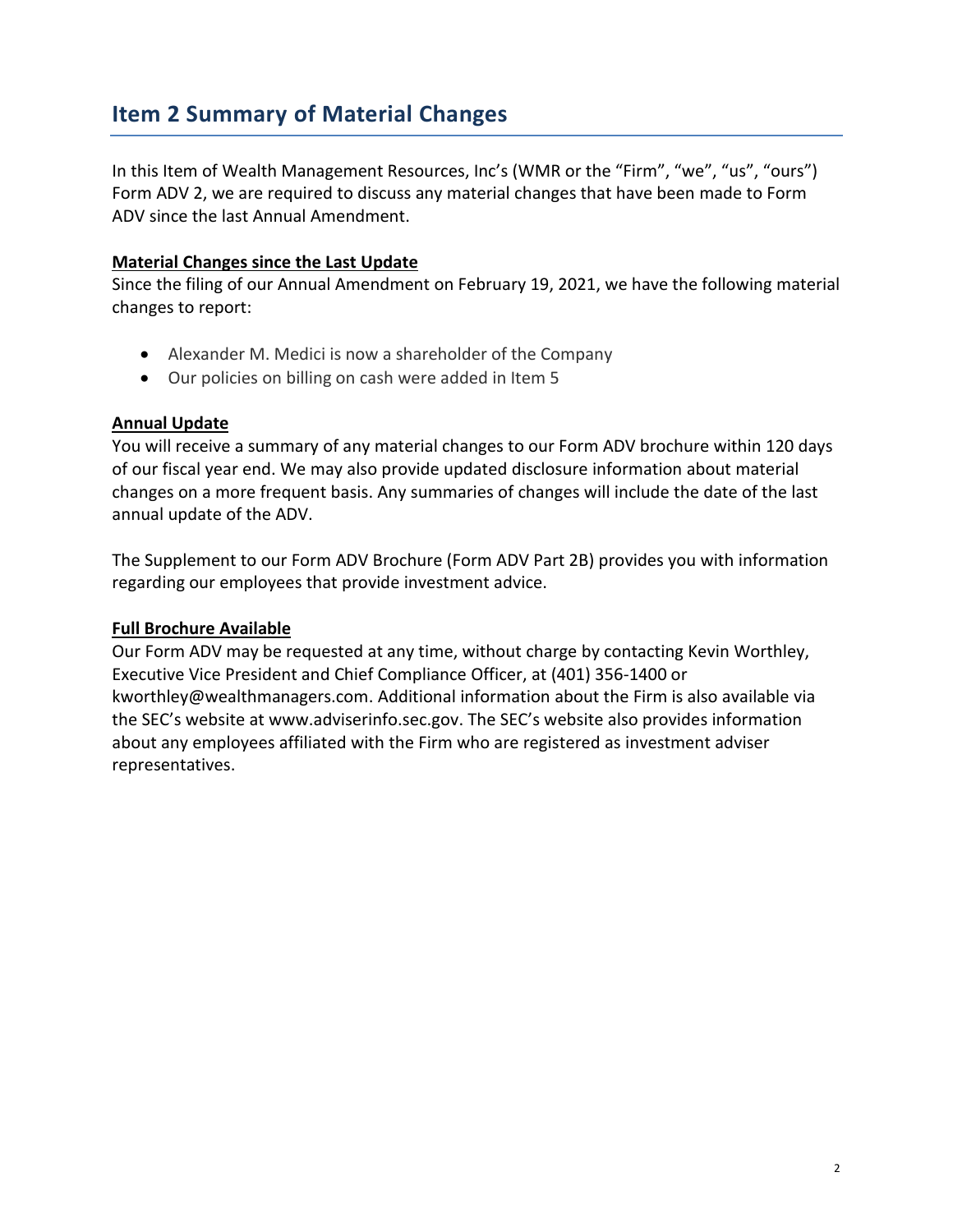# <span id="page-2-0"></span>**Item 3 Table Of Contents**

| Item 11 Code of Ethics, Participation or Interest in Client Transactions and Personal Trading 28 |
|--------------------------------------------------------------------------------------------------|
|                                                                                                  |
|                                                                                                  |
|                                                                                                  |
|                                                                                                  |
|                                                                                                  |
|                                                                                                  |
|                                                                                                  |
|                                                                                                  |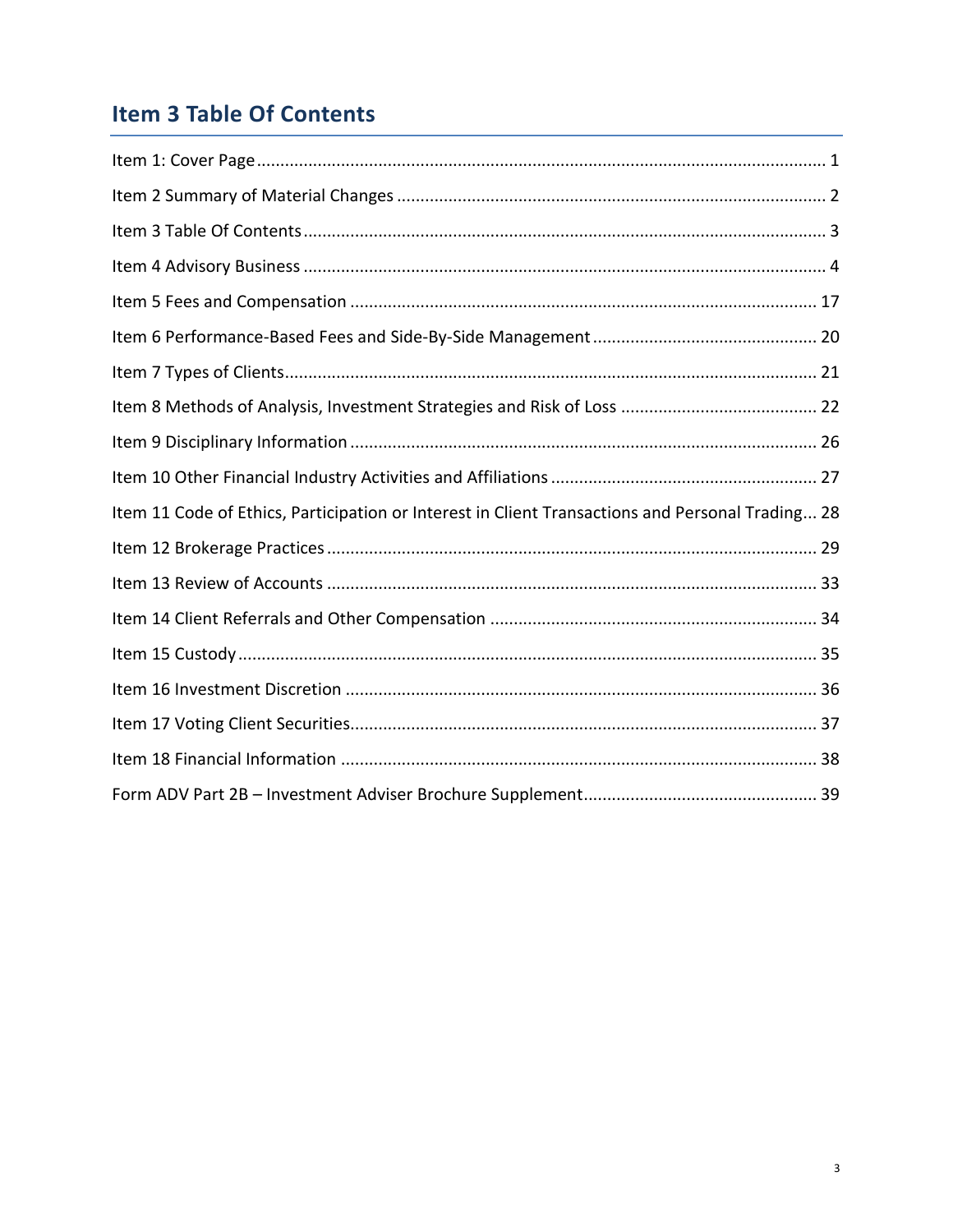### <span id="page-3-0"></span>**Item 4 Advisory Business**

#### **Description of Services and Fees**

We are a registered investment adviser based in Smithfield, Rhode Island. We are organized as a corporation under the laws of the State of Rhode Island and we have been providing investment advisory services since 1994. Arthur Everly, Kevin Worthley, Scott Everly, and Alexander Medici are our principal owners. Currently, we offer Portfolio Management Services through the Custom Account Program, the Schwab Institutional Intelligent Portfolios<sup>™</sup> Program and through a third-party adviser, SEI Investment Management Corporation, as well as financial planning services, 529 College Savings Plan Asset Allocation Services, 401(k) Plan Advisory Services and seminars. We are also registered as an insurance agency in the State of Rhode Island and Massachusetts and a registered broker-dealer member of the Financial Industry Regulatory Authority, Inc. ("FINRA").

The following paragraphs describe our fees and services. Please refer to the description of each investment advisory service listed below for information on how we tailor advisory services to your individual needs. You may see the term Associated Person throughout this Brochure. As used in this Brochure, our Associated Persons are our officers, employees, and all individuals providing investment advice on behalf of us.

#### **Financial Planning Services**

We offer broad-based, modular, and consultative financial planning services. Financial planning will typically involve providing a variety of advisory services to clients regarding the management of their financial resources based upon an analysis of their individual needs. If you retain us for financial planning services, we will meet with you to gather information about your financial circumstances and objectives. Once we review and analyze the information you provide to us, we will deliver a written and/or online plan to you, designed to help you achieve your stated financial goals and objectives.

If you require advice on a single aspect of the management of your financial resources, we offer financial plans in a modular format and/or general consulting services that address only those specific areas of concern. These areas may include, but are not limited to, retirement planning, education planning, insurance and risk management, income tax planning, business planning, portfolio review and asset allocation, and/or financial decision making/negotiation.

Financial plans are based on your financial situation at the time we present the plan to you, and on the financial information you provide to us. You must promptly notify us if your financial situation, goals, objectives, or needs change.

You are under no obligation to act on our financial planning recommendations. Should you choose to act on any of our recommendations, you are not obligated to implement the financial plan with us or use any of the other financial services or products we offer. Moreover, you may act on our recommendations through any other brokerage firm, investment advisor, or provider of investment or insurance products, or other financial services.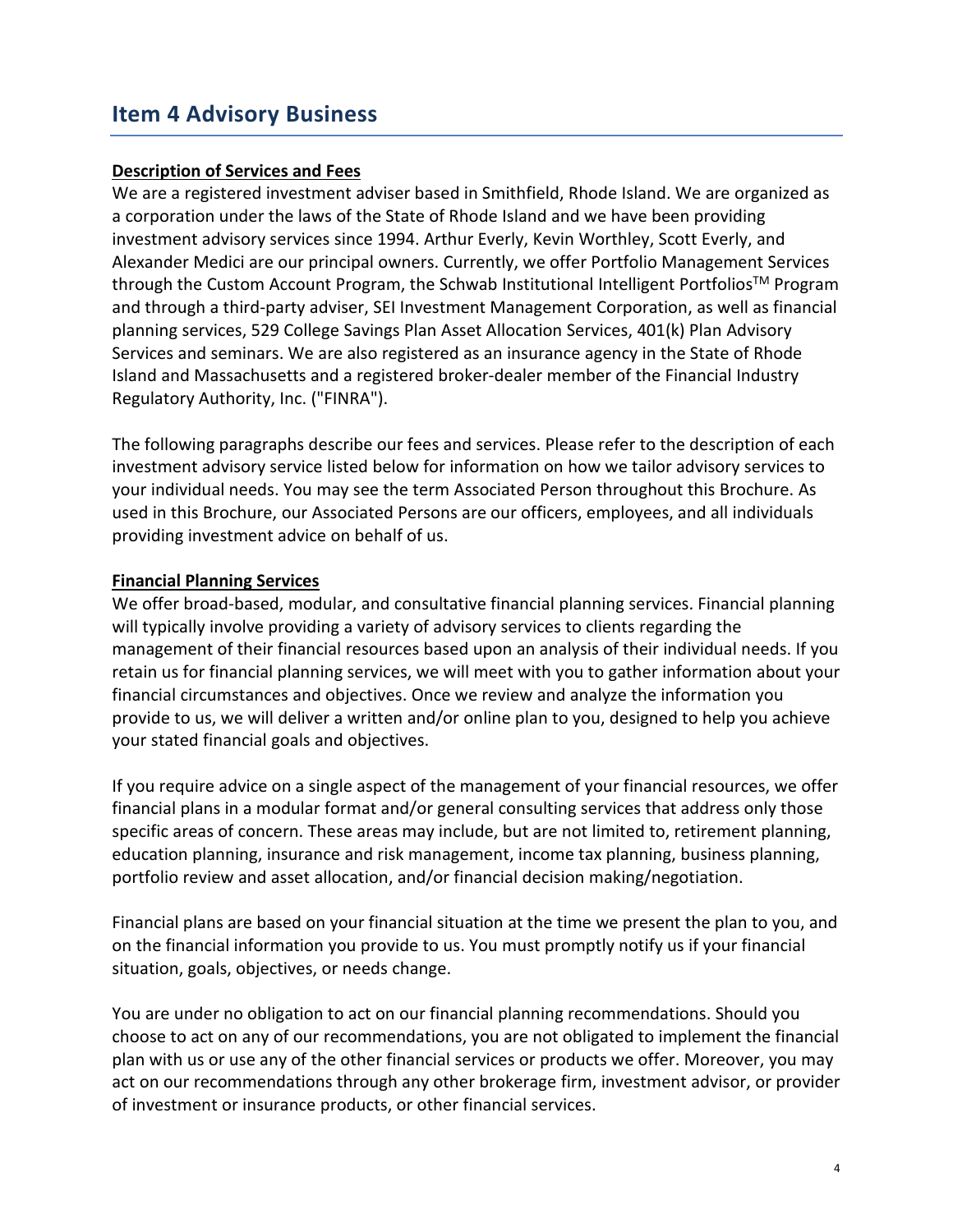We are compensated by either an hourly rate of \$200 or by a fixed fee, which generally ranges between \$250 and \$3,000. The type and amount of the fees charged to you, subject to negotiation, will be based on your financial situation and the services requested. An estimate of the total cost will be determined at the start of the advisory relationship. The final fee shall be directly dependent upon the facts and circumstances of your financial situation and the complexity of the financial plan or service(s) requested. In limited circumstances, the cost/time could potentially exceed the initial estimate. In such cases, we will notify you and may request that you pay an additional fee.

We will require that you pay an initial retainer equal to one-half of the estimated financial planning fees in advance of any services rendered. The remaining balance shall be due and payable upon completion of the contracted services. Under no circumstances will we require prepayment of a fee more than six months in advance and in excess of \$1200.

We may, in our discretion; offset up to one-half of the financial planning fees should you choose to implement the investment management recommendations through us. We reserve the right to determine whether the financial planning fees will be offset by the fees and/or commissions earned in the implementation process. Where we determine that we will offset fees, the scope and complexity of the financial planning services that were provided will determine the offset of the fee.

Upon the initial presentation of a written financial plan to you, our objective is that you are satisfied with the plan as it is delivered. However, it may be the case that you are not satisfied with the plan upon initial presentation and, under this circumstance, we will amend the plan as needed at no additional charge to you. You may terminate the financial planning agreement by providing written notice. You will incur a pro rata charge for services rendered prior to the termination of the agreement. If you have pre-paid advisory fees that we have not yet earned, you will receive a prorated refund of those fees.

#### **Portfolio Management Services**

#### **Custom Account Program**

We offer discretionary portfolio management services using our Custom Account Program ("Custom Account") whereby our investment advice is tailored to meet your needs and investment objectives. If you retain our portfolio management services, we will meet with you to determine your investment objectives, risk tolerance, and other relevant information (the "suitability information") at the beginning of our advisory relationship. We will use the suitability information we gather to develop a strategy that enables us to give you continuous and focused investment advice and to make investments on your behalf. As part of our portfolio management services, we may customize an investment portfolio for you in accordance with your risk tolerance and investing objectives. We may also invest your assets according to one or more model portfolios we have developed. Once we construct an investment portfolio for you, or select a model portfolio, we will monitor your portfolio's performance on an ongoing basis and will rebalance the portfolio as required by changes in market conditions and in your financial circumstances.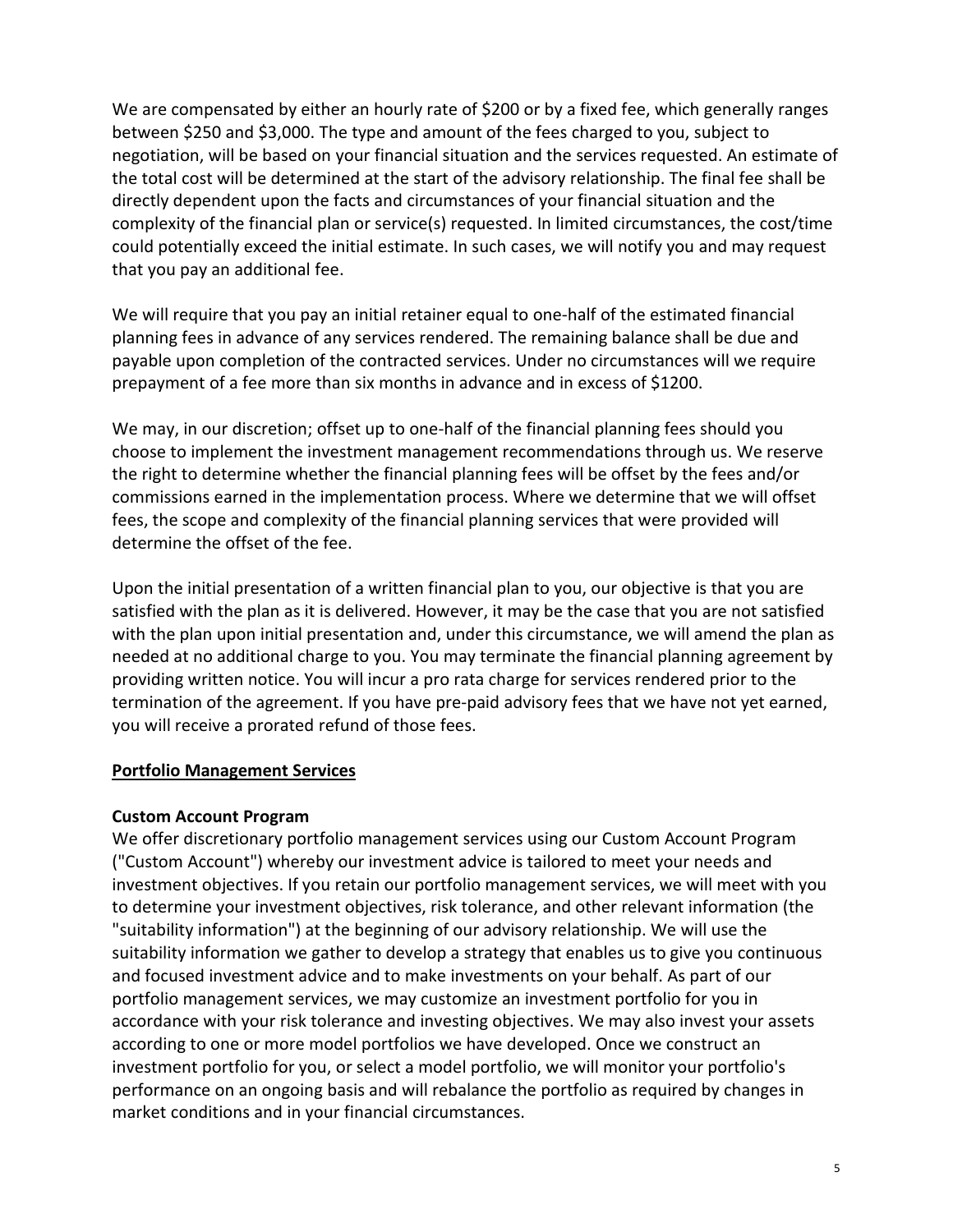In the Custom Account we invest your assets in mutual funds and or exchange-traded funds (ETFs) only and such portfolios are comprised of a mix of asset classes which may be based on one or more model portfolios. However, you may wish to transact in other types of securities, such as equities and fixed-income securities, through this account. Under this circumstance, we will invest in these types of securities only upon specific direction from you. Moreover, choosing to purchase/sell these types of securities in the Custom Account may cause the portfolio's percentage weightings in certain assets classes to be over- or under-weighted. As a result, you may be exposed to more (or less) risk and may experience larger (or smaller) performance returns in your account.

If you participate in our discretionary portfolio management services, we require you to grant us discretionary authority to manage your account. Discretionary authorization will allow us to determine the specific securities, and the amount of securities, to be purchased or sold for your account without your approval prior to each transaction. Discretionary authority is typically granted by the investment advisory agreement you sign, a power of attorney, or trading authorization forms. You may limit our discretionary authority (for example, limiting the types of securities that can be purchased for your account) by providing us with your restrictions and guidelines in writing.

For accounts under \$15,000 in value, we may recommend one of our Custom ETF model portfolios. These models are designed to achieve the client's stated investment objectives but with lesser-expense ETF investments and more flexibility in rebalancing strategies. Other than the investment components of these models, all other aspects of the Custom Account Program remain the same.

Our fee for portfolio management services is based on a percentage of your assets we manage and is set forth in the following fee schedule:

| <b>Assets Under Management</b>            | <b>Maximum</b><br>Annualized Fee** |
|-------------------------------------------|------------------------------------|
| Assets less than or equal to<br>\$500,000 | 1.00%                              |
| Next \$1,000,000                          | 0.67%                              |
| Over \$1,500,000                          | 0.33%                              |

### **Institutional Intelligent PortfoliosTM Program**

We also provide portfolio management services through Institutional Intelligent Portfolios<sup>TM</sup>, an automated, online investment management platform for use by independent investment advisors and sponsored by Schwab Wealth Investment Advisory, Inc. (the "Program" and "SWIA," respectively). Through the Program, we offer clients a range of investment strategies we have constructed and manage, each consisting of a portfolio of exchange traded funds (ETFs") and a cash allocation. The client may instruct us to exclude up to three ETFs from their portfolio. The client's portfolio is held in a brokerage account opened by the client at SWIA's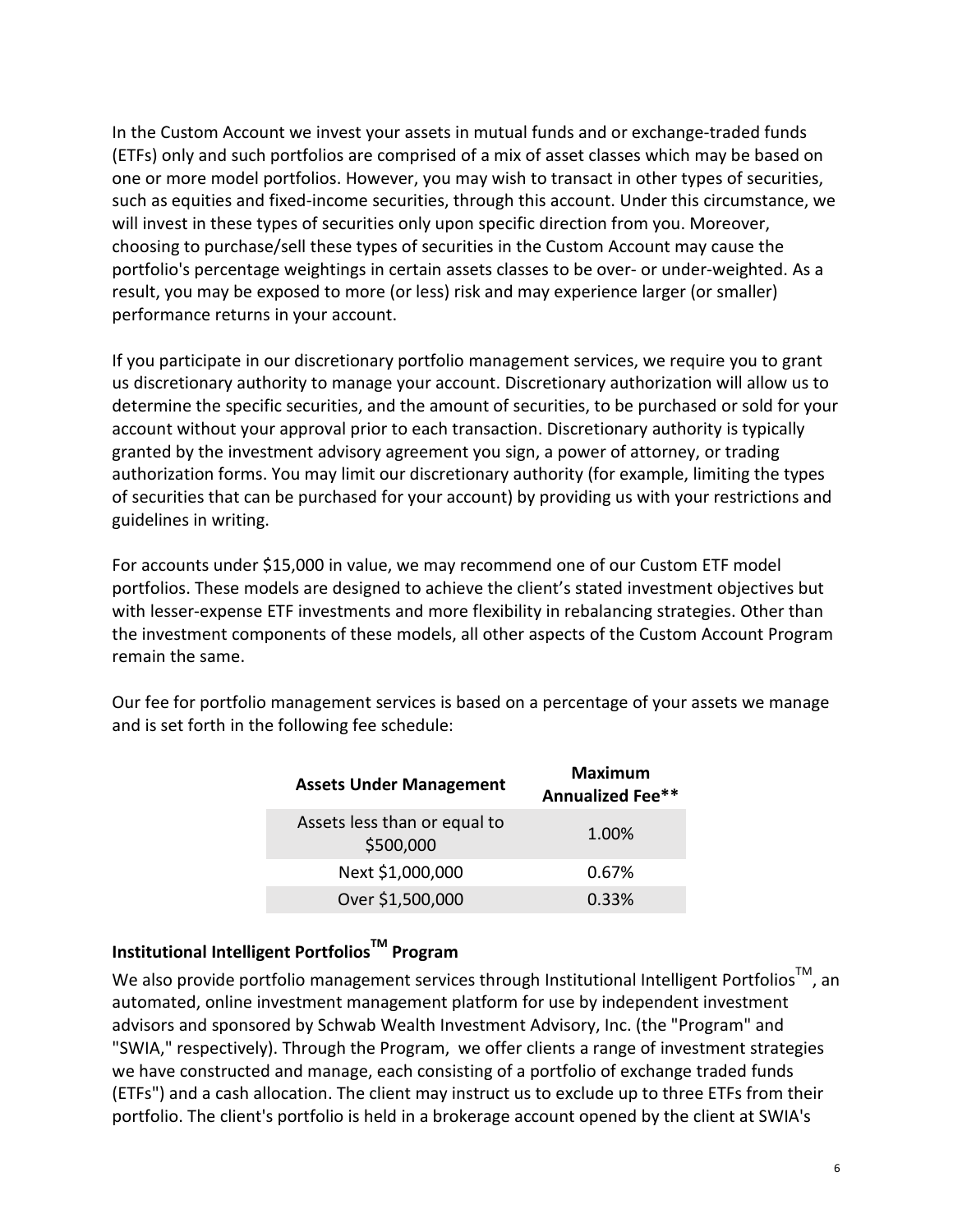affiliate, Charles Schwab & Co., Inc. ("CS&Co"). We are independent of and not owned by, affiliated with, or sponsored or supervised by SWIA, CS&Co or their affiliates (together, "Schwab"). The Program is described in the Schwab Wealth Investment Advisory, Inc. Institutional Intelligent Portfolios<sup>™</sup> Disclosure Brochure (the "Program Disclosure Brochure"), which is delivered to clients by SWIA during the online enrollment process.

We, and not Schwab, are the client's investment advisor and primary point of contact with respect to the Program. We are solely responsible, and Schwab is not responsible, for determining the appropriateness of the Program for the client, choosing a suitable investment strategy and portfolio for the client's investment needs and goals, and managing that portfolio on an ongoing basis. SWIA's role is limited to delivering the Program Disclosure Brochure to clients and administering the Program so that it operates as described in the Program Disclosure Brochure.

We have contracted with SWIA to provide us with the technology platform and related trading and account management services for the Program. This platform enables us to make the Program available to clients online and includes a system that automates certain key parts of our investment process (the "System"). The System includes an online questionnaire that helps us determine the client's investment objectives and risk tolerance and select an appropriate investment strategy and portfolio. Clients should note that we will recommend a portfolio via the System in response to the client's answers to the online questionnaire. The client may then indicate an interest in a portfolio that is one level less or more conservative or aggressive than the recommended portfolio, but we then make the final decision and select a portfolio based on all the information we have about the client. The System also includes an automated investment engine through which we manage the client's portfolio on an ongoing basis through automatic rebalancing and tax-loss harvesting (if the client is eligible and elects).

We do not receive a portion of a wrap fee for our services to clients through the Program. Clients do not pay fees to SWIA in connection with the Program, but we charge clients an annual fee of 0.50% per year. Our Program fees are not set or supervised by Schwab. Clients do not pay brokerage commissions or any other fees to CS&Co as part of the Program. Schwab does receive other revenues in connection with the Program, as described in the Program Disclosure Brochure.

We do not pay SWIA fees for its services in the Program so long as we maintain \$100 million in client assets in accounts at CS&Co that are not enrolled in the Program. If we do not meet this condition, then we pay SWIA an annual fee of 0.10% (10 basis points) on the value of our clients' assets in the Program. This fee arrangement gives us an incentive to recommend or require that our clients with accounts not enrolled in the Program be maintained with CS&Co.

For both the Custom Account and the Institutional Intelligent Portfolios<sup>TM</sup> Programs, our annual portfolio management fee is calculated and deducted from your account prorated quarterly in arrears based on the value of your account on the last day of the quarter. Clients who prefer to be billed directly for their management fees may submit a written request for this service. For these clients we generate and mail your bill on the same schedule. The fee schedules listed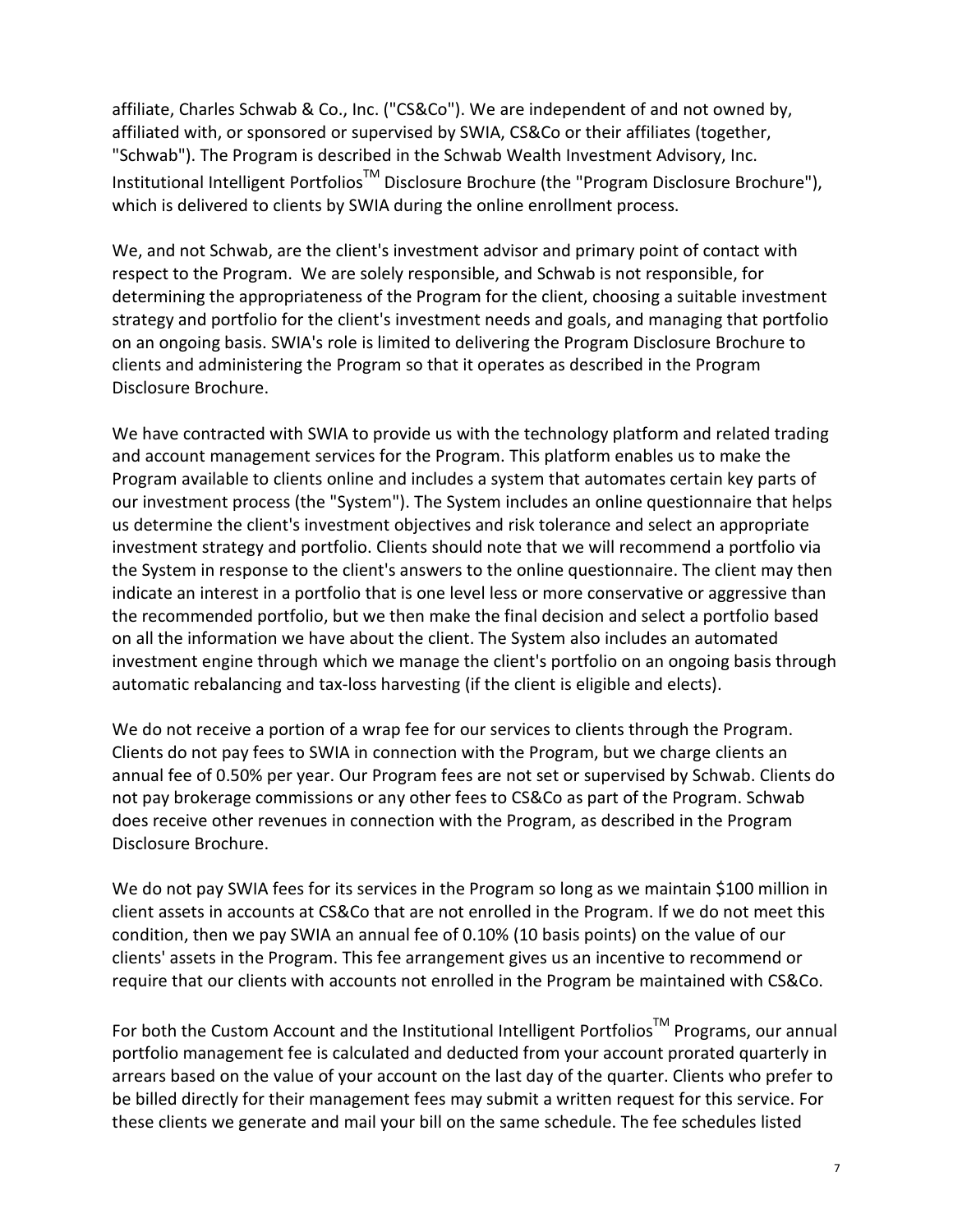above reflect the fees charged for the management of the assets held in your account. This fee does not include any transaction charges or other fees imposed by the account's custodian, or any of the expense charges by the mutual funds or the ETFs purchased for your account. Upon your request, we will provide a fee schedule that provides more information on the transaction charges and maintenance fees (if any) imposed by the account custodian. Fund expenses are fully disclosed in the prospectus for the fund provided to you by the custodian. We do not charge advisory fees for individual common stock, individual bonds or other such securities held in a client's account at their direction.

If you execute a portfolio management agreement at any time other than the first day of a calendar quarter, our fees will apply on a pro rata basis, which means that the advisory fee is payable in proportion to the number of days in the quarter for which your account is funded. If you withdraw more than 20% of the account balance from your account prior to the end of the calendar quarter, we will be entitled to pro-rata fees on such withdrawal. Our advisory fee is negotiable, depending on individual client circumstances.

At our discretion, we may combine the account values of family members living in the same household to determine the applicable advisory fee. For example, we may combine account values for you and your minor children, joint accounts with your spouse, and other types of related accounts. Combining account values may increase the asset total, which may result in you paying a reduced advisory fee based on the available breakpoints in our fee schedule stated above.

The qualified custodian holding your funds and securities will debit your account directly for the advisory fees. Where your account is debited directly for the advisory fee, you will provide written authorization permitting the fees to be paid directly from your account held by the qualified custodian. We will not have access to your funds for payment of fees without your consent in writing. Further, the qualified custodian agrees to deliver at least a quarterly account statement directly to you. You are encouraged to review your account statements for accuracy.

You may terminate the investment advisory agreement upon 30 days written notice. You will incur a pro rata charge for services rendered prior to the termination of the agreement, which means you will incur advisory fees only in proportion to the number of days in the quarter for which you are a client. If you have pre-paid advisory fees that we have not yet earned, you will receive a prorated refund of those fees.

#### **SEI Asset Management Program**

We also offer the SEI Asset Management Program (the "Program") to clients. The SEI Asset Management Program is a program whereby an independent investment adviser can make the SEI family of mutual funds available to clients. SEI is not an investment adviser in this instance and does not have the investment adviser relationship with you. The Program is designed as follows:

• First, we will determine your risk profile and investment objectives. We will help you set appropriate investment objectives as well as to determine your investment time horizon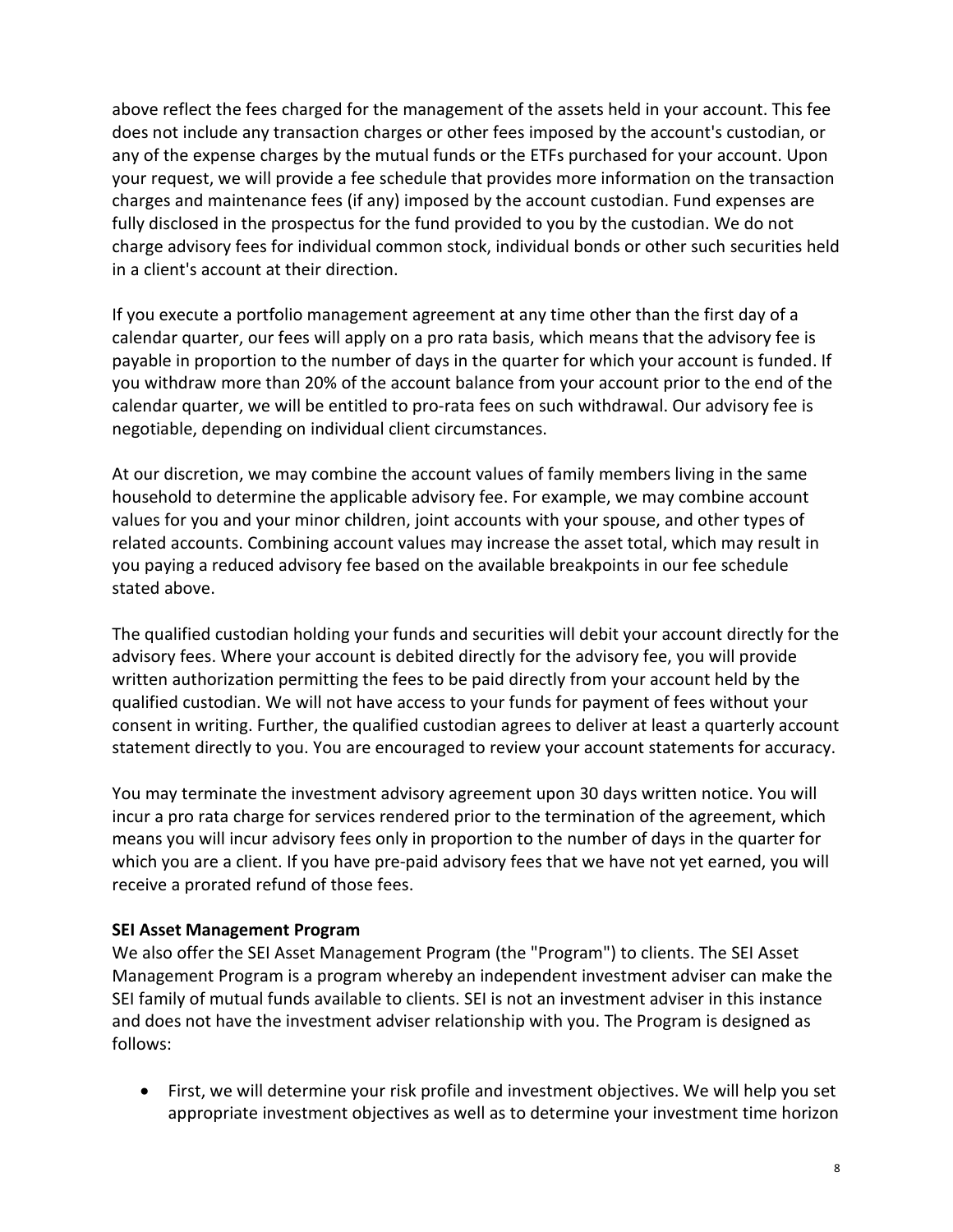and risk profile.

- Next, we will set a relevant asset allocation policy for you. With our assistance, you will choose one of many mutual fund asset allocation models made available through the Program.
- Diversify among asset classes and styles. SEI selects the investment managers of the underlying mutual funds. SEI utilizes institutional investment management firms. The managers are monitored by SEI to ensure that their investment styles and performance remain consistent with the objectives of the mutual funds.
- We will supervise the account and take action in the account using our discretionary authority where we deem appropriate. Such action will be based upon recommendations provided by SEI based on the asset allocation model you chose.
- SEI Trust Company (a subsidiary of SEI Investments Company) acts as the transfer agent and custodian for your account. SEI Trust Company provides reporting services including consolidated monthly or quarterly statements (as selected by you), quarterly performance reports, and year-end tax reports.

We charge an investment advisory fee as stated below. SEI charges an expense ratio to the fund; all expense ratios are disclosed in the prospectuses of the funds. SEI Private Trust Company, a subsidiary of SEI Investments Co. acts as the transfer agent and custodian for your account. SEI Private Trust Company, on our behalf and your behalf, debits the advisory fee from your account. SEI does not participate in the advisory fee. SEI Private Trust Company then forwards the fee to us.

| <b>Market Value Breakpoint</b> |                                           | <b>Maximum</b><br><b>Annualized Fee</b> |
|--------------------------------|-------------------------------------------|-----------------------------------------|
|                                | Assets less than or equal to<br>\$500,000 | 1.00%                                   |
|                                | Next \$1,000,000                          | 0.67%                                   |
|                                | Over \$1,500,000                          | 0.33%                                   |
|                                |                                           |                                         |

SEI Trust Company will debit your account on a quarterly basis for the above-mentioned fees and charges. The charges to the account will be on an arrears basis and will be remitted quarterly net of any applicable account and performance reporting charges not charged to you. Upon written notification, either party may terminate the agreement. Prorated fees will be charged based on market value on the date notice is received.

You sign an advisory contract with us and account opening documentation with SEI. We provide our Firm Brochure to you and SEI provides a prospectus for the mutual funds utilized in the feebased account. As custodian, SEI Private Trust Company provides all reporting functions for the account, and supplies you with a quarterly statement, on at least a quarterly basis. SEI does not act in the capacity of an investment adviser to you and therefore does not provide a solicitor's agreement, or their Brochure. The fee schedule that we charge for our advisory services in connection with the SEI Asset Management Program is included herein and in the SEI Advisory Agreement for client disclosure.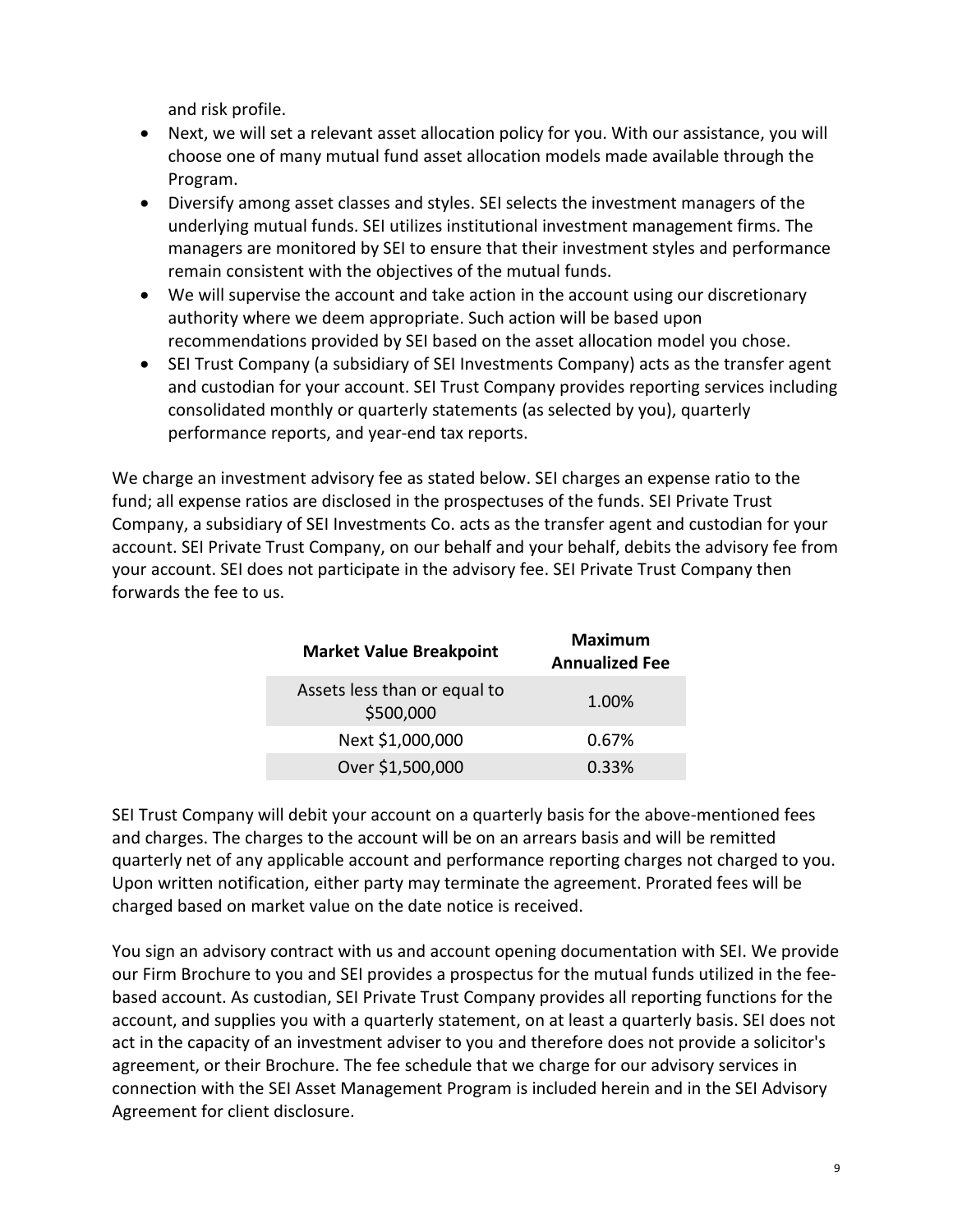#### **SEI Managed Account Program**

We participate in the Managed Accounts Program (the "Program"). To participate in the Program, we, SEI Investments Management Corporation ("SIMC") and you execute a tri-party agreement ("Managed Account Agreement") providing for the management of certain assets in accordance with the terms thereof.

Pursuant to a Managed Account Agreement, you appoint us as your investment adviser to assist you in selecting an asset allocation strategy, which includes the percentage of assets allocated to designated portfolios of separate securities (each, a "Managed Account Portfolio") and may include the percentage of assets allocated to a portfolio of mutual funds advised by SIMC or an affiliate of SIMC. You appoint SIMC to manage the assets in each Managed Account Portfolio in accordance with an agreed upon strategy. SIMC may delegate its responsibility for selecting particular securities to one or more portfolio managers.

The fees payable to us are as follows:

| <b>Assets Under Management</b>            | <b>Maximum</b><br><b>Annualized Fee</b> |
|-------------------------------------------|-----------------------------------------|
| Assets less than or equal to<br>\$500,000 | 1.00%                                   |
| Next \$1,000,000                          | 0.67%                                   |
| Over \$1,500,000                          | 0.33%                                   |

SIMC may impose minimum account balances ranging from \$50,000 to \$1,000,000 depending upon the Managed Account Portfolio chosen and whether you select the tax management feature.

Advisory fees charged by SIMC are separate and apart from our advisory fees. Assets managed by SIMC will be included in calculating our advisory fee. Advisory fees that you pay to the SIMC are established and payable in accordance with the brochure provided by SIMC. These fees may or may not be negotiable. You should review SIMC's brochure and take into consideration SIMC's fees along with our fees to determine the total amount of fees associated with this program.

Under this Program, you receive investment advisory services, the execution of securities brokerage transactions, custody services and reporting services for a single specified fee. Participation in the Program may cost you more or less than purchasing such services separately. In addition, the Program fee may be higher or lower than that charged by other sponsors of comparable wrap fee programs.

Additionally, the Program offers a feature called Integrated Managed Accounts ("IMAP"), which is an enhancement to the standard Program. In IMAP, SIMC selects one sub-adviser to serve as a tax manager for the entire Managed Account Portfolio. Other sub-advisers recommend securities using buy/sell lists for their specific asset class to which you have selected. An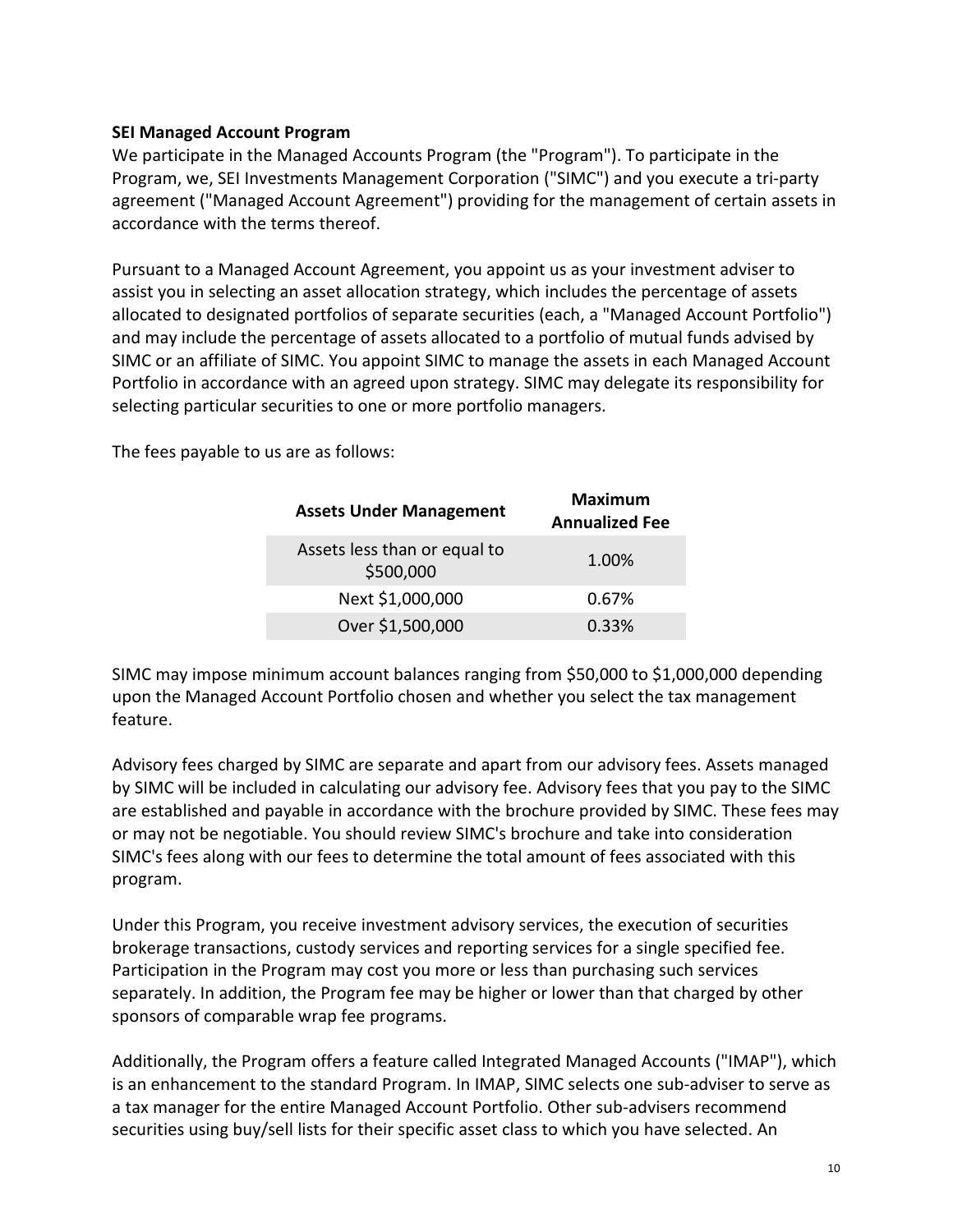integration fee will be charged to your account when you select the IMAP feature. The fee will cover the integration of the equity managers, which helps result in increased coordination across the equity account, increased tax efficiency and additional features such as wash sale prevention. These additional fees only apply to the equity portion of your account that is allocated to the integrated equities portfolio; the fees do not apply to the fixed income or funds portion of your account (if applicable). A selection of your assets may receive a fee discount.

#### **529 College Savings Plan Asset Allocation Services**

We offer discretionary asset allocation services to 529 College Savings Plans whereby our investment advice is tailored to meet your needs and investment objectives. If you retain our 529 College Savings Plan Asset Allocation services, we will meet with you to determine your investment objectives, risk tolerance, and other relevant information (the "suitability information") at the beginning of our advisory relationship. We will assist you in setting up a 529 Plan Account. With respect to this account, we will use the suitability information we gather to develop a strategy that enables us to give you asset allocation advice and to make investments on your behalf. Once we construct an investment portfolio for you, we will review your 529 Plan holdings on at least an annual basis and will rebalance the holdings as required by changes in market conditions, your financial circumstances, and the circumstances of the account's named beneficiary with regard to the proximity of requiring distributions for qualified expenses, (e.g., qualified educational expenses in the near future).

If you participate in our discretionary asset allocation services, we require you to grant us discretionary authority to manage your account. Discretionary authorization will allow us to determine the specific securities, and the amount of securities, to be purchased or sold for your account without your approval prior to each transaction. Discretionary authority is typically granted by the investment advisory agreement you sign with us, a power of attorney, or trading authorization forms. You may limit our discretionary authority (for example, limiting the types of securities that can be purchased for your account) by providing us with your restrictions and guidelines in writing.

Our fee for asset allocation services is an initial one time set up fee of \$150, plus an annual advisory fee of 0.50% of the value of your account balance paid annually on the account anniversary in arrears based on the value of your account on the last day of the month prior to the month of your account anniversary. The annual advisory fee shall be billed directly to the owner listed on the account and shall be payable to Wealth Management Resources, Inc. within 30 days of receipt. Our advisory fee is negotiable, depending on individual client circumstances. This fee does not include any transaction charges or other fees imposed by the plan's sponsor, or any of the expense charges by the municipal fund securities purchased for your account. For clients who already have a relationship with us, we may, at our discretion, waive our normal fees for advising on these accounts in respect of this established relationship.

Fund expenses are fully disclosed in the Program Description for the 529 College Savings Plan provided to you by us. Statements will be delivered directly to you on at least a quarterly basis from the 529 College Savings Plan sponsor. You are encouraged to review your account statements for accuracy.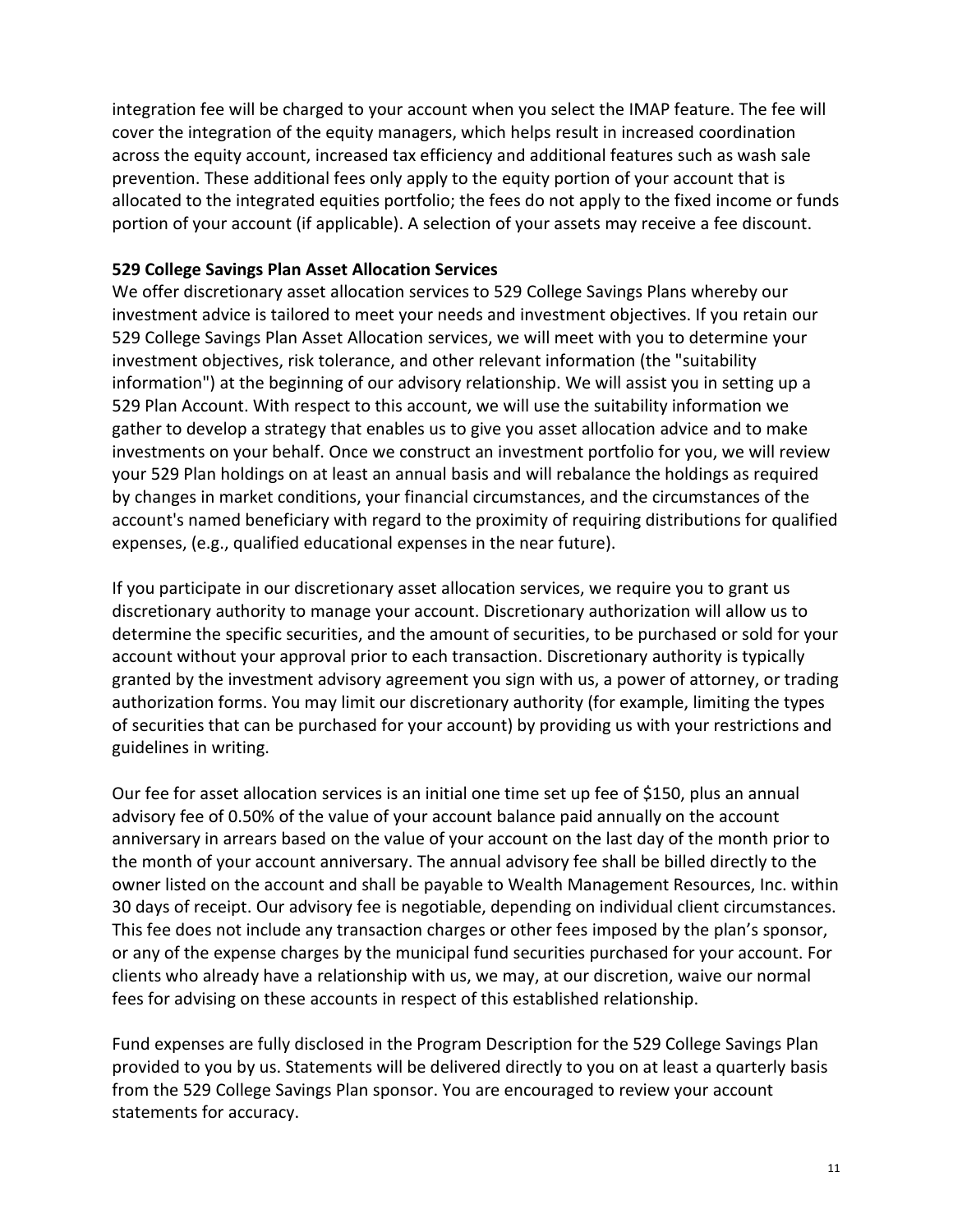You may terminate the investment advisory agreement upon 30 days written notice. You will incur a pro rata charge for services rendered prior to the termination of the agreement, which means you will incur advisory fees only in proportion to the number of days in the year for which you are a client.

#### **401K Plan Advisory Services (Participant-Directed Plans)**

We offer Advisory Services to 401(k) plans and their fiduciaries based upon the needs of the plan and the services requested by the plan sponsor or named fiduciary. In general, these services may include plan level investment advice regarding fund selection and investment options, development of an investment policy statement, performance reporting and advice on qualified default investment alternatives. These services will generally be non-discretionary and advisory in nature. The ultimate decision to act on behalf of the plan shall remain with the plan sponsor or other named fiduciary.

We also assist with participant enrollment meetings and provide investment-related educational seminars to plan participants on such topics as:

- Diversification
- Asset allocation
- Risk tolerance
- Time horizon

Our educational seminars may include other investment-related topics specific to the particular plan.

We may also provide additional types of 401k Plan Advisory Services on an individually negotiated basis. All services, whether discussed above or customized for the plan based upon requirements from the plan fiduciaries shall be detailed in a written agreement and be consistent with the parameters set forth in plan documents.

Our fee for 401k Plan Advisory Services is based on the following tiered fee schedule:

| <b>Value of Plan Assets</b> | <b>Annualized Fee</b> |
|-----------------------------|-----------------------|
| Under \$1,000,000           | 0.50%                 |
| \$1,000,001 to \$3,500,000  | 0.40%                 |
| \$3,500,001 to \$5,500,000  | 0.30%                 |
| Over \$5,500,000            | 0.20%                 |

Our annual fee is billed and payable quarterly in arrears based on either the plan's asset value on the last day of the billing quarter or based upon the plan's average asset value during the billing quarter. If the advisory agreement is executed at any time other than the first day of a calendar quarter, our fees will apply on a pro rata basis, which means that the advisory fee is payable in proportion to the number of days in the quarter for which you are a client. The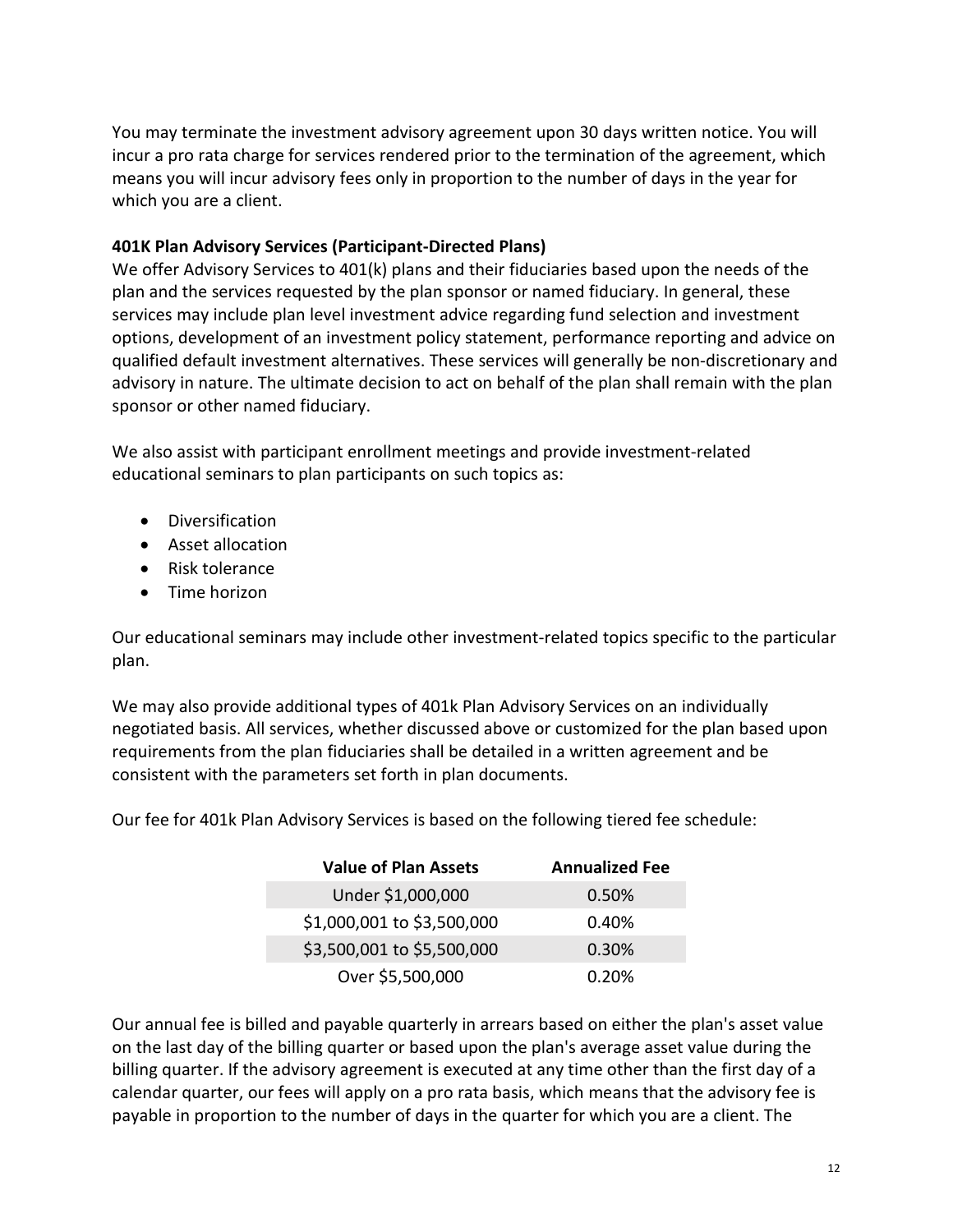custodian of the Plan's assets will calculate our fee based on our fee schedule above, deduct the fee from the Plan's account and remit the fee to us.

The Plan Sponsor may terminate the advisory agreement upon 30 days written notice and the Plan will incur a pro rata charge for services rendered prior to the termination of the agreement, which means the Plan will incur advisory fees only in proportion to the number of days in the quarter for which the Plan is under our management.

As disclosed above, we offer various levels of advisory services to 401k Plans ("Plan") and to the participants of such plans ("Participants"). The services are designed to assist plan sponsors in meeting their management and fiduciary obligations to Participants under the Employee Retirement Income Securities Act ("ERISA"). Pursuant to adopted regulations of the U.S. Department of Labor under ERISA Section 408(b)(2), we are required to provide the Plan's responsible plan fiduciary (the person who has the authority to engage us as an investment adviser to the Plan) with a written statement of the services we provide to the Plan, the compensation we receive for providing those services, and our status (which is described below).

The services we provide to your Plan are described above, and in the service agreement that you have signed. Our compensation for these services is described above and in the service agreement. We may, with consent of the Plan, and in accordance with Plan documents, bill outof-pocket expenses (such as overnight mailings, messenger, translation fees, etc.) at cost. We do not reasonably expect to receive any other compensation, direct or indirect, for the services we provide to the Plan or Participants.

In providing services to the Plan and Participants, our status is that of an investment adviser registered under Investment Adviser Act of 1940, and we are not subject to any disqualifications under Section 411 of ERISA. In performing ERISA fiduciary services, we are acting as a non-discretionary fiduciary of the Plan as defined in ERISA Section 3(21).

#### **SIMPLE IRA Plus Plan Advisory Services (Participant-Directed Plans)**

The SIMPLE IRA Plus Plan is an employer-sponsored retirement savings program designed for smaller employers under 100 employees. This program combines many of the attributes of Individual Retirement Accounts (IRA's) within a payroll-deduction retirement savings plan that may be offered by employers to assist their employees in saving for their financial future, but without many of the costs and regulatory obligations required of ERISA-qualified 401(k) programs and other plans.

Wealth Management Resources, Inc. provides Non-Fiduciary Advisory Services to SIMPLE IRA plans, their Plan Sponsors and their Participants. Currently, we only offer services with respect to the SIMPLE IRA Plus Plan program offered through the American Funds Mutual Fund Company.

We will assist Plan Sponsors to establish and maintain a SIMPLE IRA Plus Plan through the American Funds Mutual Fund Company. Once a SIMPLE IRA Plus Plan has been established, we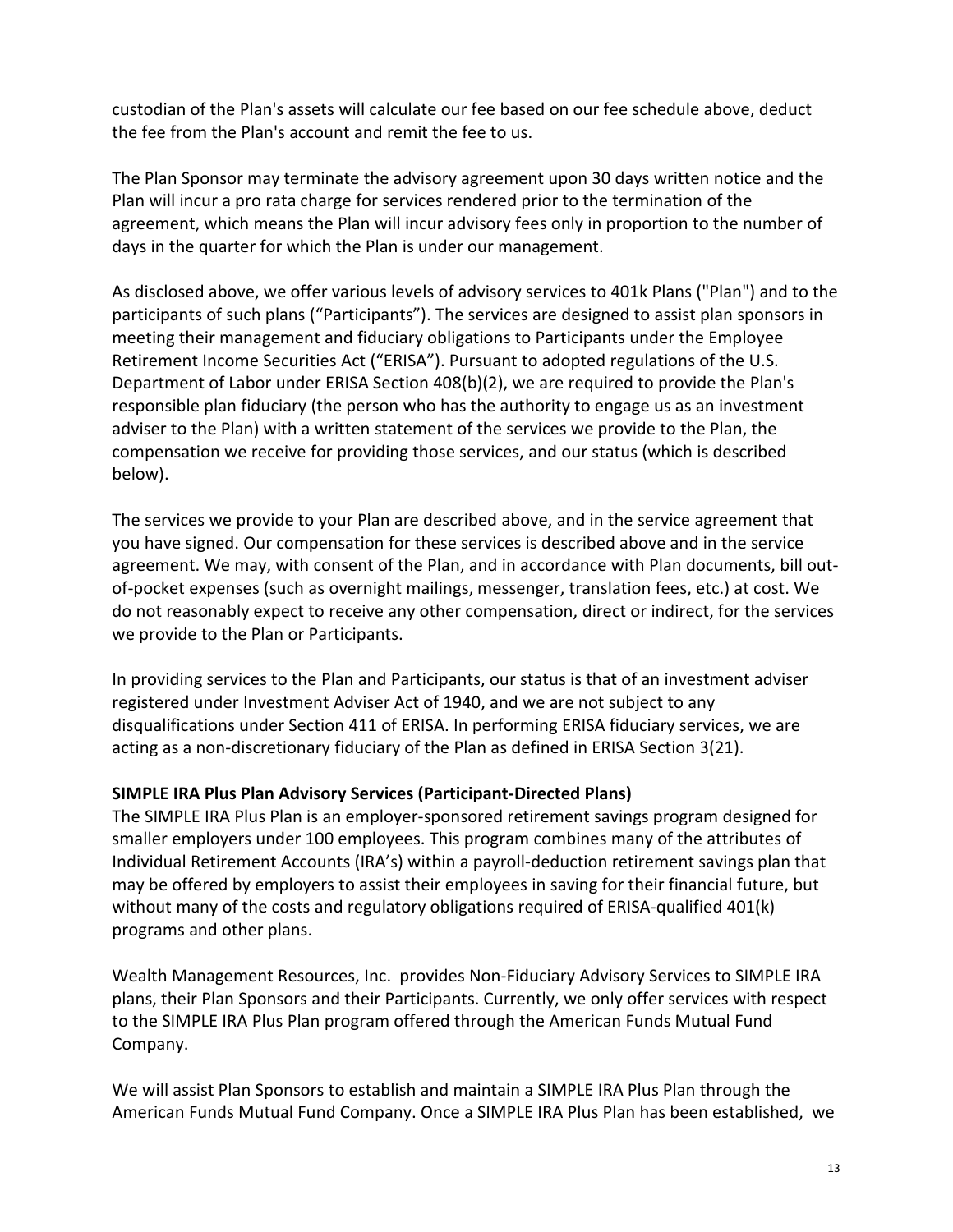will offer enrollment meetings to introduce the plan to participants (employees) and assist participants (employees) with the set-up of their individual accounts. Plan participants (employees) will be establishing their accounts directly with the American Funds Mutual Fund Company, making their own investment selections from the available investment option offered in the program.

Because the American Funds Mutual Fund Company SIMPLE IRA Plus Plan provides a predetermined list of investment options, our services will generally be non-discretionary in nature. The ultimate decision to utilize the program shall remain with the Plan Sponsor or other named fiduciary.

At the request of the Plan Sponsor, we may, from time to time, also assist with new participant enrollment and provide investment-related educational seminars to plan participants on such topics as:

- Retirement Planning
- Asset allocation
- Risk tolerance
- Time horizon

Educational seminars may include other investment-related topics that will be general in nature but may include information on investments specific to the program.

Fees for the SIMPLE IRA Plus Plan are based on the following tiered fee schedule based upon the aggregate value of the SIMPLE IRA Plus Plan accounts:

| <b>Value of Assets</b>     | <b>Annualized Fee</b> |
|----------------------------|-----------------------|
| Under \$1,000,000          | 0.50%                 |
| \$1,000,001 to \$3,000,000 | 0.40%                 |
| \$3,000,001 to \$5,000,000 | 0.30%                 |
| Over \$5,000,000           | 0.20%                 |

The adjusted quarterly fees are payable in arrears based upon the aggregate value of all participant accounts within the SIMPLE IRA Plus Plan on the last day of the billing quarter or based upon the plan's average daily balance as determined by the American Funds Mutual Fund Company's recordkeeping system during the calendar quarter. American Funds Mutual Fund Company will calculate the aggregate fee for the previous calendar quarter. The resulting amount will be divided proportionately among participants in the plan on their account balances on the day the fees are processed. American Funds Mutual Fund Company will remit the quarterly fee to us in March, June, September, and December as applicable.

The Plan Sponsor may terminate the advisory agreement upon 30 days written notice and the Plan will incur a pro rata charge for services rendered prior to the termination of the agreement, which means the Plan will incur advisory fees only in proportion to the number of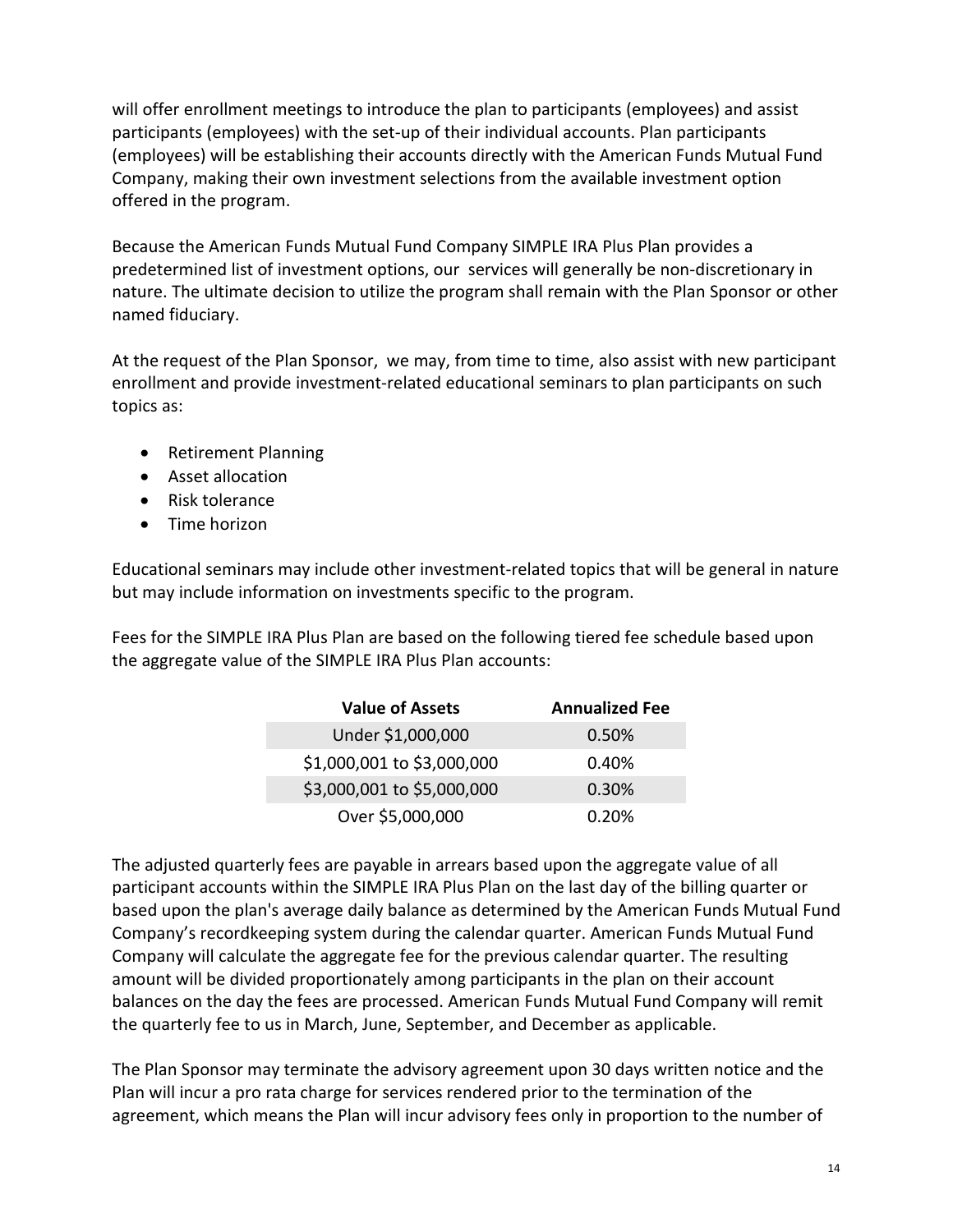days in the quarter for which the Plan is under our management.

### **Seminars**

We may also provide seminars to retirement plan participants on topics which may include but may not be limited to education and enrollment. We will not render specific investment advice to any one individual at such seminars and information provided will be of a general nature. The fee and fee paying arrangements for seminars (if any) are negotiable and will vary on a case-by-case basis.

### **IRA Rollover Considerations**

As part of our investment advisory services to you, we may recommend that you withdraw the assets from your employer's retirement plan and roll the assets over to an individual retirement account ("IRA") that we will manage on your behalf. If you elect to roll the assets to an IRA that is subject to our management, we will charge you an asset-based fee as set forth in the executed. This practice presents a conflict of interest because persons providing investment advice on our behalf have an incentive to recommend a rollover to you for the purpose of generating fee-based compensation rather than solely based on your needs. You are under no obligation, contractually or otherwise, to complete the rollover. Moreover, if you do complete the rollover, you are under no obligation to have the assets in an IRA managed by us.

Many employers permit former employees to keep their retirement assets in their company plan. Also, current employees can sometimes move assets out of their company plan before they retire or change jobs. In determining whether to complete the rollover to an IRA, and to the extent the following options are available, you should consider the costs and benefits of:

- Leaving the funds in your employer's (former employer's) plan.
- Moving the funds to a new employer's retirement plan.
- Cashing out and taking a taxable distribution from the plan.
- Rolling the funds into an IRA rollover account.

Each of these options has advantages and disadvantages and before making a change we encourage you to speak with your CPA and/or tax attorney.

If you are considering rolling over your retirement funds to an IRA for us to manage here are a few points to consider before you do so:

- Determine whether the investment options in your employer's retirement plan address your needs or whether you might want to consider other types of investments.
- Employer retirement plans generally have a more limited investment menu than IRAs.
- Employer retirement plans may have unique investment options not available to the public such as employer securities, or previously closed funds.
- Your current plan may have lower fees than our fees.
- If you are interested in investing only in mutual funds, you should understand the cost structure of the share classes available in your employer's retirement plan and how the costs of those share classes compare with those available in an IRA.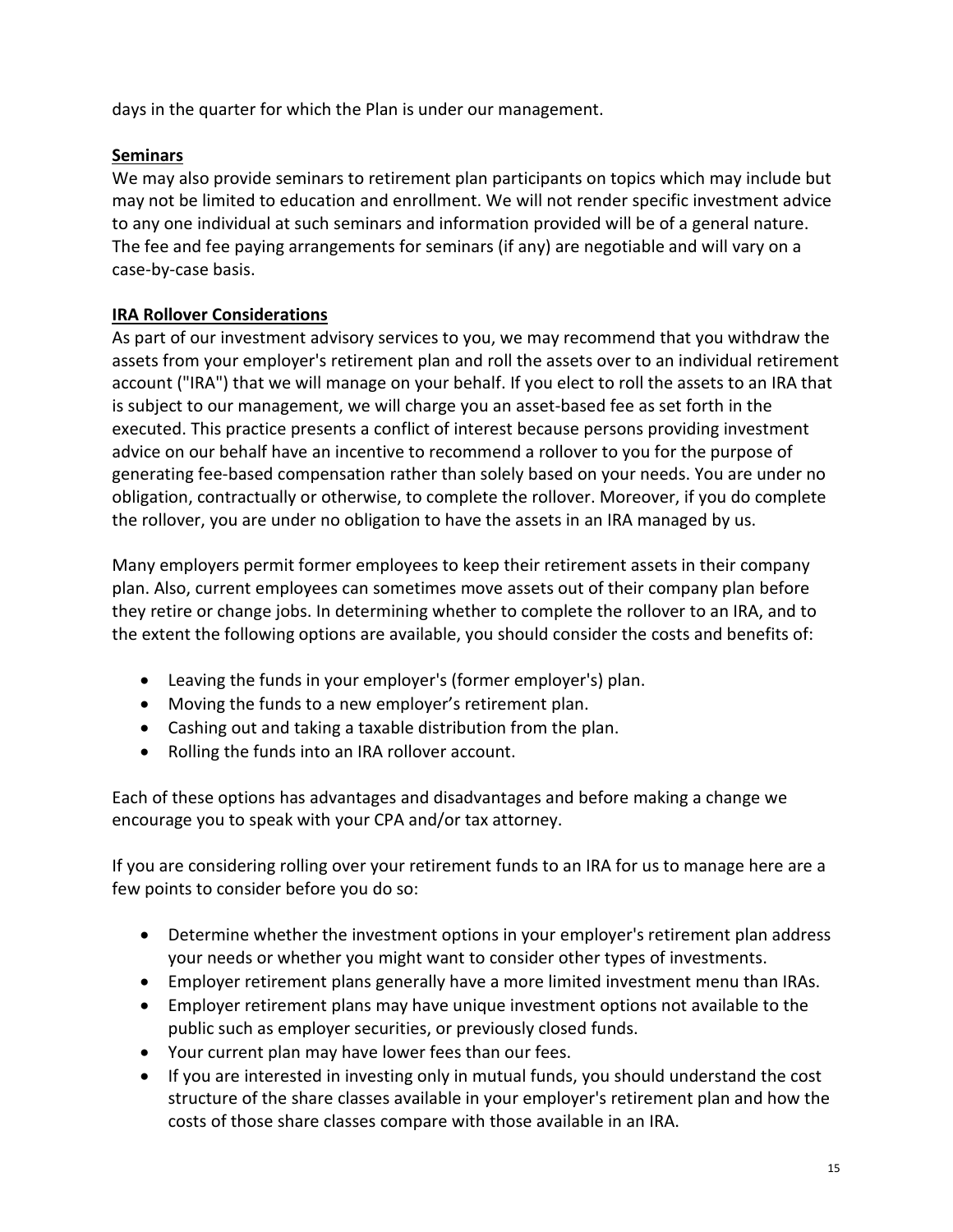- You should understand the various products and services you might take advantage of at an IRA provider and the potential costs of those products and services.
- Our strategy may have higher risk than the option(s) provided to you in your plan.
- Your current plan may also offer financial advice.
- If you keep your assets titled in a 401k or retirement account, you could potentially delay your required minimum distribution beyond age 72.
- Your 401k may offer more liability protection than a rollover IRA; each state may vary.
- Generally, federal law protects assets in qualified plans from creditors. Since 2005, IRA assets have been generally protected from creditors in bankruptcies. However, there can be some exceptions to the general rules so you should consult with an attorney if you are concerned about protecting your retirement plan assets from creditors.
- You may be able to take out a loan on your 401k, but not from an IRA.
- IRA assets can be accessed any time; however, distributions are subject to ordinary income tax and may also be subject to a 10% early distribution penalty unless they qualify for an exception such as disability, higher education expenses or the purchase of a home.
- If you own company stock in your plan, you may be able to liquidate those shares at a lower capital gains tax rate.
- Your plan may allow you to hire us as the manager and keep the assets titled in the plan name.

It is important that you understand the differences between these types of accounts and to decide whether a rollover is best for you. Prior to proceeding, if you have questions contact your investment adviser representative, or call our main number as listed on the cover page of this brochure.

#### **Wrap Fee Programs**

A "wrap-fee" program is one that provides the client with advisory and brokerage execution services for an all-inclusive fee. The client is not charged separate fees for the respective components of the total service. We do not sponsor, manage or participate in a Wrap Fee Program.

#### **Assets Under Management**

As of December 31, 2021, we provide continuous management services for \$287,157,152 in client assets on a discretionary basis and \$9,779,330 on a non-discretionary basis.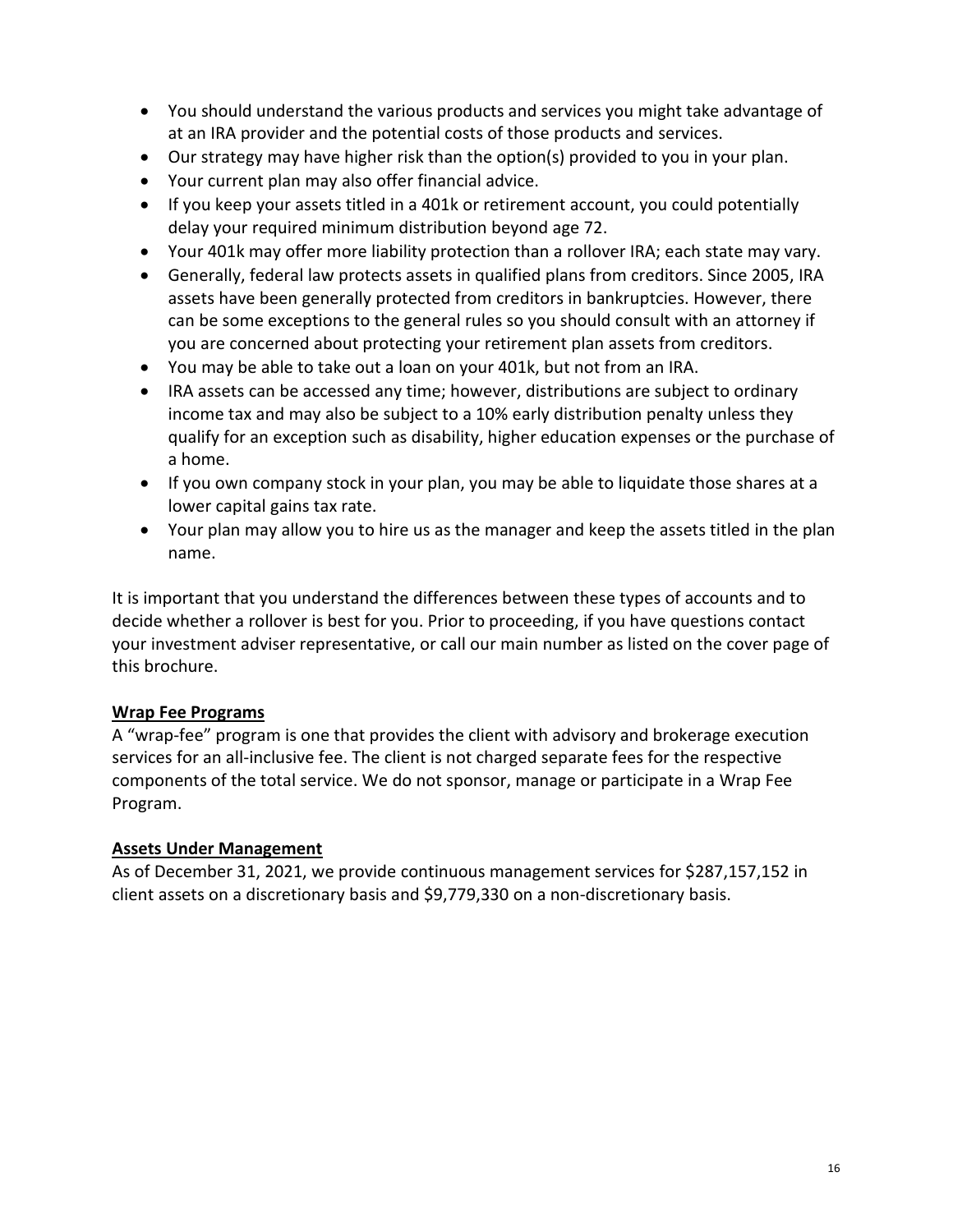### <span id="page-16-0"></span>**Item 5 Fees and Compensation**

As described in *Item 4 Advisory Business,* Institutional Intelligent PortfoliosTM Program clients do not pay fees to SWIA or brokerage commissions or other fees to Schwab as part of the Program. Schwab does receive other revenues in connection with the Program, as described in the Program Disclosure Brochure. Brokerage arrangements are further described below in *Item 12 Brokerage Practices.*

#### **Additional Fees and Expenses**

As part of our investment advisory services to you, we will invest, or recommend that you invest, in mutual funds and exchange traded funds. The fees that you pay to us for investment advisory services are separate and distinct from the fees and expenses charged by mutual funds or exchange traded funds (described in each fund's prospectus) to their shareholders. These fees will generally include a management fee and other fund expenses. With respect to accounts where Schwab is the custodian, we attempt to limit purchases to no-load mutual funds available through the Schwab Mutual Funds OneSource service (including Schwab Funds) as well as certain other funds that are available without transaction fees. For mutual funds not available through the Schwab Mutual Funds OneSource service and exchange traded funds you will also incur transaction charges and/or brokerage fees when purchasing or selling securities. These charges and fees are typically imposed by the broker-dealer or custodian such through whom your account transactions are executed. We do not share in any portion of the brokerage fees/transaction charges imposed by the broker-dealer or custodian. To fully understand the total cost you will incur, you should review all the fees charged by mutual funds, exchange traded funds, us, and others.

#### **Compensation for the Sale of Securities or Other Investment Products**

We are also a securities broker-dealer and a member of the Financial Industry Regulatory Authority (FINRA) and persons associated with us who provide investment advice are also licensed as registered representatives of our Broker-Dealer. We will receive commission-based compensation in connection with the purchase and sale of securities, including 12b-1 fees for the sale of investment company products. Compensation we and our registered representatives earn are separate and in addition to our advisory fees. This practice presents a conflict of interest because persons providing investment advice on behalf of us who are registered representatives have an incentive to effect securities transactions for the purpose of generating commissions rather than solely based on your needs. We typically receive commissions on mutual funds for accounts that are too small for an advisory relationship and for retirement accounts such as Simple IRA Plans where the mutual fund company performs administrative services in addition to the funds. In advisory accounts, we will, when appropriate, recommend the purchase of no-load mutual funds. However, you are under no obligation, contractually or otherwise, to purchase securities products through any of our affiliates and you have the option to purchase investment products that we recommend through other brokers or agents that are not affiliated with us.

In addition, we are also licensed as an insurance producer and persons providing investment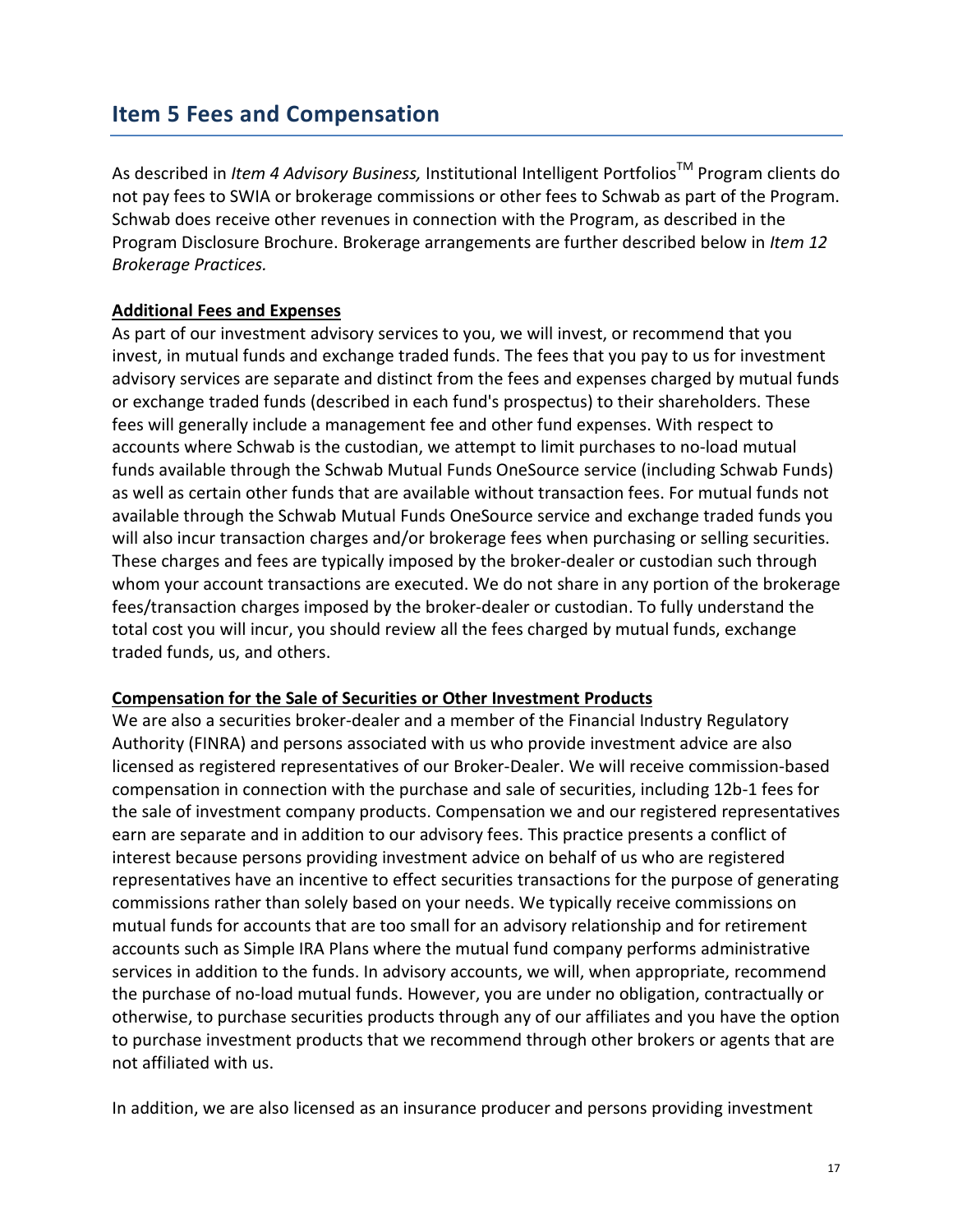advice on our behalf are also licensed as insurance agents. We will earn commission-based compensation for selling insurance products, such as life, disability, long term care insurance, and annuities to you. Insurance commissions are separate and in addition to our advisory fees. The sale of insurance products and annuities presents a conflict of interest because persons providing investment advice on our behalf who are insurance agents have an incentive to recommend insurance products to you for the purpose of generating commissions rather than solely based on your needs. You are under no obligation, contractually or otherwise, to purchase any insurance product through us or any of our affiliates.

#### **Cash Balances**

Some of your assets may be held as cash and remain uninvested. Holding a portion of your assets in cash and cash alternatives, i.e., money market fund shares, may be based on your desire to have an allocation to cash as an asset class, to support a phased market entrance strategy, to facilitate transaction execution, to have available funds for withdrawal needs or to pay fees or to provide for asset protection during periods of volatile market conditions. Your cash and cash equivalents will be subject to our investment advisory fees unless otherwise agreed upon. You may experience negative performance on the cash portion of your portfolio if the investment advisory fees charged are higher than the returns you receive from your cash.

### **General Information on Compensation and Other Fees**

In certain circumstances, fees, account minimums and payment terms are negotiable depending on client's unique situation – such as the size of the aggregate related party portfolio size, family holdings, low-cost basis securities, or certain passively advised investments and pre-existing relationships with clients.

Our fees are exclusive of brokerage commissions, transaction fees, and other related costs and expenses which shall be incurred by the client. Clients may incur certain charges imposed by custodians, brokers, third party investment and other third parties such as fees charged by managers, custodial fees, deferred sales charges, odd-lot differentials, transfer taxes, wire transfer and electronic fund fees, and other fees and taxes on brokerage accounts and securities transactions. Mutual funds and exchange traded funds also charge internal management fees, which are disclosed in a fund's prospectus.

Such charges, fees and commissions are exclusive of and in addition to our fees, and we shall not receive any portion of these commissions, fees, and costs.

All fees paid to us for investment advisory services are separate and distinct from the fees and expenses charged by mutual funds to their shareholders. These fees and expenses are described in each fund's prospectus. These fees will generally include a management fee, other expenses, and a possible distribution fee.

A client could invest in a mutual fund directly, without our services. In that case, the client would not receive our services, which are designed, among other things, to assist the client in determining which mutual funds are most appropriate to each client's financial condition and objectives. Accordingly, the client should review both the fees charged by the funds and the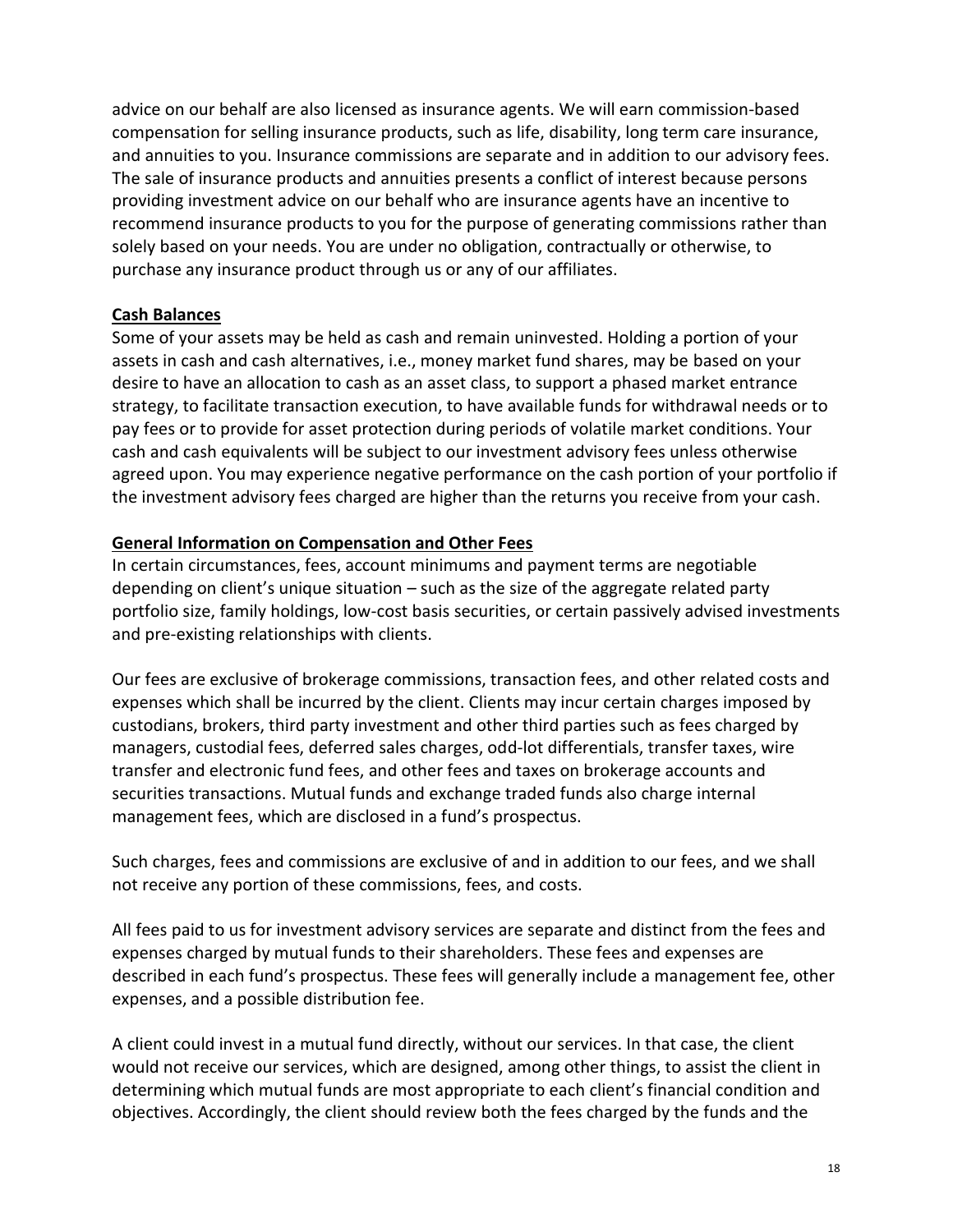fees charged by us to fully understand the total amount of fees to be paid by the client and to thereby evaluate the advisory services being provided.

Clients should note that similar advisory services may (or may not) be available from other registered investment advisers for similar or lower fees.

#### **Mutual Fund Share Class Selection**

Similar investment management services may (or may not) be available from other investment advisers for a lower fee. Investment management fees, which include investment management and transaction costs, may be more or less costly than paying for the services separately, depending upon the investment advisory fees charged, the number of transactions for the account, the mutual fund share class you purchase, and the underlying 12(b)-1 fee, and the level of brokerage and other fees that would be payable if you obtained the services available under the program individually.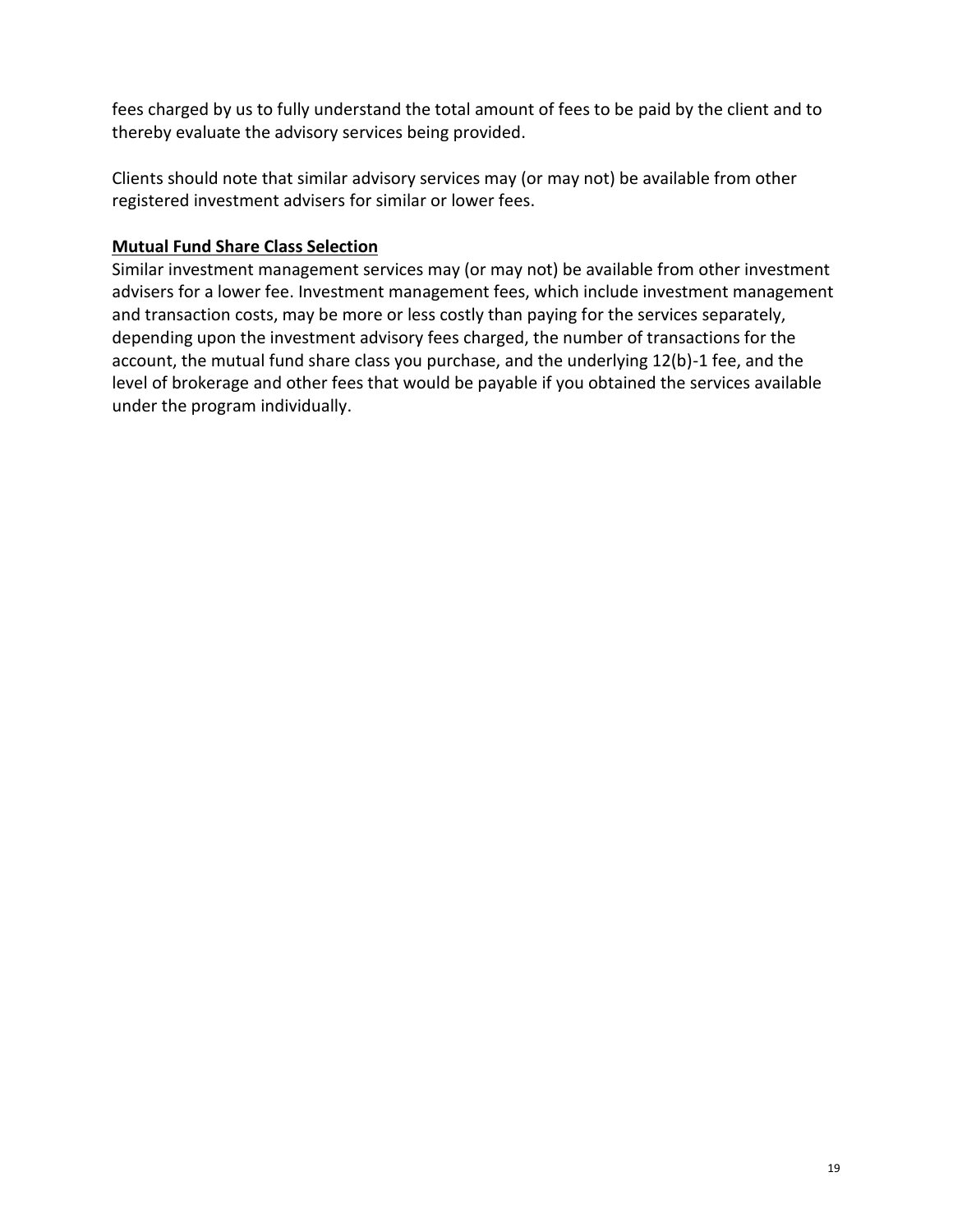### <span id="page-19-0"></span>**Item 6 Performance-Based Fees and Side-By-Side Management**

We do not accept performance-based fees or participate in side-by-side management. Side-byside management refers to the practice of managing accounts that are charged performancebased fees while at the same time managing accounts that are not charged performance-based fees. Performance-based fees are fees that are based on a share of capital gains or capital appreciation of a client's account. Our fees are not charged on the basis of a share of capital gains upon, or capital appreciation of, the funds in your advisory account.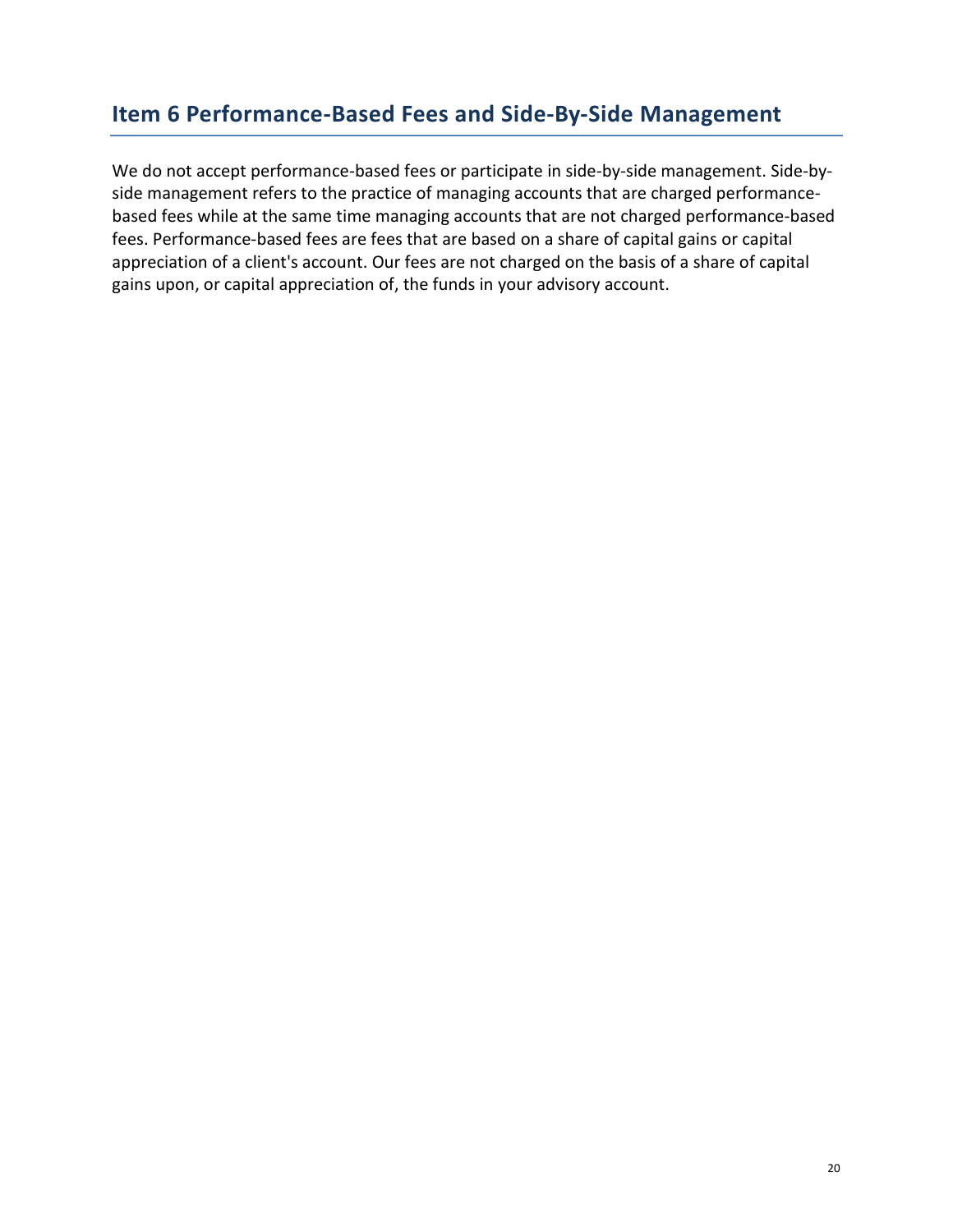# <span id="page-20-0"></span>**Item 7 Types of Clients**

We offer investment advisory services to individuals, pension and profit-sharing plans, trusts, estates, charitable organizations, corporations, and other business entities.

In general, we require a minimum of \$150,000 to open and maintain an advisory account. Additionally, we require that any subsequent investment into the Custom Account be in an amount of \$250 or more. At our discretion, we may waive these minimums. For example, we may waive the minimum account size if you appear to have significant potential for increasing your assets under our management or are referred by an existing client. We may also combine account values for you and your minor children, joint accounts with your spouse, and other types of related accounts to meet the stated minimum account size.

SIMC may impose minimum account balances ranging from \$50,000 to \$1,000,000 depending upon the Managed Account Portfolio chosen and whether the investor selects the tax management feature.

Clients eligible to enroll in the Institutional Intelligent Portfolios<sup>™</sup> Program include individuals, IRAs, and revocable living trusts. Clients that are organizations (such as corporations and partnerships) or government entities, and clients that are subject to the Employee Retirement Income Security Act of 1974, are not eligible for the Program. The minimum investment required to open an account in the Program is \$5,000*.* The Program Disclosure Brochure describes related minimum required account balances for maintenance of the account, automatic rebalancing, and tax-loss harvesting.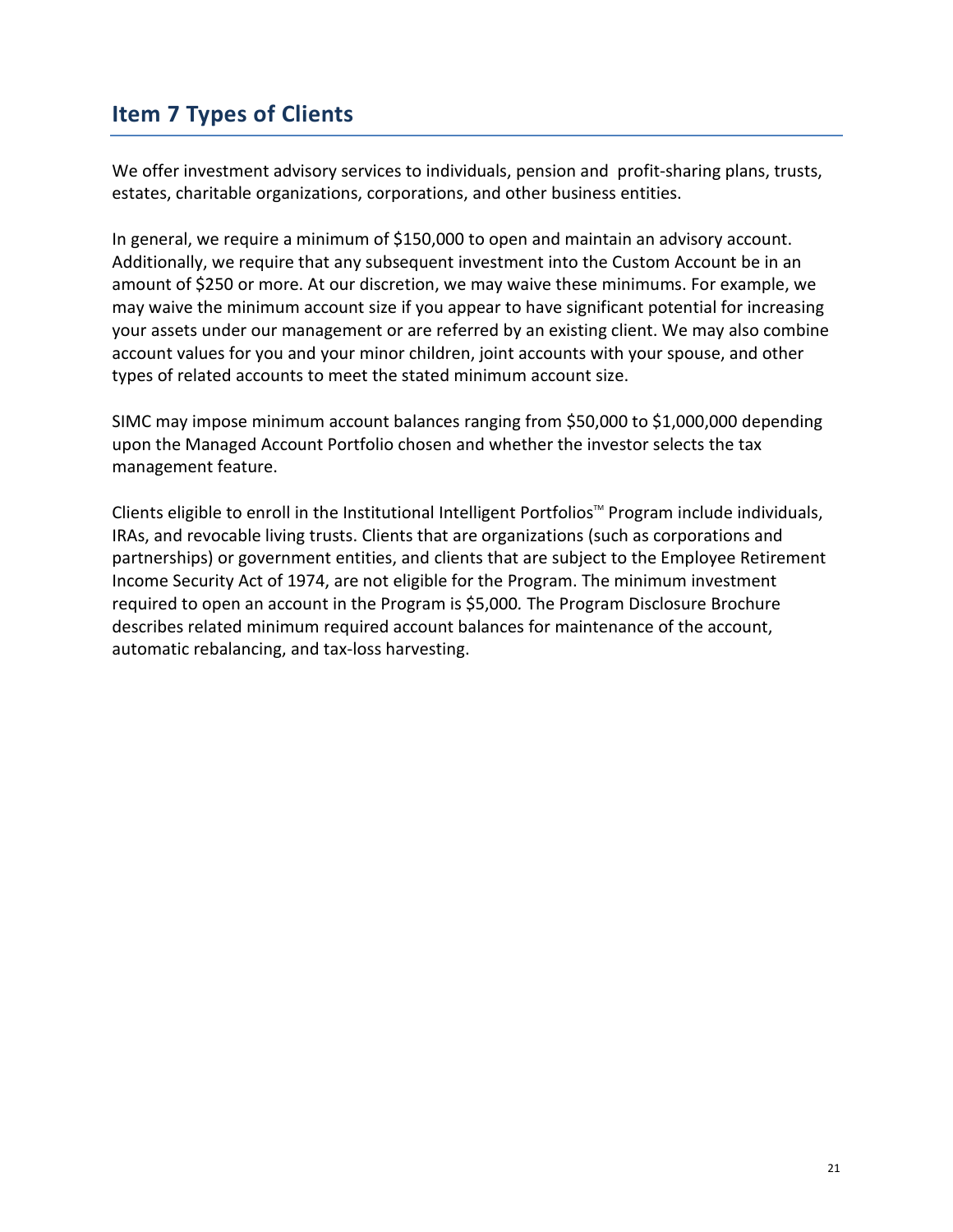# <span id="page-21-0"></span>**Item 8 Methods of Analysis, Investment Strategies and Risk of Loss**

#### **Our Methods of Analysis and Investment Strategies**

We may use one or more of the following methods of analysis or investment strategies when providing investment advice to you:

- **Fundamental Analysis -** Fundamental analysis involves analyzing individual companies and their industry groups, such as a company's financial statements, details regarding the company's product line, the experience, and expertise of the company's management, and the outlook for the company's industry. The resulting data is used to measure the true value of the company's stock compared to the current market value. The risk of fundamental analysis is that information obtained may be incorrect and the analysis may not provide an accurate estimate of earnings, which may be the basis for a stock's value. If securities prices adjust rapidly to new information, utilizing fundamental analysis may not result in favorable performance.
- **Long Term Purchases -** securities purchased with the expectation that the value of those securities will grow over a relatively long period of time, generally greater than one year.

Our investment strategies and advice may vary depending upon each client's specific financial situation. As such, we determine investments and allocations based upon your predefined objectives, risk tolerance, time horizon, financial horizon, financial information, liquidity needs, and other various suitability factors. Your restrictions and guidelines may affect the composition of your portfolio.

Our strategies and investments will impact your tax situation. However, unless we specifically agree otherwise, and in writing, tax efficiency is not our primary consideration in the management of your account. Regardless of your account size or any other factors, we strongly recommend that you continuously consult with a tax professional prior to and throughout the investing of your assets.

#### **Risk of Loss**

Investing in securities involves risk of loss that clients should be prepared to bear.

All investments involve the risk of loss, including (among other things) loss of principal, a reduction in earnings (including interest, dividends and other distributions), and the loss of future earnings. Although we manage assets in a manner consistent with your investment objectives and risk tolerance, there can be no guarantee that our efforts will be successful. You should be prepared to bear the following risks of loss:

• **Interest-rate Risk:** Fluctuations in interest rates may cause investment prices to fluctuate. For example, when interest rates rise, yields on existing bonds become less attractive, causing their market values to decline.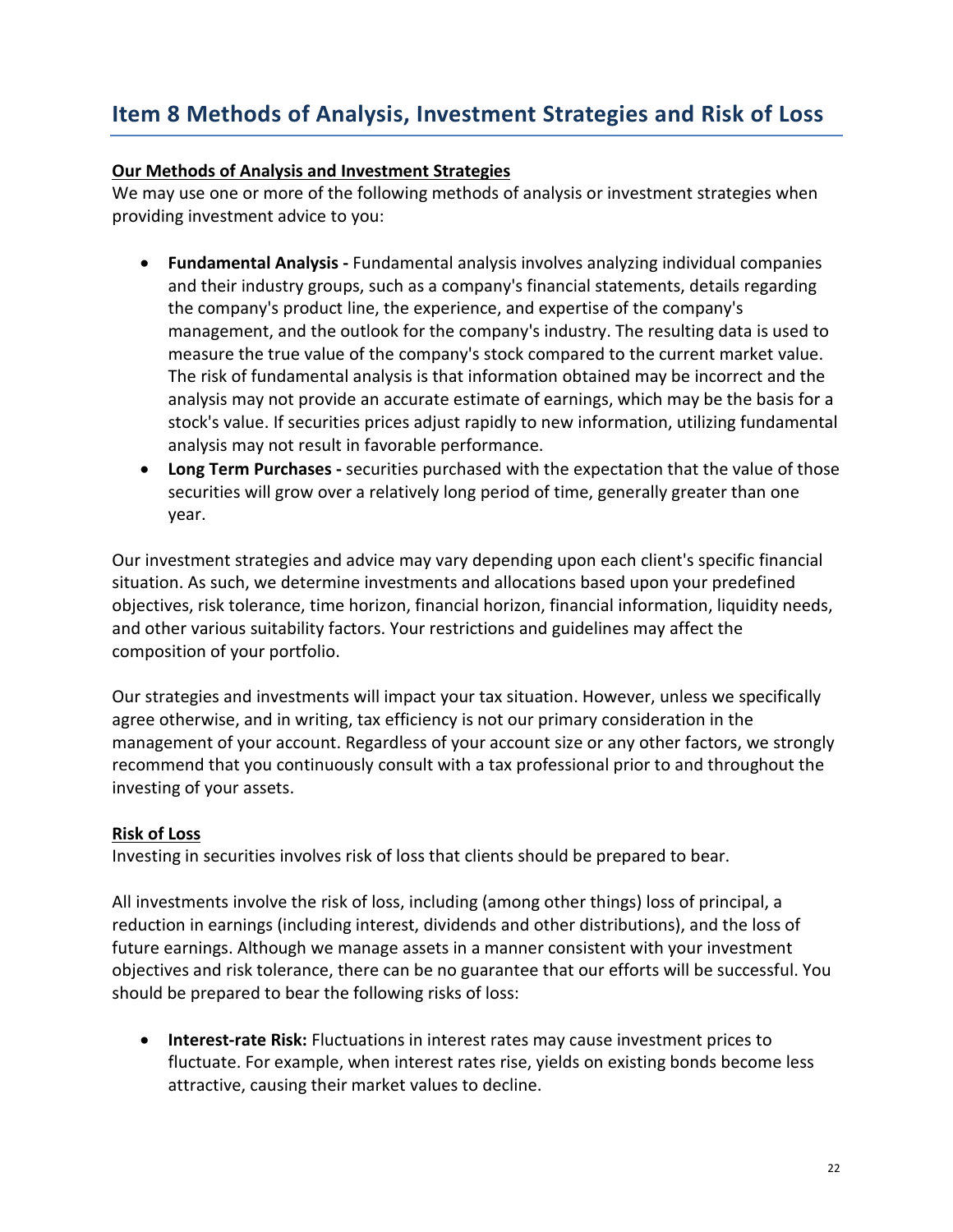- **Market Risk:** The price of a security, bond, or mutual fund may drop in reaction to tangible and intangible events and conditions. This type of risk is caused by external factors independent of a security's particular underlying circumstances. For example, political, economic and social conditions may trigger market events.
- **Inflation Risk:** When any type of inflation is present, a dollar next year will not buy as much as a dollar today, because purchasing power is eroding at the rate of inflation.
- **Currency Risk:** Overseas investments are subject to fluctuations in the value of the dollar against the currency of the investment's originating country. This is also referred to as exchange rate risk.
- **Reinvestment Risk:** This is the risk that future proceeds from investments may have to be reinvested at a potentially lower rate of return (i.e., interest rate). This primarily relates to fixed income securities.
- **Business Risk:** These risks are associated with a particular industry or a particular company within an industry. For example, oil-drilling companies depend on finding oil and then refining it, a lengthy process, before they can generate a profit. They carry a higher risk of profitability than an electric company, which generates its income from a steady stream of customers who buy electricity no matter what the economic environment is like.
- **Liquidity Risk:** Liquidity is the ability to readily convert an investment into cash. Generally, assets are more liquid if many traders are interested in a standardized product. For example, Treasury Bills are highly liquid, while real estate properties (i.e., Non-traded REITs and other alternative investments) are not.
- **Financial Risk:** Excessive borrowing to finance a business' operations increases the risk of profitability, because the company must meet the terms of its obligations in good times and bad. During periods of financial stress, the inability to meet loan obligations may result in bankruptcy and/or a declining market value.
- **Cybersecurity Risk:** A breach in cyber security refers to both intentional and unintentional events that may cause an account to lose proprietary information, suffer data corruption, or lose operational capacity. This in turn could cause an account to incur regulatory penalties, reputational damage, and additional compliance costs associated with corrective measures, and/or financial loss.
- **Pandemic Risk:** Large-scale outbreaks of infectious disease can greatly increase morbidity and mortality over a wide geographic area, crossing international boundaries, and causing significant economic, social, and political disruption.

#### **Recommendation of Particular Types of Securities**

We primarily recommend mutual funds, exchange traded funds, and equities; however, we may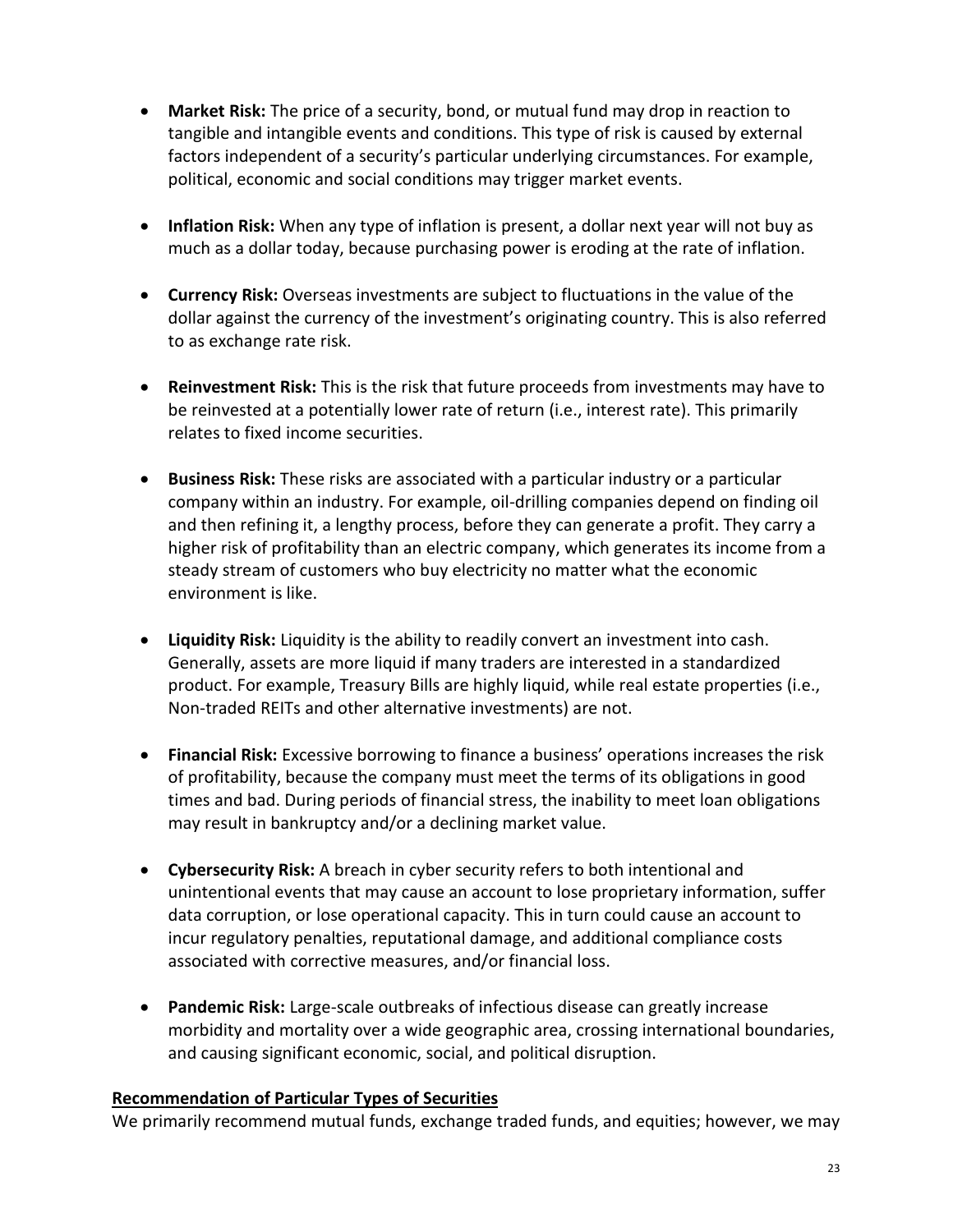recommend other types of investments as appropriate for you since each client has different needs and different tolerance for risk. Each type of security has its own unique set of risks associated with it and it would not be possible to list here all of the specific risks of every type of investment. Even within the same type of investment, risks can vary widely. However, in very general terms, the higher the anticipated return of an investment, the higher the risk of loss associated with it.

• **Mutual Funds and Exchange Traded Funds:** Mutual funds and exchange traded funds ("ETF") are professionally managed collective investment systems that pool money from many investors and invest in stocks, bonds, short-term money market instruments, other mutual funds, other securities, or any combination thereof. The fund will have a manager that trades the fund's investments in accordance with the fund's investment objective. While mutual funds and ETFs generally provide diversification, risks can be significantly increased if the fund is concentrated in a particular sector of the market, primarily invests in small cap or speculative companies, uses leverage (i.e., borrows money) to a significant degree, or concentrates in a particular type of security (i.e., equities) rather than balancing the fund with different types of securities. ETFs differ from mutual funds since they can be bought and sold throughout the day like stock and their price can fluctuate throughout the day. The returns on mutual funds and ETFs can be reduced by the costs to manage the funds. Also, while some mutual funds are "no load" and charge no fee to buy into, or sell out of, the fund, other types of mutual funds do charge such fees which can also reduce returns. Mutual funds can also be "closed end" or "open end". So-called "open end" mutual funds continue to allow in new investors indefinitely whereas "closed end" funds have a fixed number of shares to sell which can limit their availability to new investors.

ETFs may have tracking error risks. For example, the ETF investment adviser may not be able to cause the ETF's performance to match that of its Underlying Index or other benchmark, which may negatively affect the ETF's performance. In addition, for leveraged and inverse ETFs that seek to track the performance of their Underlying Indices or benchmarks on a daily basis, mathematical compounding may prevent the ETF from correlating with performance of its benchmark. In addition, an ETF may not have investment exposure to all of the securities included in its Underlying Index, or its weighting of investment exposure to such securities may vary from that of the Underlying Index. Some ETFs may invest in securities or financial instruments that are not included in the Underlying Index, but which are expected to yield similar performance.

• **Variable Annuities:** A variable annuity is a type of annuity that has a variety of investment options (called subaccounts) available for your selection. When you purchase a variable annuity, the annuity issuer offers you a choice of investment portfolios into which you can allocate your premiums. The investment choices may include general stocks, balanced portfolios, bonds, and other specialty investments, such as international stocks. Unlike a fixed annuity in which the issuer guarantees that a minimum rate of interest will be paid on your investment in the annuity, the issuer of a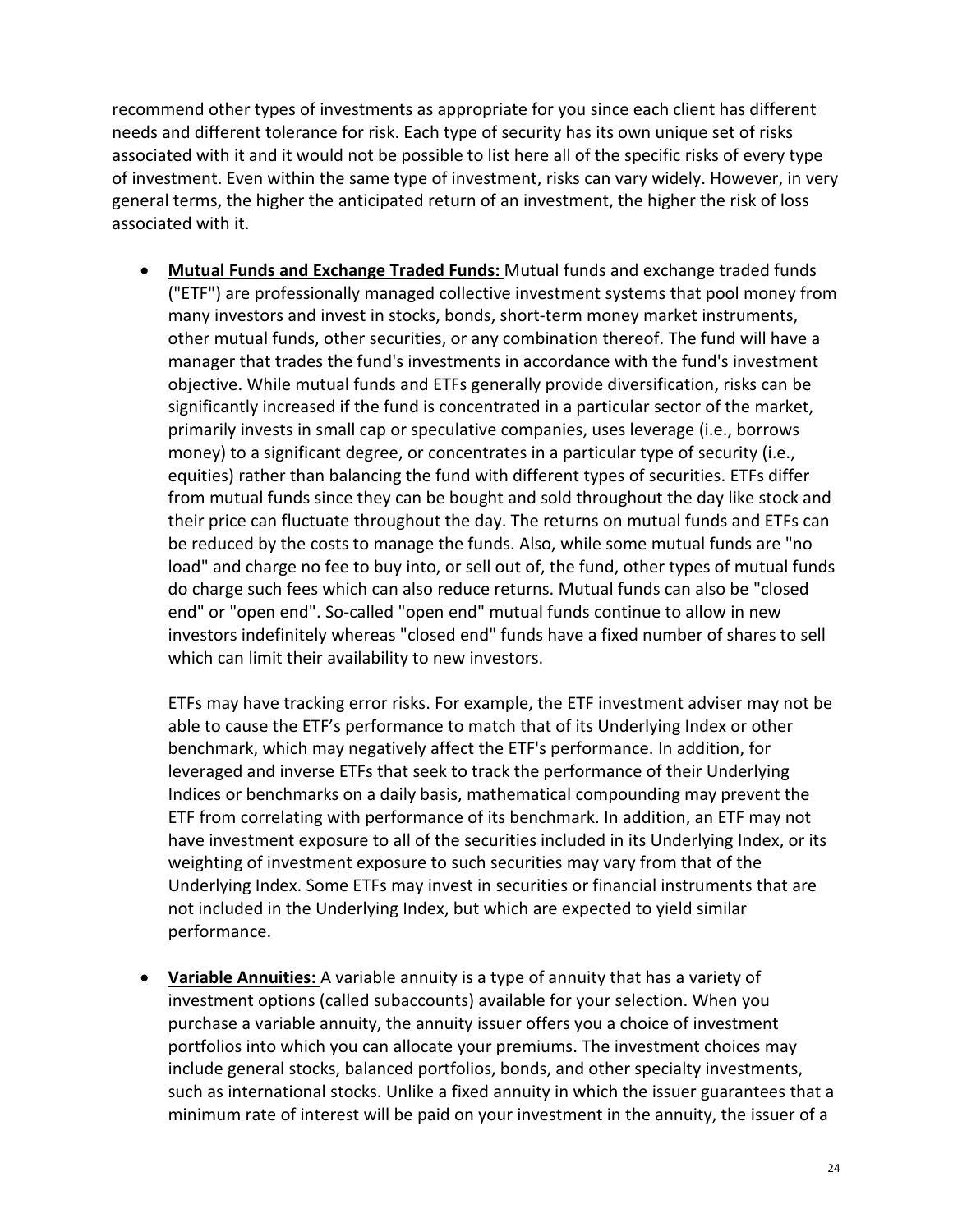variable annuity does not guarantee or project any rate of return on the underlying investment portfolios. You, as the purchaser of the annuity, assume all risk on the underlying performance of the investment subaccounts that you select. Your return may be greater than or less than that of a fixed annuity.

Variable annuities are sold by prospectus. You should carefully consider your objectives, risks, and all charges and expenses before purchase. Variable annuities are long-term investment products and may have significant risks, as well as penalties and charges for early withdrawal.

• **Equities:** There are numerous ways of measuring the risk of equity securities (also known simply as "equities" or "stock"). In very broad terms, the value of a stock depends on the financial health of the company issuing it. However, stock prices can be affected by many other factors including, but not limited to: the class of stock (for example, preferred or common); the health of the market sector of the issuing company; and the overall health of the economy. In general, larger, more wellestablished companies ("large cap") tend to be safer than smaller start-up companies ("small cap") but the mere size of an issuer is not, by itself, an indicator of the safety of the investment.

#### **Types of Investments**

We primarily offer advice on mutual funds, exchange traded funds, and equities.

Additionally, we may advise you on any type of investment that we deem appropriate based on your stated goals and objectives. We may also provide advice on any type of investment held in your portfolio at the inception of our advisory relationship.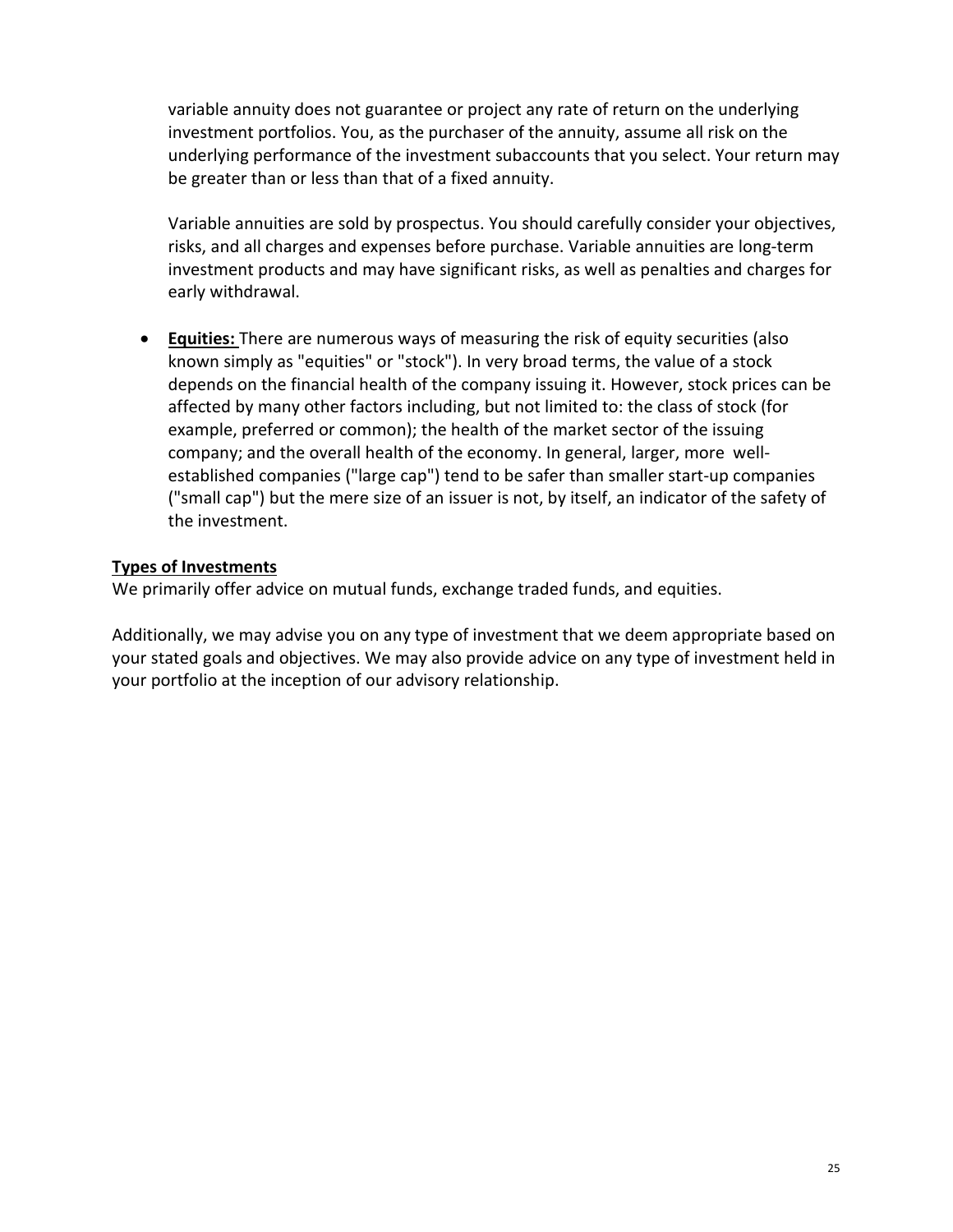# <span id="page-25-0"></span>**Item 9 Disciplinary Information**

We are required to disclose the facts of any legal or disciplinary events that are material to a client's evaluation of our advisory business or the integrity of our management. We do not have any required disclosures under this item.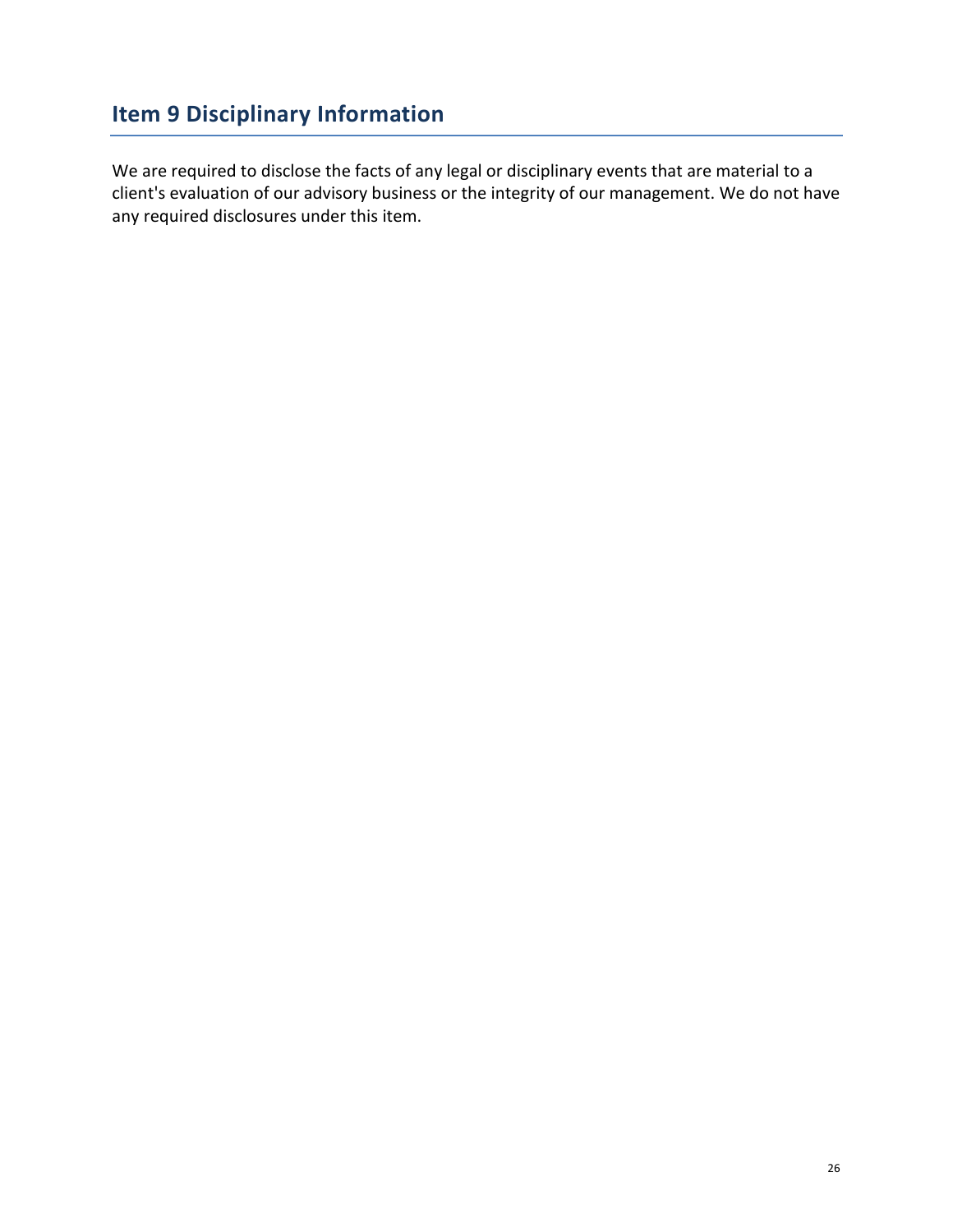# <span id="page-26-0"></span>**Item 10 Other Financial Industry Activities and Affiliations**

In addition to being registered as an investment adviser, we are also registered as a brokerdealer and is a member of the Financial Industry Regulatory Authority (FINRA). We are also a licensed insurance producer with the states of Rhode Island, Massachusetts, and Connecticut. Some Associated persons are also registered representatives of our broker-dealer and are licensed as insurance agents. We earn compensation for selling securities and insurance products to you in such capacities. Please refer to the fees and compensation section for further information and conflicts of interest including the compensation we earn as a result of these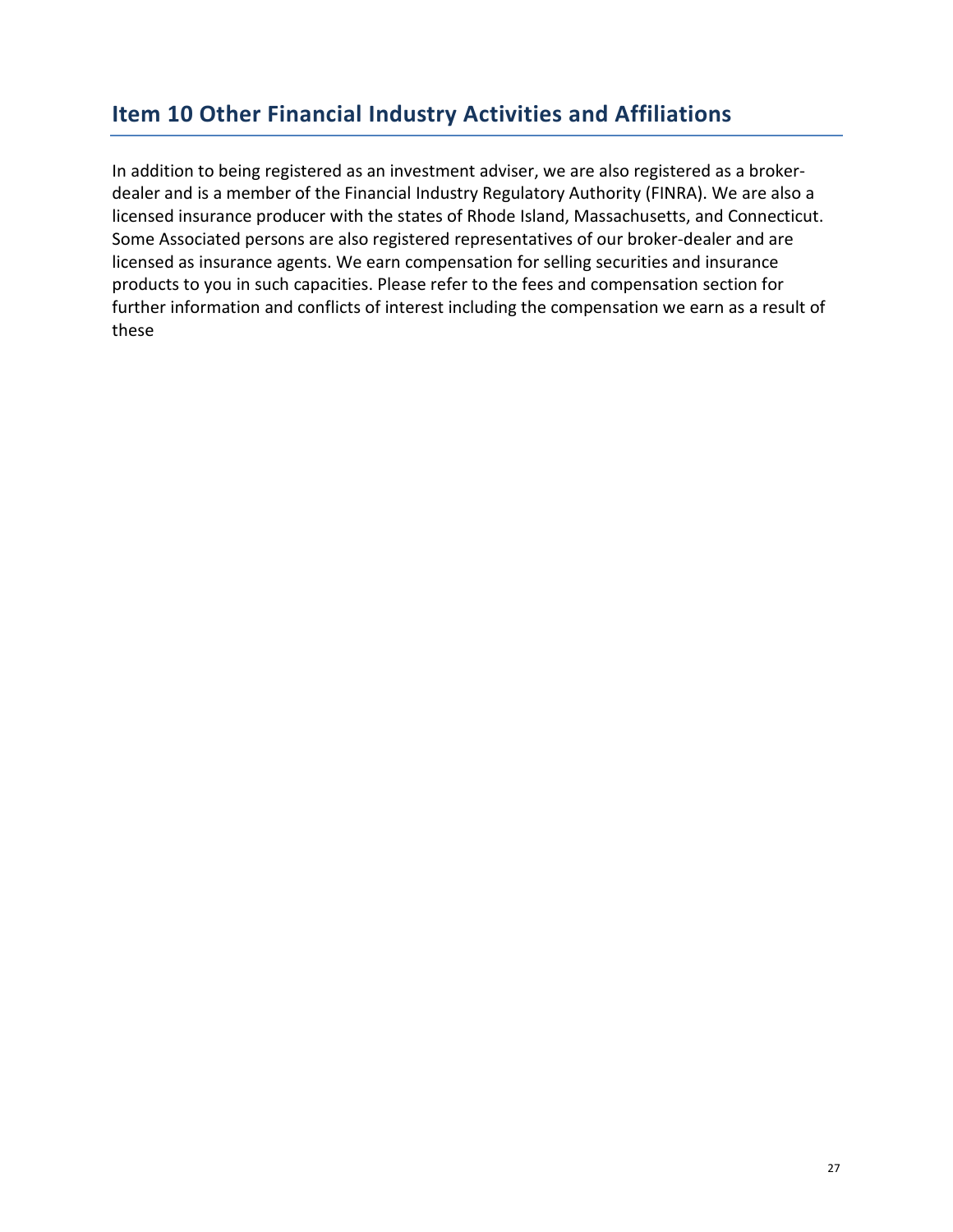# <span id="page-27-0"></span>**Item 11 Code of Ethics, Participation or Interest in Client Transactions and Personal Trading**

#### **Description of Our Code of Ethics**

We strive to comply with applicable laws and regulations governing our practices. Therefore, our Code of Ethics includes guidelines for professional standards of conduct for our Associated Persons. Our goal is to protect your interests at all times and to demonstrate our commitment to our fiduciary duties of honesty, good faith, and fair dealing with you. All of our Associated Persons are expected to adhere strictly to these guidelines. Our Code of Ethics also requires that certain persons associated with us submit reports of their personal account holdings and transactions to a qualified Firm representative who will review these reports on a periodic basis. Our associated persons are also required to report any violations of our Code of Ethics. Additionally, we maintain and enforce written policies reasonably designed to prevent the misuse or dissemination of material, non-public information about you or your account holdings by any of our associated persons.

Our Code of Ethics is available to you upon request. You may obtain a copy of our Code of Ethics by contacting Kevin Worthley, Chief Compliance Officer, at 401-356-1400 or kworthley@wealthmanagers.com.

#### **Participation or Interest in Client Transactions**

Neither we nor any of our associated persons has any material financial interest in client transactions beyond the provision of investment advisory services as disclosed in this Brochure.

#### **Personal Trading Practices**

We or persons associated with us may buy or sell securities for you at the same time we or our associated persons buy or sell such securities for our own account. A conflict of interest exists in such cases because we have the ability to trade ahead of you and potentially receive more favorable prices than you will receive. To mitigate this conflict of interest, it is our policy that we shall not have priority over your account in the purchase or sale of securities.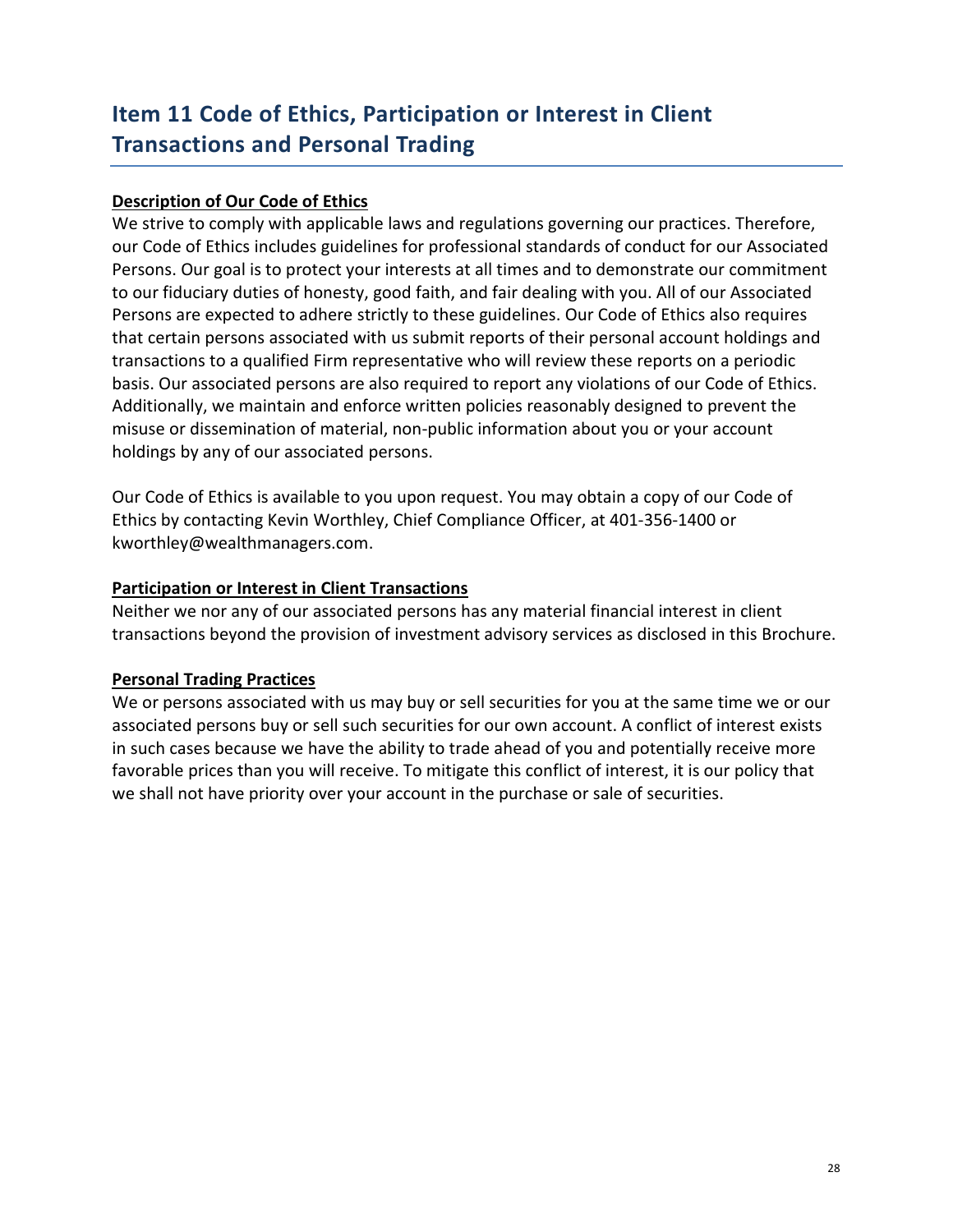### <span id="page-28-0"></span>**Item 12 Brokerage Practices**

We maintain relationships with several broker-dealers. While you are free to choose any broker-dealer or other service provider as your custodian, we recommend that you establish an account with a brokerage firm with which we have an existing relationship. Such relationships may include benefits provided to us, including but not limited to market information and administrative services that help us manage your account(s). We believe that the recommended broker-dealers provide quality execution services for our clients at competitive prices. Price is not the sole factor we consider in evaluating best execution. We also consider the quality of the brokerage services provided by recommended broker-dealers, including the value of the firm's reputation, execution capabilities, commission rates, and responsiveness to us and our clients. In recognition of the value of the services recommended broker-dealers provide, you may pay higher commissions and/or trading costs than those that may be available elsewhere.

We do not maintain custody of your assets that we manage/on which we advise, although we may be deemed to have custody of your assets if you give us authority to withdraw assets from your account (see Item 15 - Custody, below). Your assets must be maintained in an account at a "qualified custodian," generally a broker-dealer or bank. We recommend that clients in need of brokerage and custodial services utilize Charles Schwab & Co., Inc. (Schwab or CS&Co.), a registered broker-dealer with the Securities and Exchange Commission, member FINRA and SIPC, among others, as the qualified custodian.

We are independently owned and operated and are not affiliated with Schwab. Schwab will hold your assets in a brokerage account and buy and sell securities when we instruct them to. While we recommend that you use Schwab as custodian/broker, you will decide whether to do so and will open your account with Schwab by entering into an account agreement directly with them. We do not open the account for you, although we may assist you in doing so. Even though your account is maintained at Schwab, we can still use other brokers to execute trades for your account as described below (see "Your Brokerage and Custody Costs").

In addition to our portfolio management and other services, the Institutional Intelligent Portfolios<sup>™</sup> Program includes the brokerage services of Schwab. While clients are required to use CS&Co as custodian/broker to enroll in the Program, the client decides whether to do so and opens its account with CS&Co by entering into an account agreement directly with CS&Co. We do not open the account for the client. If the client does not wish to place his or her assets with CS&Co, then we cannot manage the client's account through the Program. As described in the Program Disclosure Brochure, SWIA may aggregate purchase and sale orders for ETFs across accounts enrolled in the Program, including both accounts for our clients and accounts for clients of other independent investment advisory firms using the Program.

#### **Research and Other Soft Dollar Benefits**

We do not have any soft dollar arrangements.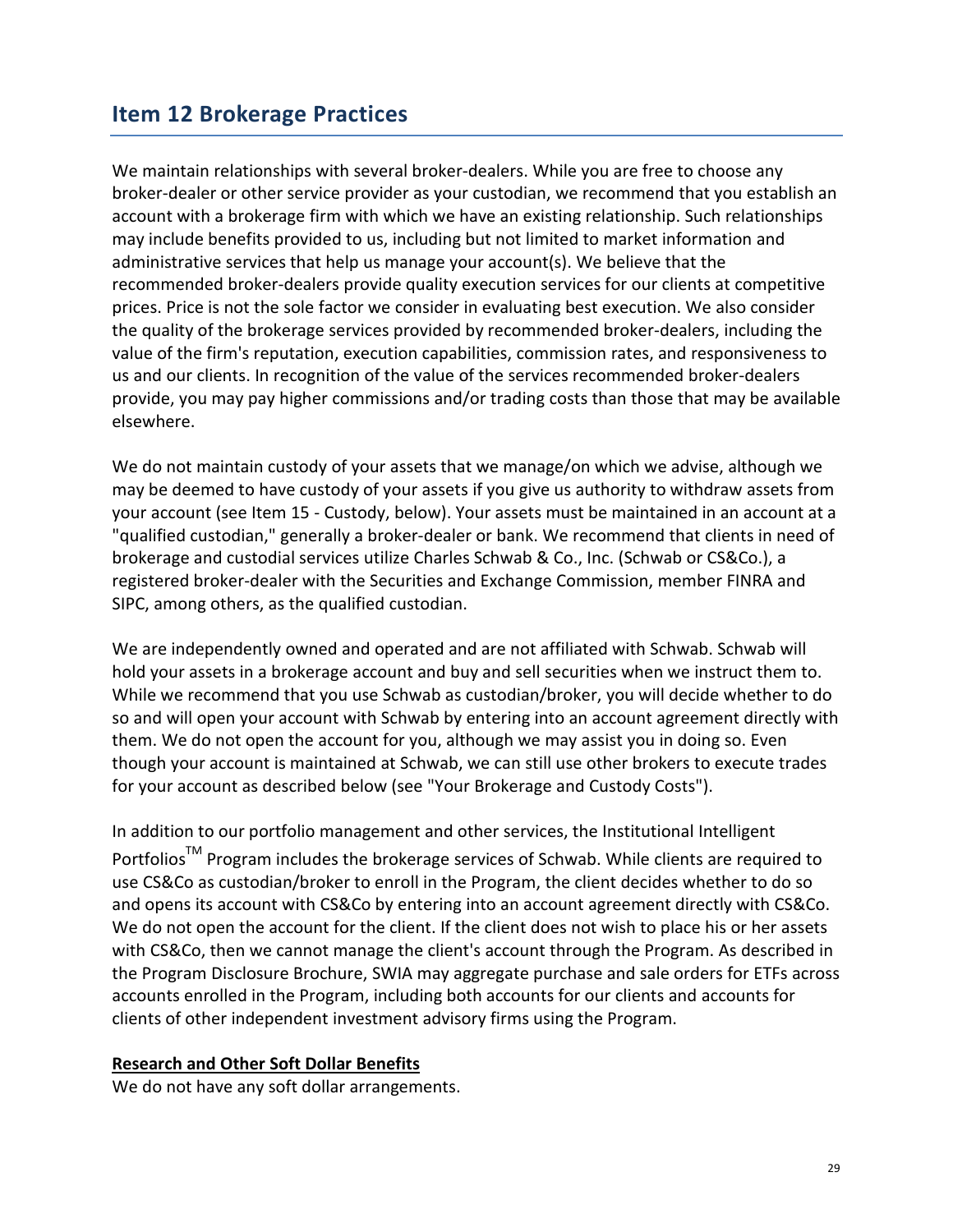#### **Your Brokerage and Custody Costs**

For our clients' accounts that Schwab maintains, Schwab generally does not charge you separately for custody services but is compensated by charging you commissions or other fees on trades that it executes or that settle into your Schwab account.

Schwab's commission rates applicable to our client accounts were negotiated based on the condition that our clients collectively maintain a total of at least \$10,000,000 of their assets in accounts at Schwab. This commitment benefits you because the overall commission rates you pay are lower than they would be otherwise. In addition to commissions, Schwab charges you a flat dollar amount as a "prime broker" or "trade away" fee for each trade that we have executed by a different broker-dealer but where the securities bought or the funds from the securities sold are deposited (settled) into your Schwab account. These fees are in addition to the commissions or other compensation you pay the executing broker-dealer. Because of this, in order to minimize your trading costs, we have Schwab execute most trades for your account. We have determined that having Schwab execute most trades is consistent with our duty to seek "best execution" of your trades. Best execution means the most favorable terms for a transaction based on all relevant factors, including those listed above

### **Products and Services Available to Us from Schwab**

Schwab Advisor Services (formerly called Schwab Institutional®) is Schwab's business serving independent investment advisory firms like us. They provide us and our clients, both those enrolled in the Institutional Intelligent Portfolios<sup>™</sup> Program and our clients not enrolled in the Program, with access to its institutional brokerage - trading, custody, reporting, and related services - many of which are not typically available to Schwab retail customers. Schwab also makes available various support services. Some of those services help us manage or administer our clients' accounts, while others help us manage and grow our business. Schwab's support services generally are available on an unsolicited basis (we don't have to request them) and at no charge to us as long as our clients collectively maintain a total of at least \$100 million of their assets in accounts at Schwab. If our clients collectively have less than \$100 million in assets at Schwab, Schwab may charge us quarterly service fees of \$1,200. Following is a more detailed description of Schwab's support services:

**Services That Benefit You.** Schwab's institutional brokerage services include access to a broad range of investment products, execution of securities transactions, and custody of client assets. The investment products available through Schwab include some to which we might not otherwise have access or that would require a significantly higher minimum initial investment by our clients. Schwab's services described in this paragraph generally benefit you and your account.

**Services That May Not Directly Benefit You.** Schwab also makes available to us other products and services that benefit us but may not directly benefit you or your account. These products and services assist us in managing and administering our clients' accounts. They include investment research, both Schwab's own and that of third parties. We may use this research to service all or a substantial number of our clients' accounts, including accounts not maintained at Schwab. In addition to investment research, Schwab also makes available software and other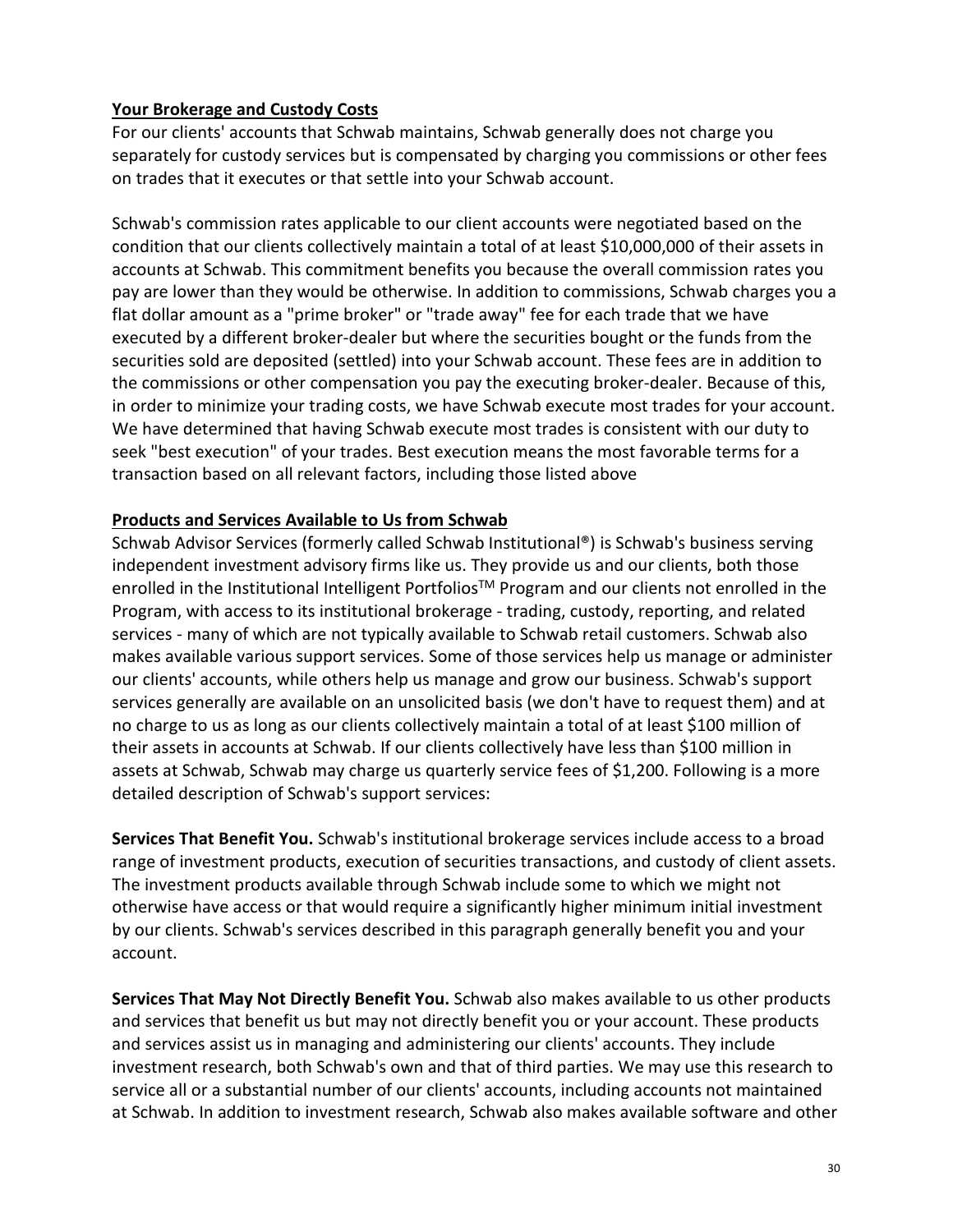technology that:

- Provide access to client account data (such as duplicate trade confirmations and account statements)
- Facilitate trade execution and allocate aggregated trade orders for multiple client accounts
- Provide pricing and other market data
- Facilitate payment of our fees from our clients' accounts
- Assist with back-office functions, recordkeeping, and client reporting services that generally benefit only us.

Schwab also offers other services intended to help us manage and further develop our business enterprise. These services include:

- Educational conferences and events
- Consulting on technology, compliance, legal, and business needs
- Publications and conferences on practice management and business succession
- Access to employee benefits providers, human capital consultants, and insurance providers

Schwab may provide some of these services itself. In other cases, it will arrange for third-party vendors to provide the services to us. Schwab may also discount or waive its fees for some of these services or pay all or a part of a third party's fees. Schwab may also provide us with other benefits, such as occasional business entertainment of our personnel.

### **Our Interest in Schwab's Services**

The availability of these services from Schwab benefits us because we do not have to produce or purchase them. We don't have to pay for Schwab's services so long as our clients collectively keep a total of at least \$10 million of their assets in accounts at Schwab. Beyond that, these services are not contingent upon us committing any specific amount of business to Schwab in trading commissions or assets in custody. The \$10 million minimum may give us an incentive to recommend that you maintain your account with Schwab, based on our interest in receiving Schwab's services that benefit our business rather than based on your interest in receiving the best value in custody services and the most favorable execution of your transactions. This is a potential conflict of interest. We believe, however, that our selection of Schwab as custodian and broker is in the best interests of our clients. Our selection is primarily supported by the scope, quality, and price of Schwab's services (see *"How We Select Brokers/Custodians*") and not Schwab's services that benefit only us.

Based upon our assets under management at Schwab we do not believe that recommending our clients to collectively maintain at least \$10 million of those assets at Schwab in order to avoid paying Schwab quarterly service fees presents a material conflict of interest.

We believe that Schwab and the other custodians we recommend provide quality execution services for you at competitive prices. Price is not the sole factor we consider in evaluating best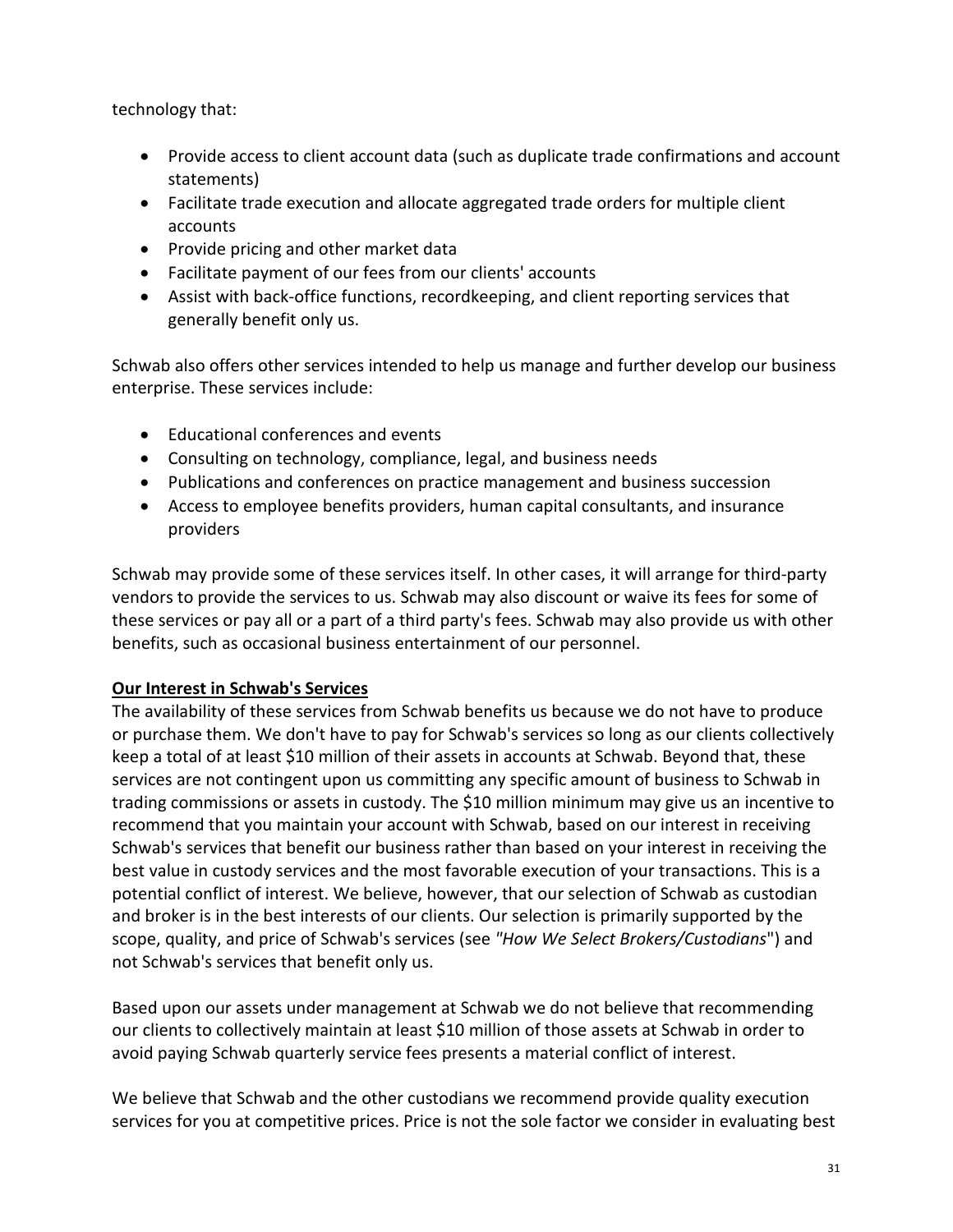execution. We also consider the quality of the brokerage services provided by custodians, including the value of research provided and other products and services that benefit us (see products and services that benefit us, as discussed above and marketing expenses paid by SEI discussed below), the firm's reputation, execution capabilities, commission rates, and responsiveness to us and our clients. In recognition of the value of research services and additional brokerage products and services custodians provide to us, you may pay higher commissions and/or trading costs than those that may be available elsewhere.

#### **Block Trades**

We do not combine multiple orders for shares of the same securities purchased for advisory accounts we manage (the practice of combining multiple orders for shares of the same securities is commonly referred to as "block trading"). Accordingly, you may pay different prices for the same securities transactions than other clients pay. Furthermore, we may not be able to buy and sell the same quantities of securities for you and you may pay higher commissions, fees, and/or transaction costs than other clients.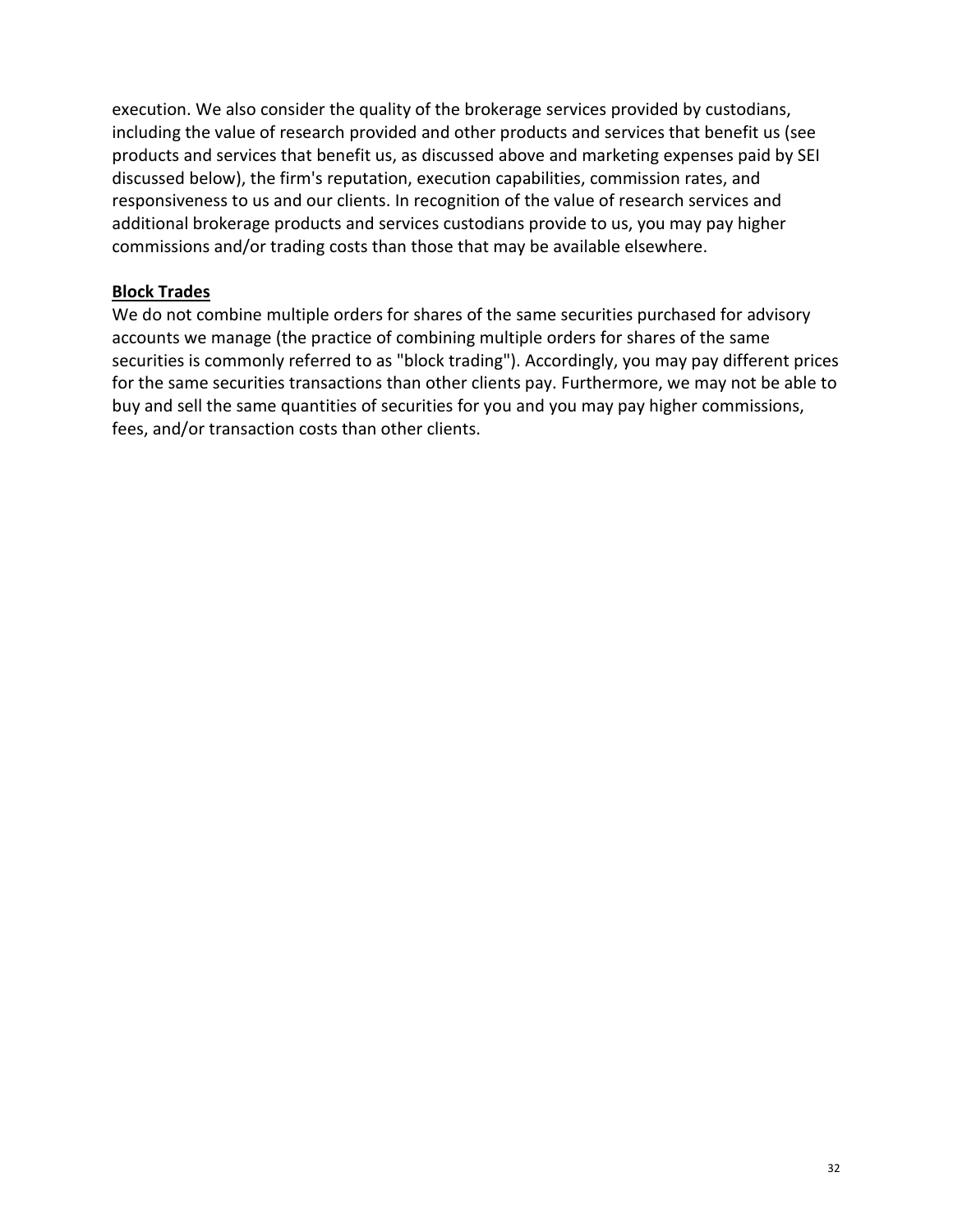# <span id="page-32-0"></span>**Item 13 Review of Accounts**

### **Custom Accounts, the Institutional Intelligent Portfolios TM Program Accounts and SEI Accounts**

All the advisors at the firm are members of the Investment Committee and collectively will monitor your Custom Accounts, IIP Accounts and SEI Accounts on a continuous basis. Additionally, we offer account reviews to clients at least annually. Additional reviews may be conducted based on various circumstances, including, but not limited to:

- contributions and withdrawals,
- year-end tax planning,
- market moving events,
- security specific events, and/or,
- changes in your risk/return objectives.

We will provide Custom Accounts with a quarterly performance report. We will also, at your specific request, provide you with annual tax reports. You will receive trade confirmations and monthly or quarterly statements from your account custodian(s).

#### **529 Accounts**

All the advisors at the firm will conduct a review of 529 accounts under their supervision on at least an annual basis. You will receive trade confirmations and monthly or quarterly statements from your account custodian(s).

#### **401K Plan Accounts**

We offer and provide 401(k) Plan Sponsors the opportunity to review reports detailing the performance of the Plan's fund investments on at least an annual basis.

#### **Financial Planning**

We will provide, upon your request and for no additional charge, a review and update to a financial plan if you have engaged us for implementation services. If you have only engaged us for financial planning services, we will provide a review and update to the plan upon your request and for an additional fee.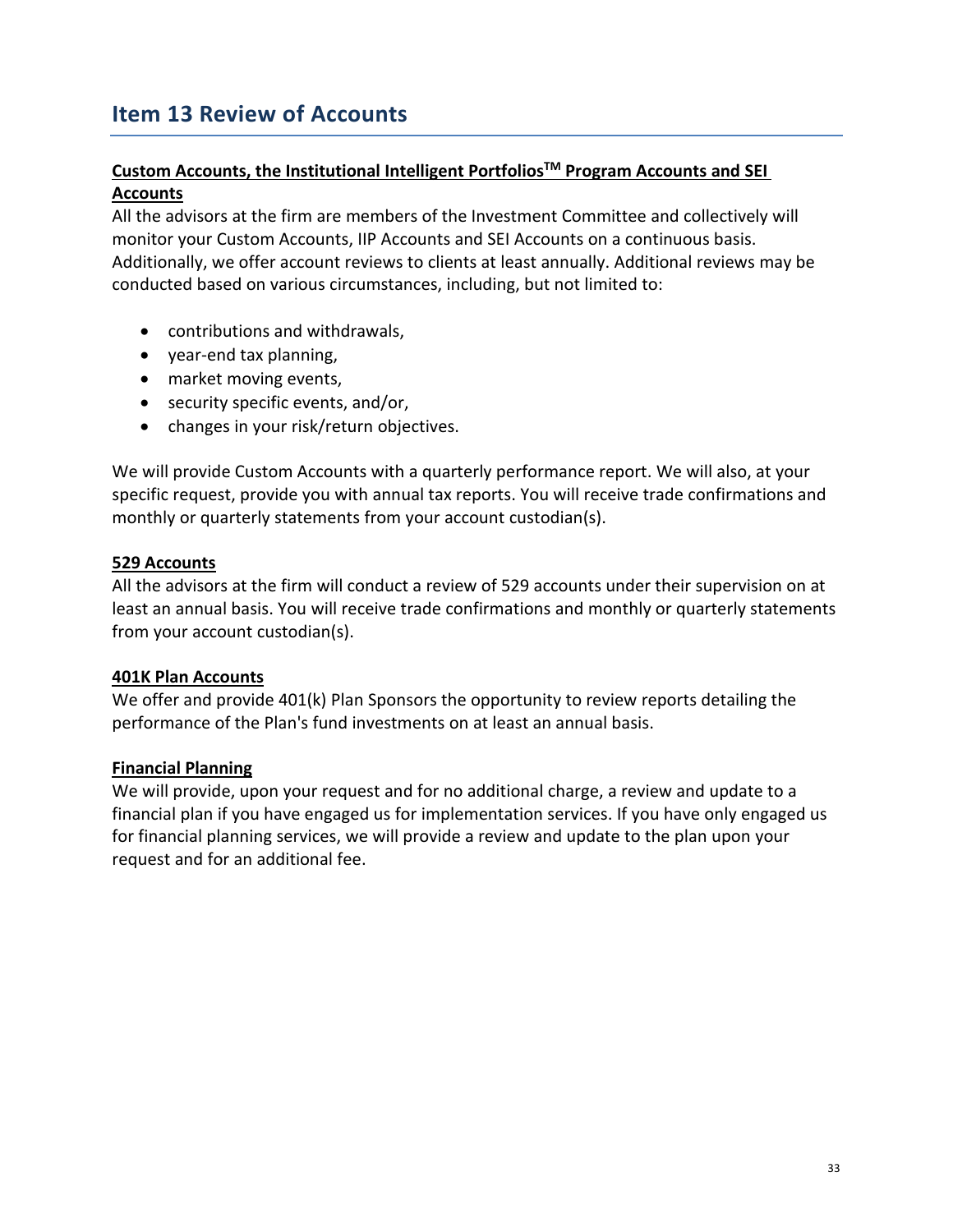# <span id="page-33-0"></span>**Item 14 Client Referrals and Other Compensation**

We do not receive any compensation from any third party in connection with providing investment advice to you nor do we compensate any individual or firm for client referrals.

Please refer to the *Brokerage Practices* section above for disclosures on research and other benefits we may receive resulting from our relationship with Schwab and SEI.

We are also registered as a broker-dealer and licensed as an insurance agency. Persons providing investment advice on our behalf are licensed insurance agents and are registered representatives.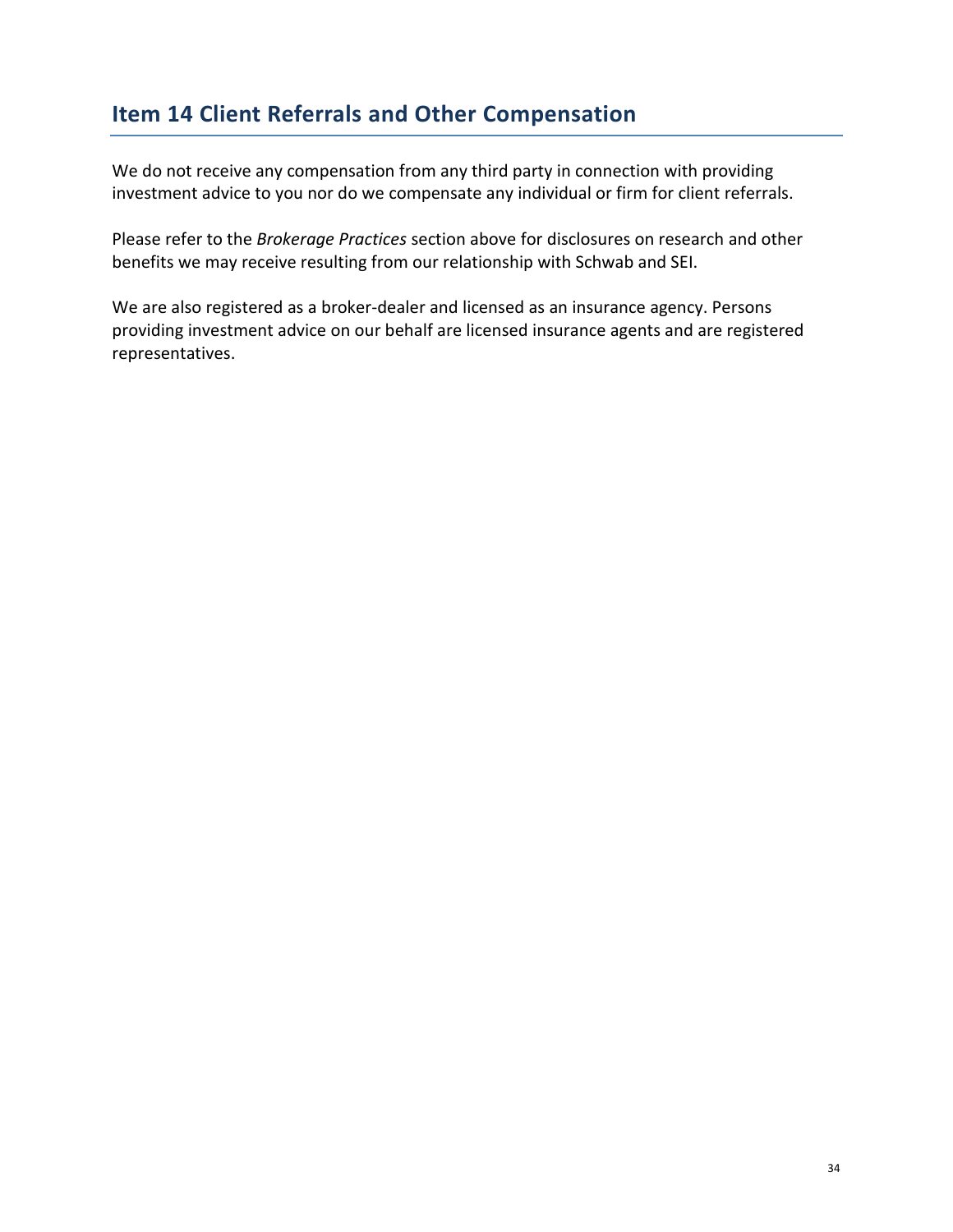### <span id="page-34-0"></span>**Item 15 Custody**

#### **Custody – Fee Debiting**

Clients may authorize us (in the client agreement) to debit fees directly from their account at the broker dealer, bank or other qualified custodian ("custodian"). The custodian is advised in writing of the limitation of our access to the account. The custodian sends a statement to the client, at least quarterly, indicating all amounts disbursed from the account including the amount of advisory fees paid directly to the Firm.

Pursuant to Rule 206(4)-2 (the "Custody Rule"), we have taken steps to have controls and oversight in place to support the no-action letter issued by the SEC on February 21, 2017 (the "SEC no-action letter"). With respect to third party standing letters of authorization ("SLOA") where a client may grant us the authority to direct custodians to disburse funds to one or more third party accounts, we are deemed to have limited custody. However, we are not required to comply with the surprise examination requirement of the Custody Rule if we are otherwise in compliance with the seven representations noted in the February 21, 2017, no-action letter.

Where the Adviser acts pursuant to a SLOA, we believe we are making a good faith effort to comply with the representations noted in the SEC's no-action letter. Additionally, since many of those representations involve the qualified custodian's operations, we will collaborate closely with its custodians to ensure that the representations would be able to be met.

#### **Custody – Account Statements**

Clients receive at least quarterly statements from the custodian that holds and maintains client's investment assets. Clients are urged to carefully review such statements and compare such official custodial records to the reports that we provide. Our reports may vary from custodial statements based on accounting procedures, reporting dates, or valuation methodologies of certain securities.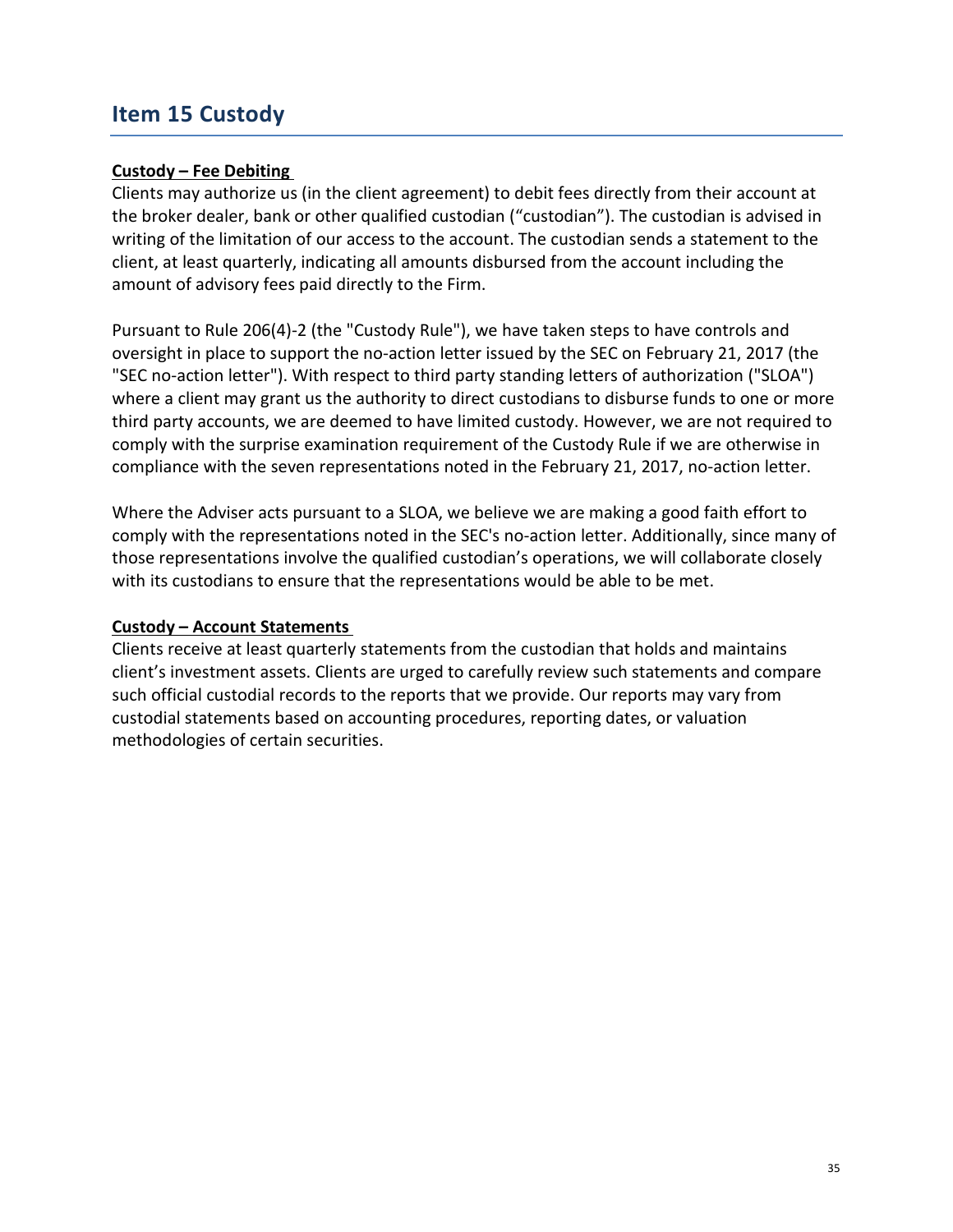### <span id="page-35-0"></span>**Item 16 Investment Discretion**

Before we can buy or sell securities on your behalf, you must first sign our advisory services agreement.

You may grant our firm discretion over the selection and amount of securities to be purchased or sold for your account(s) without obtaining your consent or approval prior to each transaction. You may specify investment objectives, guidelines, and/or impose certain conditions or investment parameters for your account(s). For example, you may specify that the investment in any particular stock or industry should not exceed specified percentages of the value of the portfolio and/or restrictions or prohibitions of transactions in the securities of a specific industry or security. Please refer to the "Advisory Business" section in this Brochure for more information on our discretionary management services.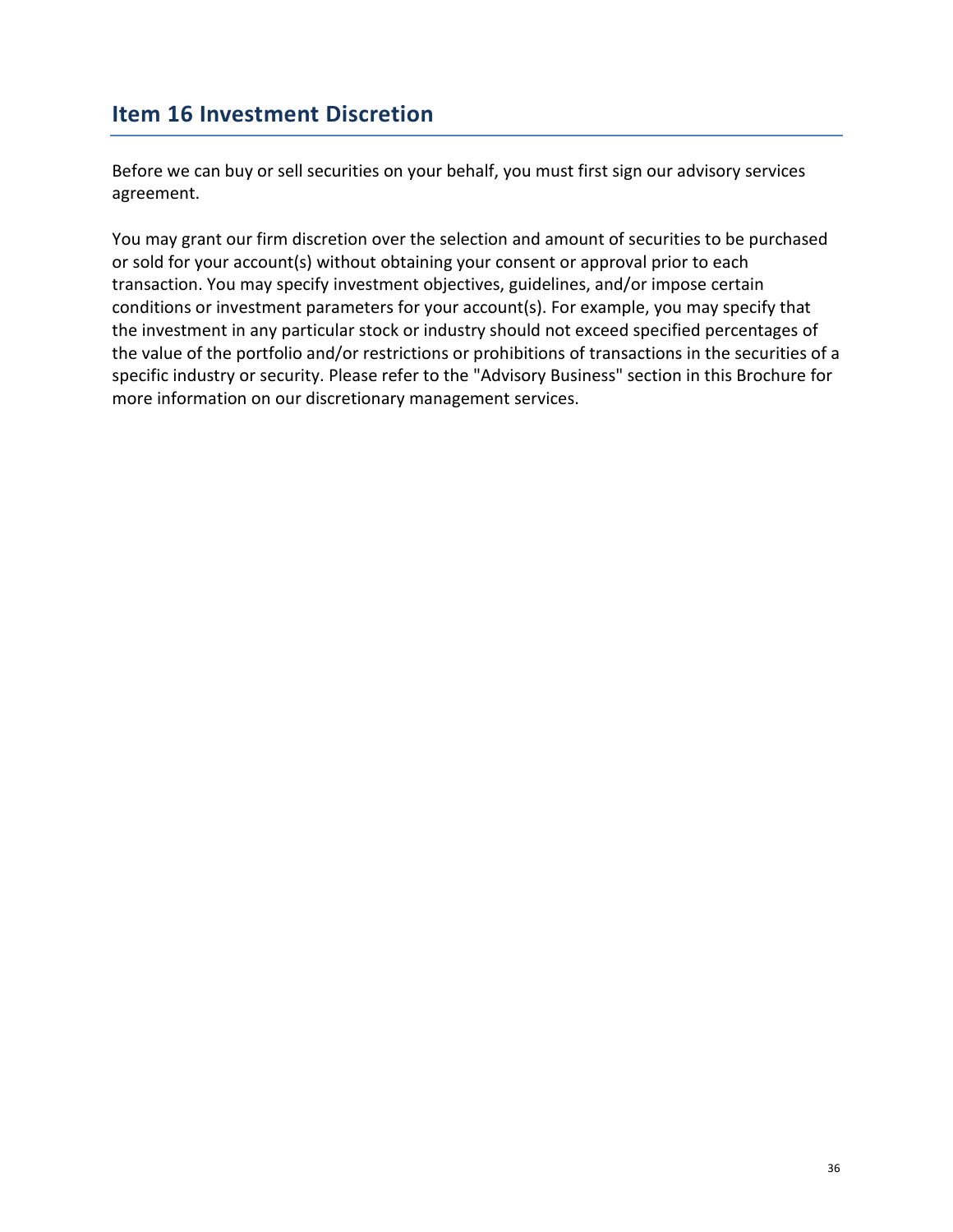### <span id="page-36-0"></span>**Item 17 Voting Client Securities**

We will not vote proxies on behalf of your advisory accounts. At your request, we may offer you advice regarding corporate actions and the exercise of your proxy voting rights. If you own shares of applicable securities, you are responsible for exercising your right to vote as a shareholder.

In most cases, you will receive proxy materials directly from the account custodian. However, in the event we were to receive any written or electronic proxy materials, we would forward them directly to you by mail, unless you have authorized us to contact you by electronic mail, in which case, we would forward any electronic solicitation to vote proxies.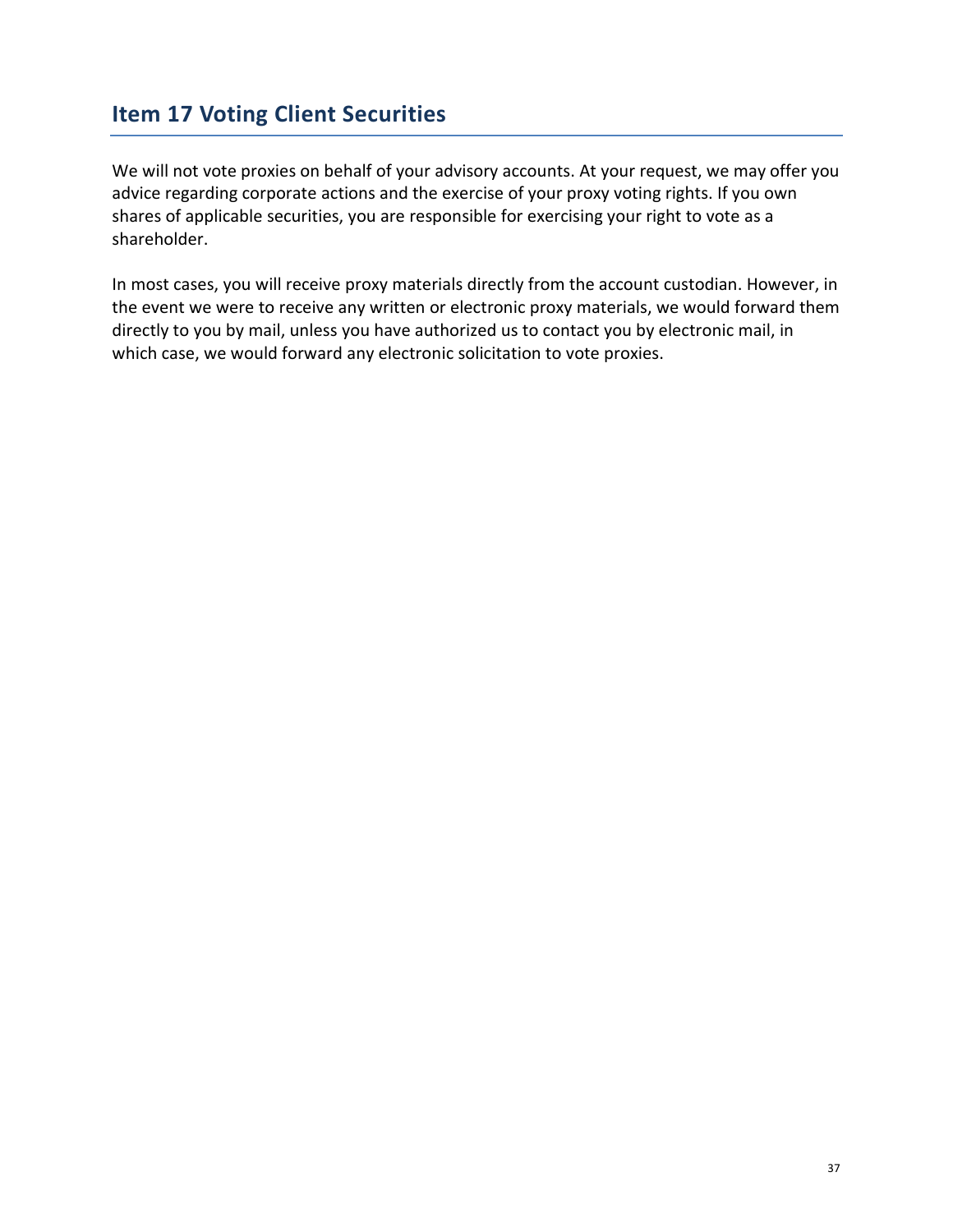# <span id="page-37-0"></span>**Item 18 Financial Information**

We are not required to provide financial information to our clients because we do not:

- require the prepayment of more than \$1,200 in fees and six or more months in advance, or take custody of client funds or securities, or
- have a financial condition that is reasonably likely to impair our ability to meet our commitments to you.

We have never filed a bankruptcy petition.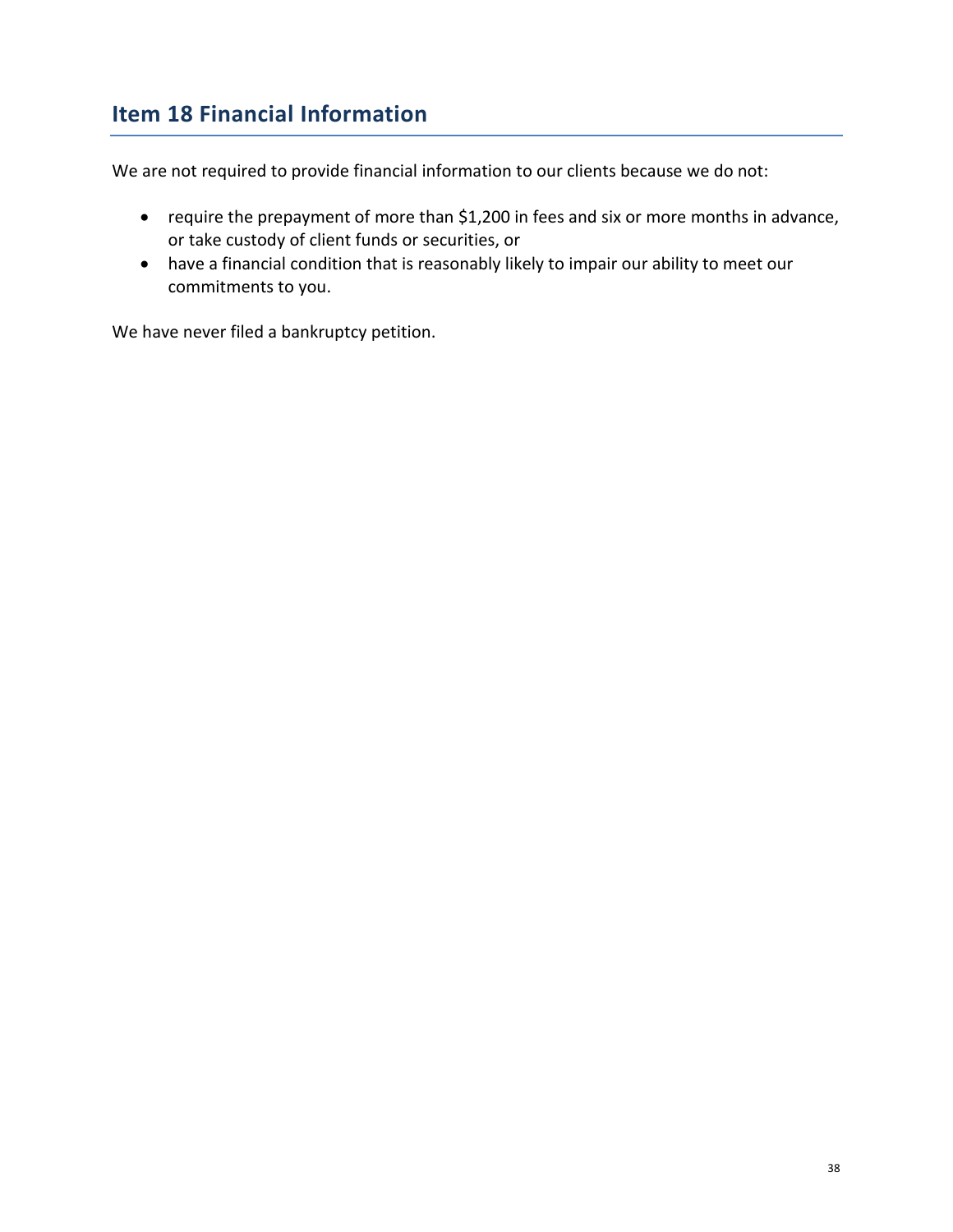### <span id="page-38-0"></span>**Form ADV Part 2B – Investment Adviser Brochure Supplement**

# **Wealth Management Resources, Inc.** Form ADV Part 2B Investment Adviser Brochure Supplement

28 Cedar Swamp Road, Suite One Smithfield, Rhode Island 02917 Tel. (401) 356-1400 Fax (401) 356-0688 www.wealthmanagers.com

#### **Supervisor's Name: Arthur Clayton Everly and Kevin R. Worthley**

**Supervisor of:** Alexander M. Medici Scott Everly Patrick Diamond

#### **February 14, 2022**

This Brochure Supplement provides information about the Firm's ("we", "us", "our") employees that supplements our Brochure. You should have received a copy of that Brochure. Please contact Kevin Worthley, Executive Vice President and Chief Compliance Officer, at (401) 356- 1400 or kworthley@wealthmanagers.com. if you did not receive our Brochure or if you have any questions about the contents of this Supplement.

Additional information about our employee(s) referenced above is also available on the SEC's website at [www.adviserinfo.sec.gov.](http://www.adviserinfo.sec.gov/) You may search this site using a unique identifying number, known as a CRD number for each employee.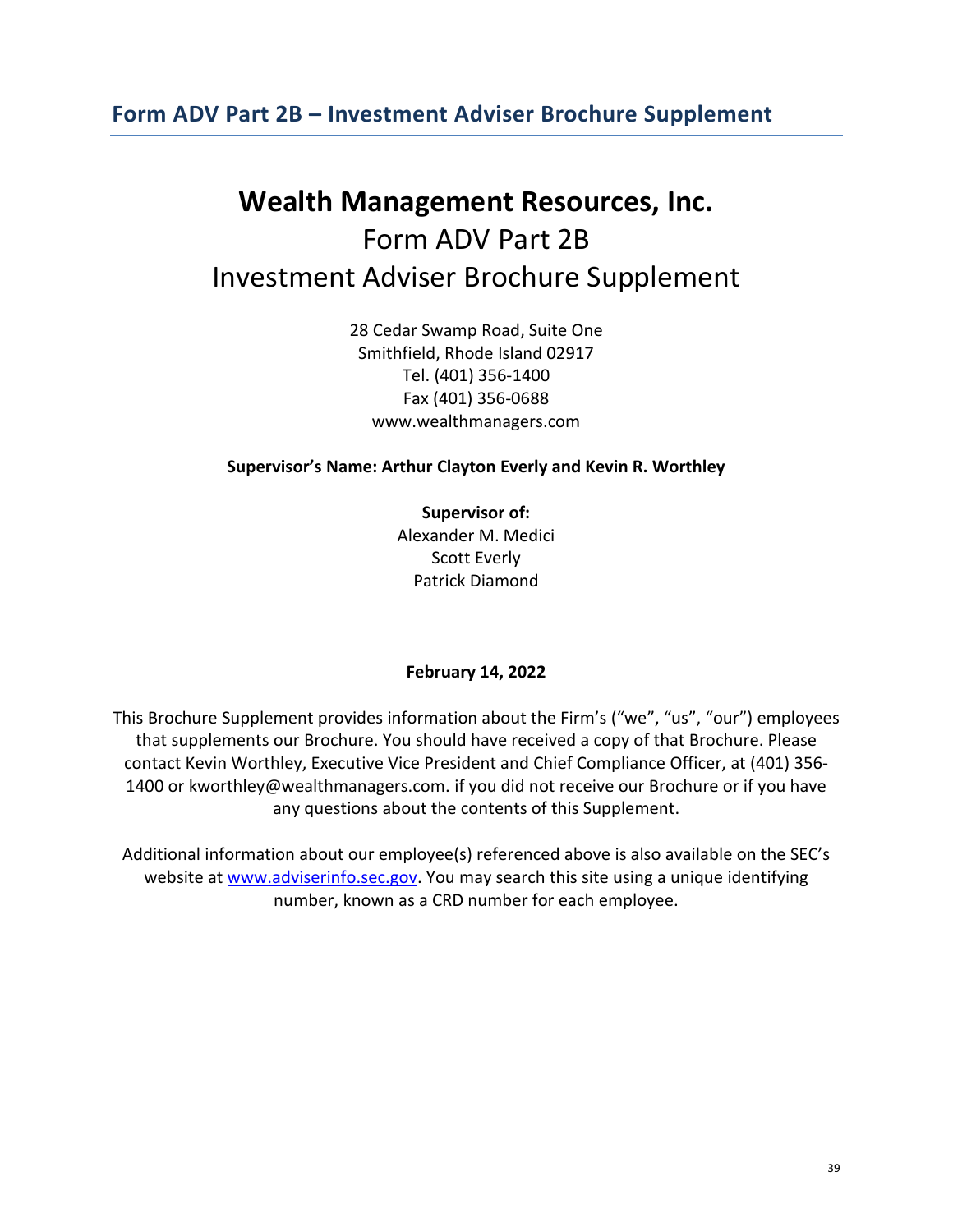## **Item 2: Disciplinary Information**

#### **Education and Business Background**

We generally require that employees involved in making investment decisions and providing investment advice have a college degree and/or significant experience in the investment management or financial services industries.

| <b>Supervised Persons</b><br><b>Arthur Clayton Everly</b><br>CRD #: 708891                                           | <b>Born 1953</b> |
|----------------------------------------------------------------------------------------------------------------------|------------------|
|                                                                                                                      |                  |
| <b>Business Background:</b>                                                                                          |                  |
| Wealth Management Resources, Inc.<br>President                                                                       | 2017 to Present  |
| Wealth Management Resources, Inc.<br>Registered Representative                                                       | 1994 to Present  |
| Wealth Management Resources, Inc.<br><b>Executive Vice President</b>                                                 | 1994 to 2017     |
| <b>Professional Designations:</b>                                                                                    |                  |
| Chartered Life Underwriter (CLU) <sup>®</sup>                                                                        |                  |
| Chartered Financial Consultant (ChFC) <sup>®</sup>                                                                   |                  |
| <b>Kevin R. Worthley</b><br>CRD #: 4089865                                                                           | <b>Born 1961</b> |
| <b>Business Background:</b>                                                                                          |                  |
| Wealth Management Resources, Inc.<br><b>Executive Vice President and Chief Compliance Officer</b>                    | 2019 to Present  |
| Wealth Management Resources, Inc.<br><b>Executive Vice President</b>                                                 | 2017 to 2019     |
| Wealth Management Resources, Inc.<br>Registered Representative                                                       | 2013 to Present  |
| Wealth Management Resources, Inc.<br><b>Vice President</b>                                                           | 2013 to 2017     |
| <b>Formal Education after High School:</b><br>University of Miami<br>Bachelor of Art in Economics and Marine Science |                  |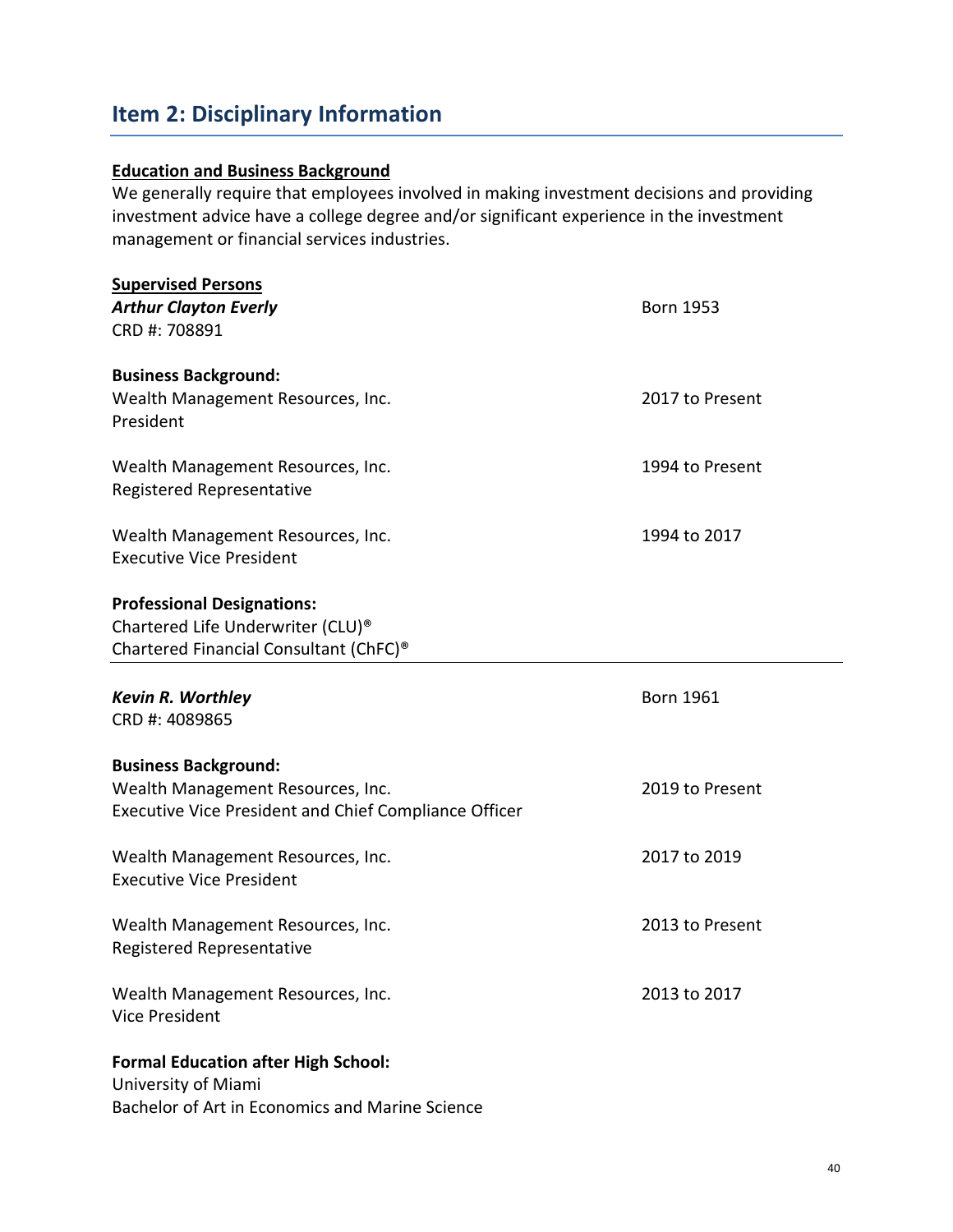Bryant College Certificate in Financial Planning Management

| <b>Professional Designations:</b>               |                  |
|-------------------------------------------------|------------------|
| Certified Financial Planner (CFP®)              |                  |
|                                                 |                  |
| Alexander M. Medici                             | <b>Born 1985</b> |
| CRD #: 5738695                                  |                  |
|                                                 |                  |
| <b>Business Background:</b>                     |                  |
| Wealth Management Resources, Inc.               | 2018 to Present  |
| <b>Investment Adviser Representative</b>        |                  |
| Wealth Management Resources, Inc.               | 2018 to Present  |
|                                                 |                  |
| Registered Representative                       |                  |
| LPL Financial, LLC                              | 2017 to 2017     |
| Registered Representative                       |                  |
|                                                 |                  |
| <b>Independent Financial Partners</b>           | 2017 to 2017     |
| <b>Investment Advisor Representative</b>        |                  |
|                                                 |                  |
| Bank of America, N.A.                           | 2015 to 2017     |
| <b>Financial Solutions Advisor</b>              |                  |
|                                                 |                  |
| <b>Formal Education after High School:</b>      |                  |
| <b>Suffolk University</b>                       |                  |
| Master of Business Administration; Finance      |                  |
|                                                 |                  |
| University of Rhode Island                      |                  |
| Bachelor of Science in Business Administration  |                  |
|                                                 |                  |
| <b>Professional Designations:</b>               |                  |
| Certified Investment Management Analyst (CIMA®) |                  |
|                                                 |                  |
| <b>Scott Everly</b>                             | <b>Born 1984</b> |
| CRD #: 6488691                                  |                  |
|                                                 |                  |
| <b>Business Background:</b>                     |                  |
| Wealth Management Resources, Inc.               | 2021 to Present  |
| <b>Executive Vice President</b>                 |                  |
| Wealth Management Resources, Inc.               | 2017 to 2021     |
| <b>Vice President</b>                           |                  |
|                                                 |                  |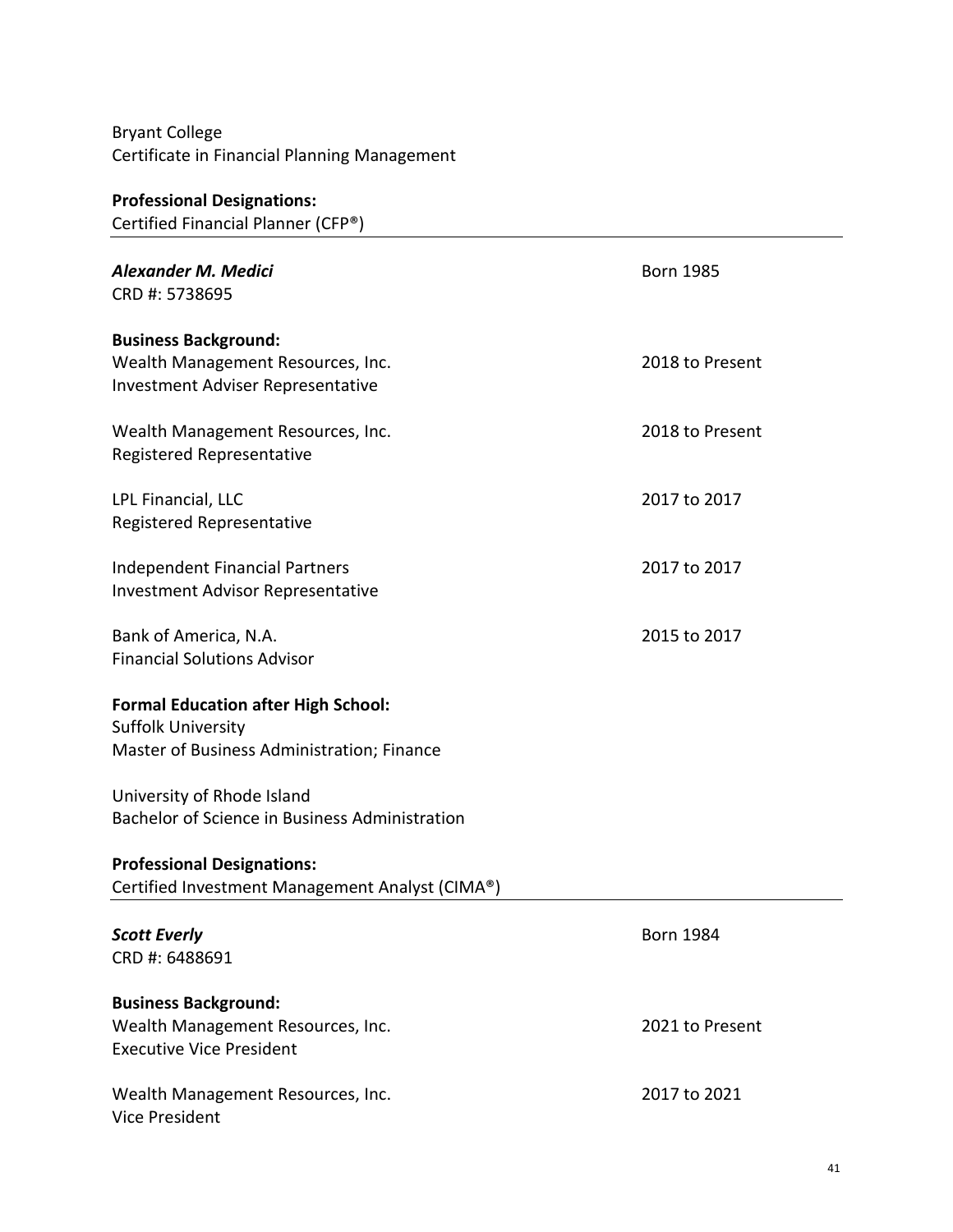| Wealth Management Resources, Inc.<br>Registered Representative                            | 2015 to Present  |
|-------------------------------------------------------------------------------------------|------------------|
| <b>Patrick Diamond</b><br>CRD #: 6533658                                                  | <b>Born 1978</b> |
| <b>Business Background:</b><br>Wealth Management Resources, Inc.<br><b>Vice President</b> | 2020 to Present  |
| <b>Stringer Financial Planning, LLC</b><br>President                                      | 2018 to 2020     |
| MBIA Inc.<br>Legal Consultant                                                             | 2016 to 2018     |
| <b>Formal Education after High School:</b><br>New York Law School<br>Juris Doctor of Law  |                  |
| <b>Colgate University</b><br>Bachelor of Art in Political Science                         |                  |
| <b>New York University</b>                                                                |                  |

Advanced Diploma in Financial Planning

### **Professional Certifications**

Our employees maintain professional designations, which required the following minimum requirements:

### *Chartered Life Underwriter (CLU)*

| <b>Issued By</b>                                   | The American College                                                                                      |
|----------------------------------------------------|-----------------------------------------------------------------------------------------------------------|
| <b>Prerequisites</b>                               | Three Years of full-time business experience with five years<br>preceding the awarding of the designation |
| <b>Education</b>                                   | Five core and three elective courses, equivalent of 24 semester                                           |
| <b>Requirements</b>                                | credit hours                                                                                              |
| <b>Exam Type</b>                                   | Final closed-book, proctored exam for each course                                                         |
| <b>Continuing Education</b><br><b>Requirements</b> | 30 hours every 2 years                                                                                    |

### *Chartered Financial Consultant (ChFC)*

| <b>Issued By</b>     | The American College                            |
|----------------------|-------------------------------------------------|
| <b>Prerequisites</b> | Candidate must meet the following requirements: |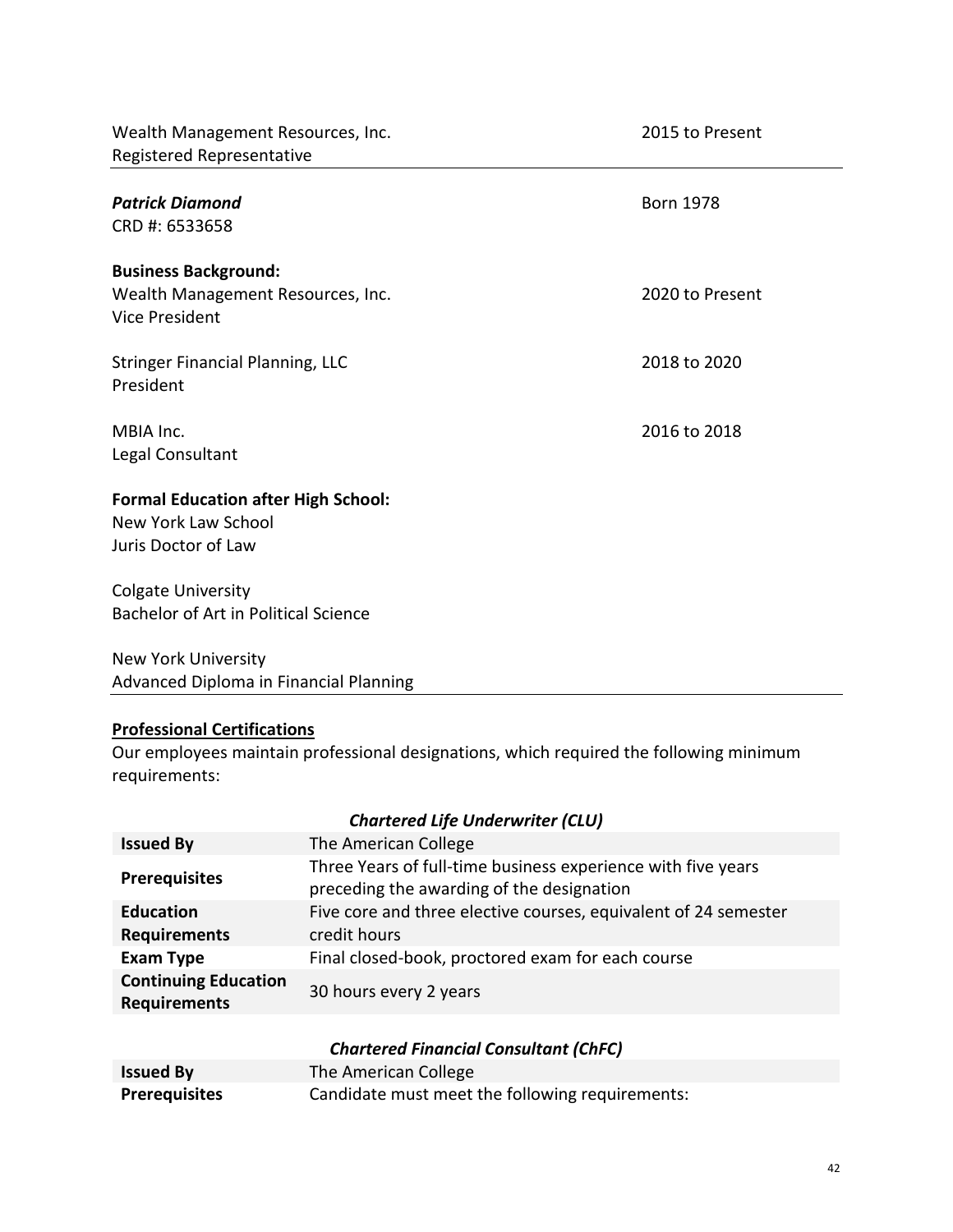|                                                    | 3 years of full-time business experience within the five years<br>$\bullet$<br>preceding the awarding of the designation                                                                                                                                                  |
|----------------------------------------------------|---------------------------------------------------------------------------------------------------------------------------------------------------------------------------------------------------------------------------------------------------------------------------|
| <b>Education</b><br><b>Requirements</b>            | 6 core and 2 elective courses                                                                                                                                                                                                                                             |
| <b>Exam Type</b>                                   | Final proctored exam for each course                                                                                                                                                                                                                                      |
| <b>Continuing Education</b><br><b>Requirements</b> | 30 CE credits every 2 years                                                                                                                                                                                                                                               |
|                                                    | Certified Financial Planner <sup>™</sup> (CFP <sup>®</sup> )                                                                                                                                                                                                              |
| <b>Issued By</b>                                   | Certified Financial Planner Board of Standards, Inc.                                                                                                                                                                                                                      |
| <b>Prerequisites</b>                               | Candidate must meet the following requirements:<br>A bachelor's degree (or higher) from an accredited college or<br>university, and<br>3 years of full-time personal financial planning experience                                                                        |
| <b>Education</b><br><b>Requirements</b>            | Candidate must complete a CFP®-board registered program, or hold<br>one of the following:<br><b>CPA</b><br><b>ChFC</b><br>Chartered Life Underwriter (CLU)<br><b>CFA</b><br>Ph.D. in business or economics<br>Doctor of Business Administration<br>Attorney's License     |
| <b>Exam Type</b>                                   | CFP <sup>®</sup> Certification Examination                                                                                                                                                                                                                                |
| <b>Continuing Education</b><br><b>Requirements</b> | 30 hours every 2 years                                                                                                                                                                                                                                                    |
|                                                    | <b>Certified Investment Management Analyst (CIMA)</b>                                                                                                                                                                                                                     |
| <b>Issued By</b>                                   | Investment Management Consultants Association (IMCA)                                                                                                                                                                                                                      |
| <b>Prerequisites</b>                               | Candidate must meet the following requirements:<br>3 years of full-time financial services experience<br><b>Pass Qualification Examination</b><br>$\bullet$<br>Schedule into and complete education program with<br>$\bullet$                                             |
|                                                    | <b>Registered Education Provider</b><br>Pass online Certification Examination<br>٠<br>Sign licensing agreement and agree to adhere to IMCA's<br>$\bullet$<br>Code of Professional Responsibility, Standards of Practice,<br>and Rules and Guidelines for Use of the Marks |
| <b>Education</b><br><b>Requirements</b>            | Schedule into and complete education program with Registered<br><b>Education Provider</b>                                                                                                                                                                                 |
| <b>Exam Type</b>                                   | <b>Qualification and Certification Examinations</b>                                                                                                                                                                                                                       |
| <b>Continuing Education</b><br><b>Requirements</b> | 40 hours every 2 years, including 2 ethics hours                                                                                                                                                                                                                          |